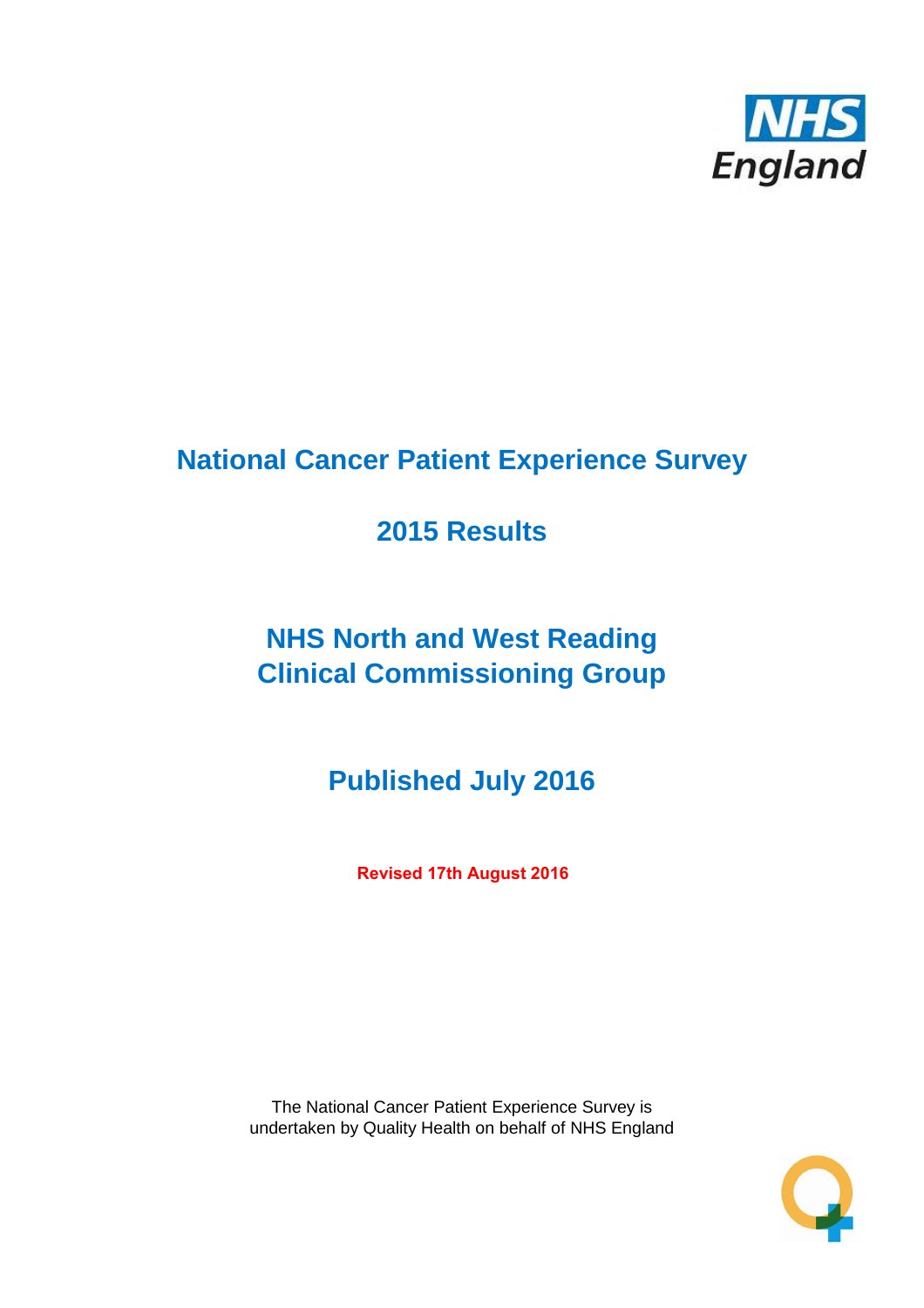### **Report Revisions**

| <b>Report Name:</b>     | National Cancer Patient Experience Survey 2015 Results                                                                                                                                               |
|-------------------------|------------------------------------------------------------------------------------------------------------------------------------------------------------------------------------------------------|
|                         |                                                                                                                                                                                                      |
| CCG Name:               | NHS North & West Reading CCG                                                                                                                                                                         |
| Date of revision:       | 17/08/2016                                                                                                                                                                                           |
| Reason for revision(s): | Further quality assurance conducted on published data as a result of a query<br>from a Trust. Errors found affecting a small proportion of the Tumour Group<br>data for a number of Trusts and CCGs. |
|                         | The errors occurred when data was exported incorrectly for some tumour<br>types in selected CCGs and Trusts.                                                                                         |
|                         | Revisions affect Tumour Group tables only. All other scores (Unadjusted, Case<br>Mix Adjusted and Expected Range) reported for 'All Cancers' unaffected by<br>these revisions.                       |

| Detail of revisions made                    |      |                 |                      |          |                    |                  |  |  |  |
|---------------------------------------------|------|-----------------|----------------------|----------|--------------------|------------------|--|--|--|
| <b>Report Section</b>                       | Page | Question        | <b>Tumour Group</b>  | Column   | Incorrect<br>Score | Revised<br>Score |  |  |  |
| Comparisons by tumour<br>group for this CCG | 28   | Q <sub>22</sub> | Prostate             | This CCG | $\ast$             | n.a.             |  |  |  |
| Comparisons by tumour<br>group for this CCG | 28   | Q22             | <b>Head and Neck</b> | This CCG | n.a.               | $\ast$           |  |  |  |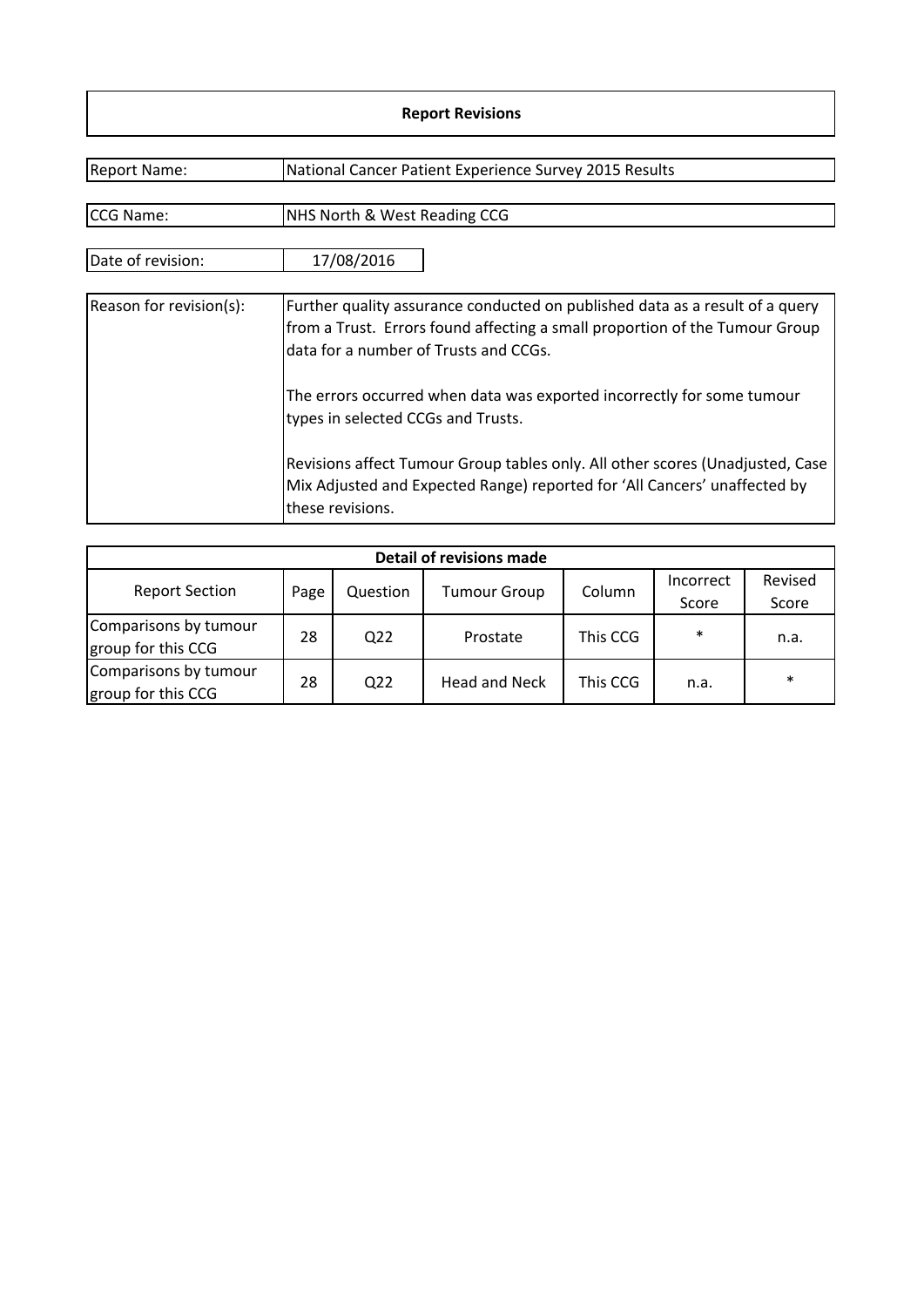### **Introduction**

The National Cancer Patient Experience Survey 2015 is the fifth iteration of the survey first undertaken in 2010. It has been designed to monitor national progress on cancer care; to provide information to drive local quality improvements; to assist commissioners and providers of cancer care; and to inform the work of the various charities and stakeholder groups supporting cancer patients.

The survey was overseen by a national Cancer Patient Experience Advisory Group. This Advisory Group set the principles and objectives of the survey programme and guided questionnaire development.

The survey was commissioned and managed by NHS England. The survey provider, Quality Health, is responsible for designing, running and analysing the survey.

Full national results and other reports are available at www.ncpes.co.uk

Further details on the survey methodology and changes to the 2015 survey can be found in the Annex. Note that a number of significant changes were made to the 2015 survey so caution should be taken in directly comparing data from the 2015 survey to the findings of the previous CPES surveys. No comparisons with previous surveys are presented in this report.

#### **This report**

The report shows how this CCG scored for each question in the survey, compared with national results. It is aimed at helping individual CCGs to understand their performance and identify areas for local improvement.

Note that responses for questions with 1-20 respondents have been suppressed. This is to protect patient confidentiality and because uncertainty around the result is too great.

#### **Data tables**

The data tables presented in this report show the following for each question:

- **Column 1** shows the number of respondents to this question
- **Column 2** shows the unadjusted 2015 score for this CCG
- **Column 3** shows the case-mix adjusted 2015 score for this CCG
- **Column 4** shows the lower limit of the expected range of scores for this CCG (the top of the pale blue section on the Comparability chart - see below)
- **Column 5** shows the upper limit of the expected range of scores for this CCG (the bottom of the dark blue section on the Comparability chart - see below)
- **Column 6** shows the National Average score for this question.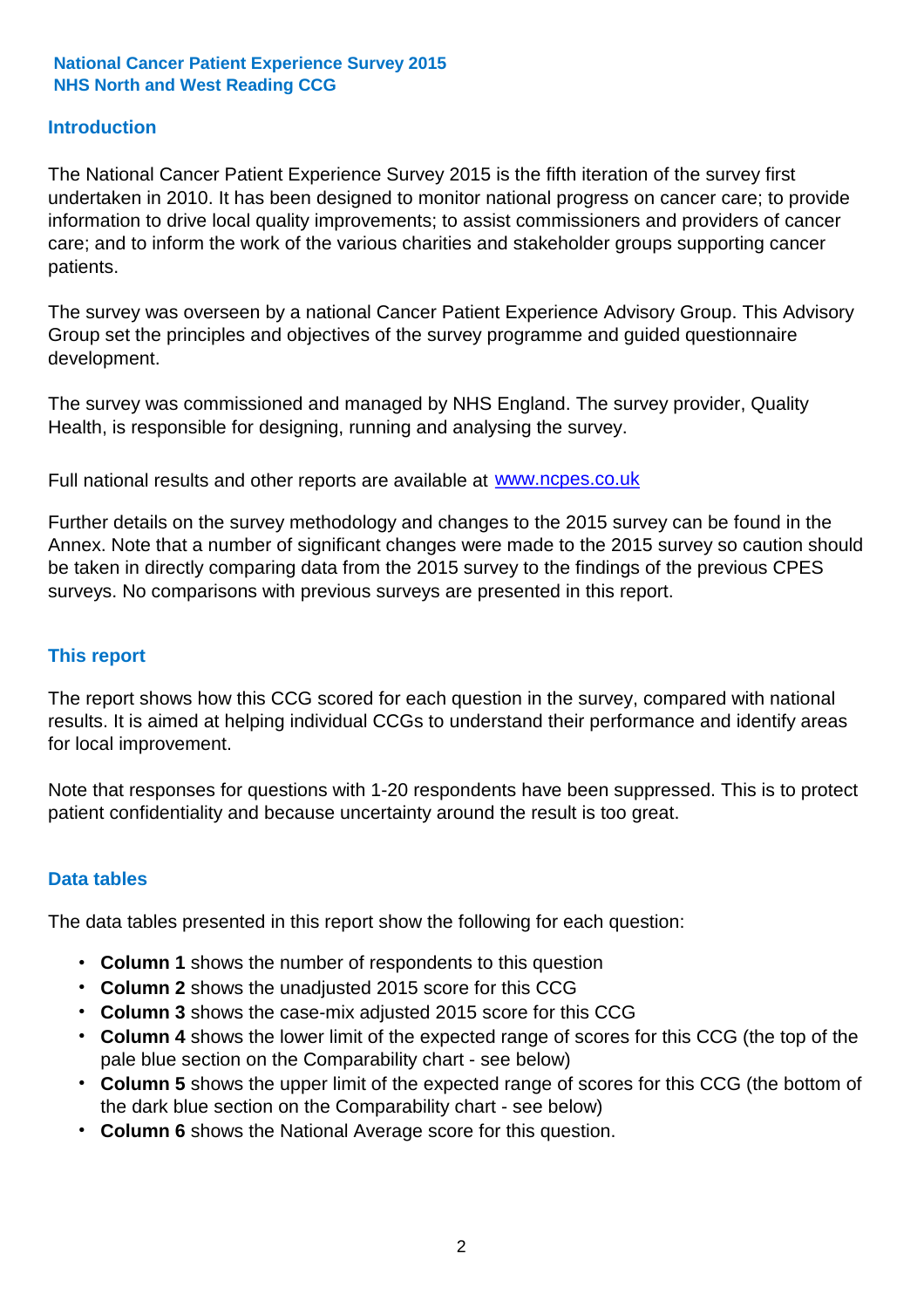Results for individual response options are presented in the detailed data tables **WWW.ncpes.co.uk** Confidence Intervals for unadjusted and case-mix adjusted data are provided in these tables.

Expected ranges and 95% Confidence Intervals highlight the uncertainty around the results. The size of the expected ranges and confidence intervals will be different for each question, and depends on the number of respondents and the range of their responses.

For further details on case-mix adjustment and the scoring methodology used, please refer to the Annex.

### **Comparability charts**

For the 2015 survey, we have adopted the CQC standard for reporting comparative performance, based on calculation of "expected ranges". This means that CCGs will be flagged as outliers only if there is statistical evidence that their scores deviate (positively or negatively) from the range of scores that would be expected for CCGs of the same size.

The Comparability charts in this report show a bar with these expected ranges (in grey), higher than expected (in dark blue), and lower than expected (in pale blue). A black dot represents the actual score of this CCG.

The same colour convention has been used in Column 3 of the Data tables.

For further details on expected ranges, please refer to the technical document at **www.ncpes.co.uk** 

#### **Tumour group tables**

The final set of tables in this report show the scores for each question for each of the 13 tumour groups, with a comparative national score for that tumour group.

These breakdowns are intended as additional information for CCGs to understand the differences between the experiences of patients with different types of cancer. The numbers are generally relatively small and may not be statistically significant. They should therefore be treated with some caution.

#### **Notes on specific questions**

Question 5 in the survey has not been scored. However, the unscored data is useful and has been published alongside the other results in this report. This question asked respondents to "tick all that apply". The results show all of the responses given including where respondents chose two or more options.

Questions used to direct respondents to different parts of the survey (questions 4, 17, 24, 27, 40, 43, 46) and other demographic and information questions are not reported.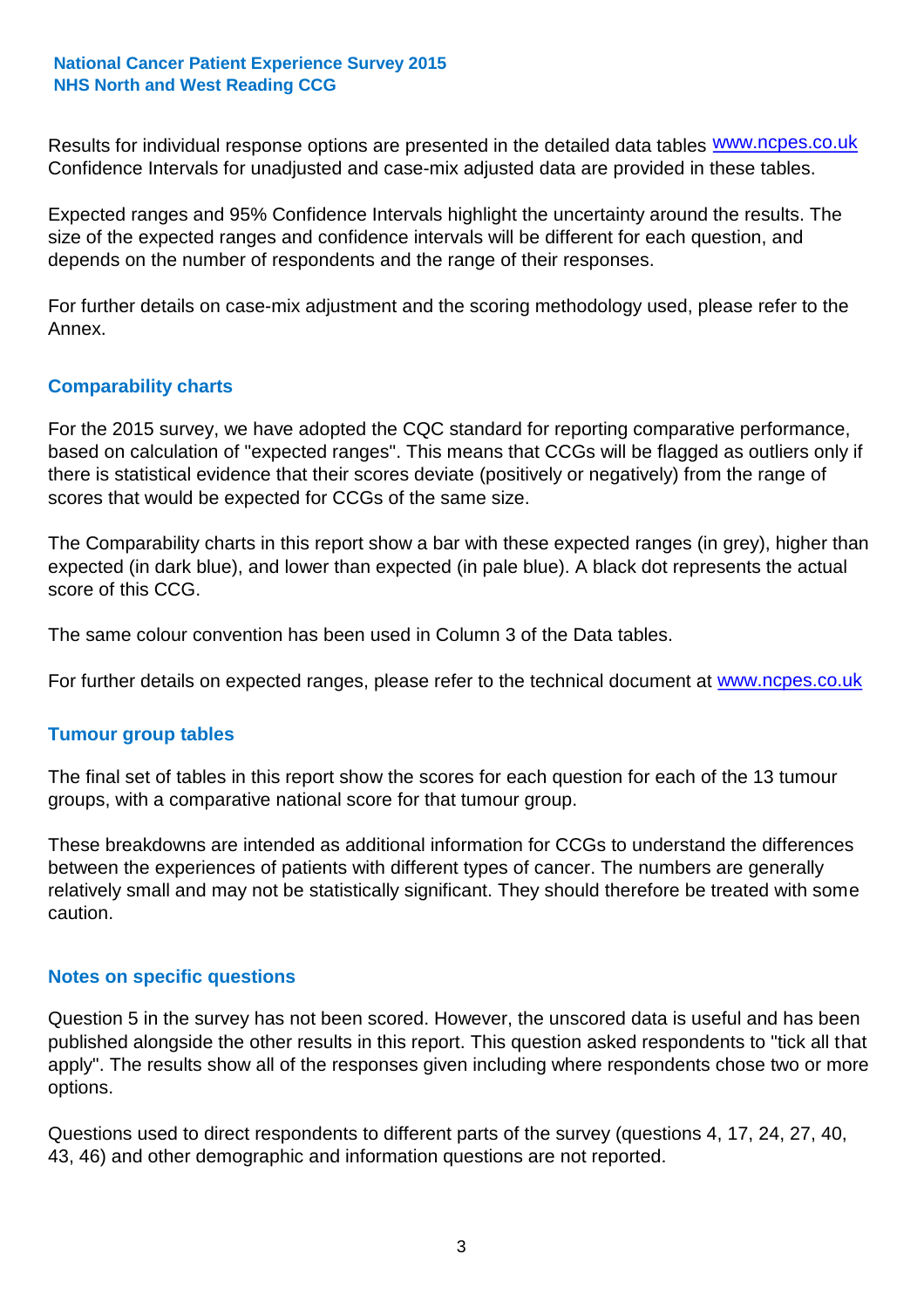#### **How to use the data**

Unadjusted data should be used to see the actual responses from patients relating to the CCG.

Case-mix adjusted data, together with expected ranges, should be used to understand whether the results are significantly higher or lower than national results.

Case-mix adjusted data, together with (case-mix adjusted) Confidence Intervals (presented in the detailed data tables **www.ncpes.co.uk**), should be used to understand whether the results are significantly higher or lower than the results for another CCG.

#### **Response rates**

Numbers of respondents by tumour group, age and gender can be found in the Annex.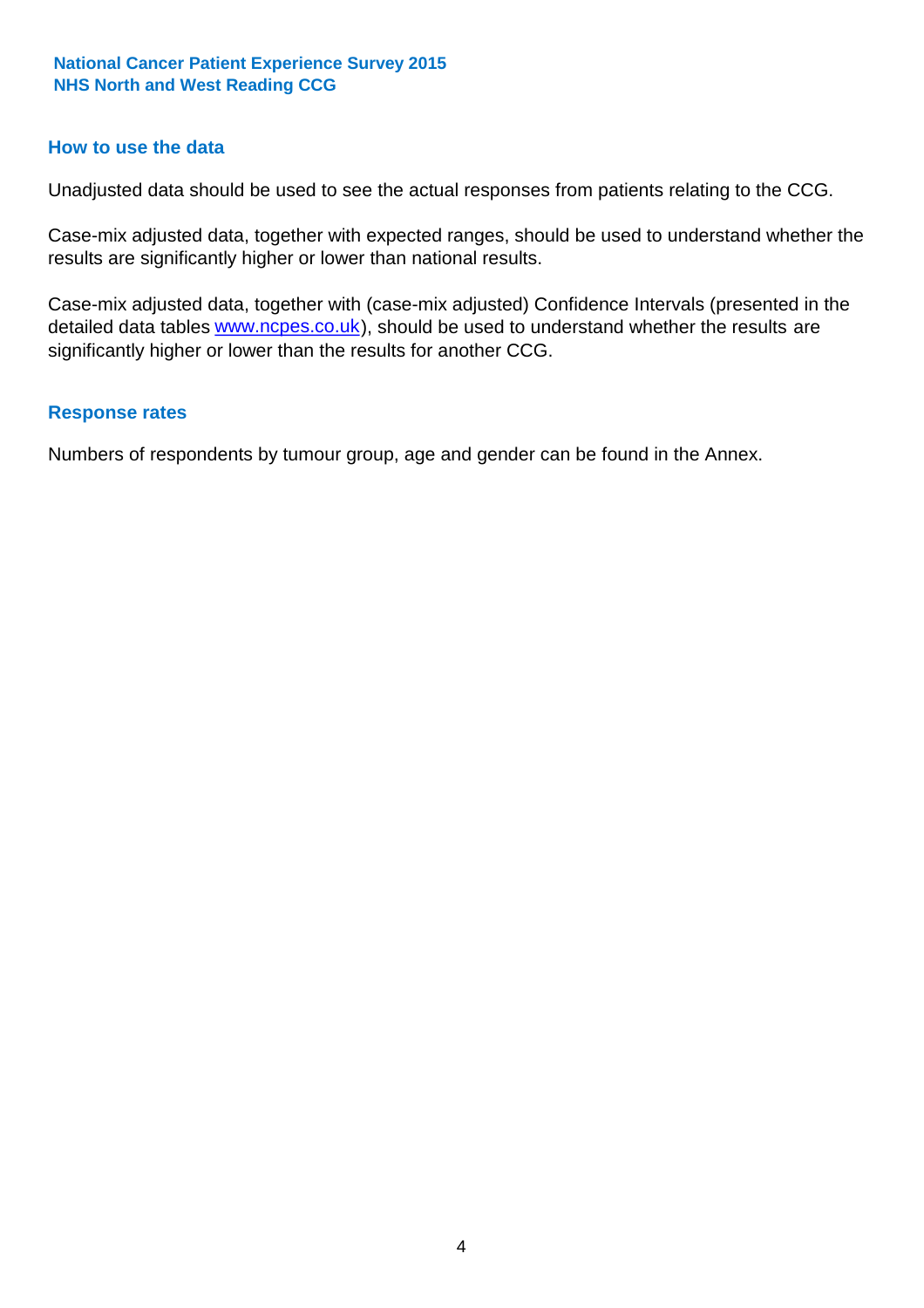# **Executive Summary**

average rating of 8.4. Asked to rate their care on a scale of zero (very poor) to 10 (very good), respondents gave an

The following questions are included in phase 1 of the Cancer Dashboard developed by Public Health England and NHS England\*:

- **78%** of respondents said that they were definitely involved as much as they wanted to be in decisions about their care and treatment
- **87%** of respondents said that they were given the name of a Clinical Nurse Specialist who would support them through their treatment
- when asked how easy or difficult it had been to contact their Clinical Nurse Specialist 93% of respondents said that it had been 'quite easy' or 'very easy'
- **86%** of respondents said that, overall, they were always treated with dignity and respect they were in hospital
- **91%** of respondents said that hospital staff told them who to contact if they were worried about their condition or treatment after they left hospital
- **59%** of respondents said that they thought the GPs and nurses at their general practice definitely did everything they could to support them while they were having cancer treatment.

Detailed results for these and other questions are set out in the sections that follow.

#### www.cancerdata.nhs.uk/dashboard

The questions were selected in discussion with the national Cancer Patient Experience Advisory Group and reflect four key patient experience domains: provision of information; involvement in decisions; care transition; interpersonal relations, respect and dignity. The figures presented above are all case-mix adjusted.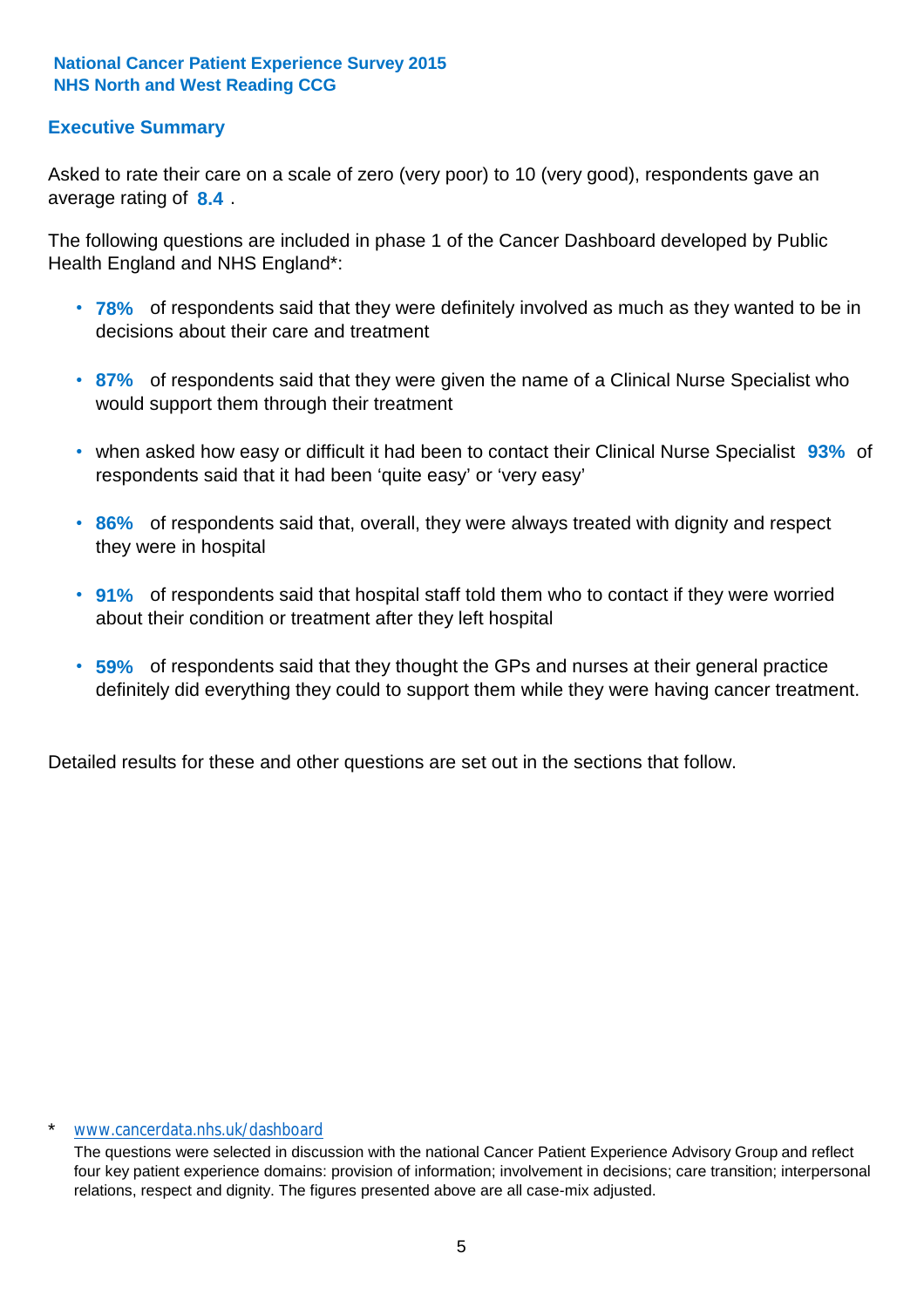# **Questions which scored outside expected range**

|                                 |                                                                                            |    | 2015 Case-mix Adjusted |                                                    |                                       |                              |  |  |  |  |  |
|---------------------------------|--------------------------------------------------------------------------------------------|----|------------------------|----------------------------------------------------|---------------------------------------|------------------------------|--|--|--|--|--|
|                                 | Question                                                                                   |    |                        | Lower limit<br>expected<br>range<br>$\overline{a}$ | Upper limit<br>expected<br>range<br>₽ | Average<br>National<br>Score |  |  |  |  |  |
|                                 | Finding out what was wrong with you                                                        |    |                        |                                                    |                                       |                              |  |  |  |  |  |
| Q8                              | Patient told they could bring a family member or friend when<br>first told they had cancer | 70 | 92%                    | 69%                                                | 88%                                   | 79%                          |  |  |  |  |  |
|                                 | Support for people with cancer                                                             |    |                        |                                                    |                                       |                              |  |  |  |  |  |
| Q22                             | Hospital staff gave information on getting financial help                                  | 38 | 38%                    | 39%                                                | 71%                                   | 55%                          |  |  |  |  |  |
| <b>Operations</b>               |                                                                                            |    |                        |                                                    |                                       |                              |  |  |  |  |  |
| Q26                             | Staff explained how operation had gone in understandable way                               | 63 | 90%                    | 67%                                                | 88%                                   | 78%                          |  |  |  |  |  |
| Care from your general practice |                                                                                            |    |                        |                                                    |                                       |                              |  |  |  |  |  |
| Q52                             | GP given enough information about patient's condition and<br>treatment                     | 74 | 90%                    | 91%                                                | 100%                                  | 95%                          |  |  |  |  |  |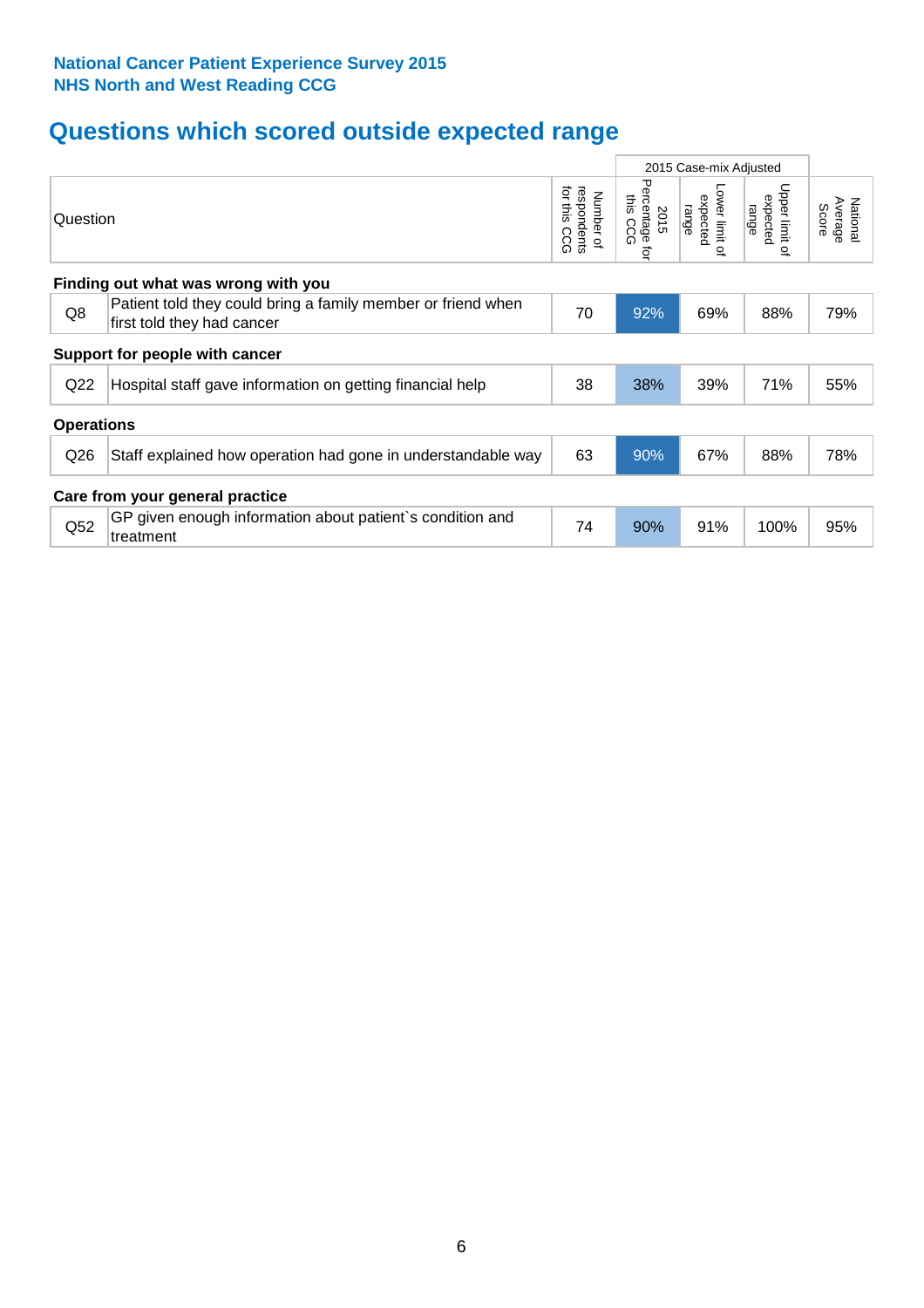# **CCG results**

# **Seeing your GP**



|    |                                                                |                                              |                             |               | 2015 Case-mix Adjusted     |                            |                           |
|----|----------------------------------------------------------------|----------------------------------------------|-----------------------------|---------------|----------------------------|----------------------------|---------------------------|
|    | Question                                                       | respondents<br>Number<br>$\overline{\sigma}$ | 2015<br>Unadjusted<br>Score | 2015<br>Score | Expected<br>range<br>lower | Expected<br>range<br>nbber | National Average<br>Score |
| Q1 | Saw GP once / twice before being told had to go to<br>hospital | 66                                           | 76%                         | 73%           | 66%                        | 86%                        | 76%                       |
| Q2 | Patient thought they were seen as soon as necessary            | 85                                           | 75%                         | 74%           | 74%                        | 90%                        | 82%                       |

|    |                                                                             |                                                 | No. |
|----|-----------------------------------------------------------------------------|-------------------------------------------------|-----|
|    |                                                                             | Yes                                             |     |
| Q5 | Beforehand, did you have all the<br>information you needed about your test? | No, I would have liked more written information |     |
|    |                                                                             | No, I would have liked more verbal information  |     |
|    |                                                                             | I did not need / want any information           |     |
|    |                                                                             | Don't know / can't remember                     |     |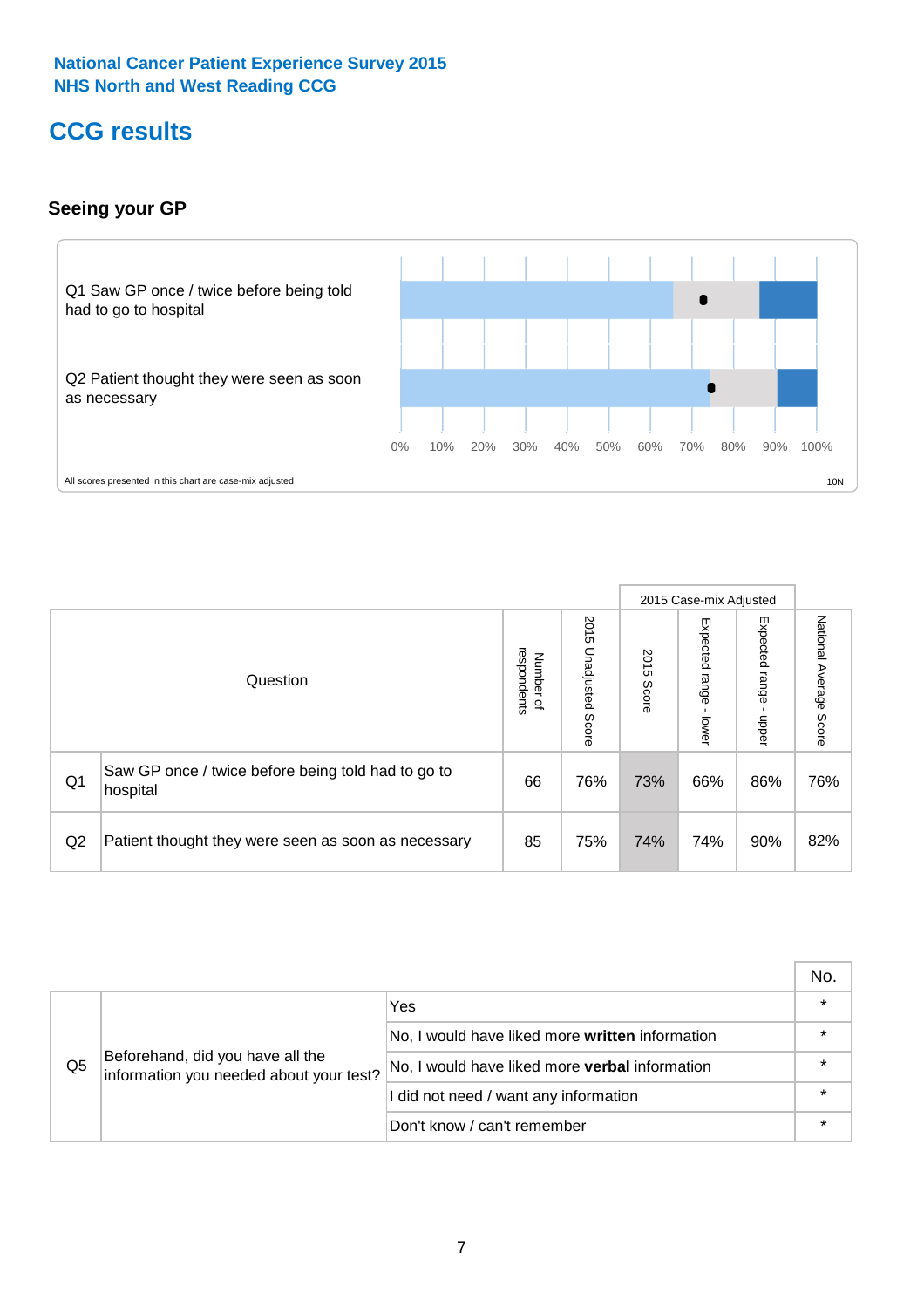# **Diagnostic tests**



|                |                                                                       |                          |                             |               | 2015 Case-mix Adjusted  |                         |                           |
|----------------|-----------------------------------------------------------------------|--------------------------|-----------------------------|---------------|-------------------------|-------------------------|---------------------------|
|                | Question                                                              | Number of<br>respondents | 2015<br>Unadjusted<br>Score | 2015<br>Score | Expected range<br>lower | Expected range<br>nbber | National Average<br>Score |
| Q <sub>6</sub> | The length of time waiting for the test to be done was<br>about right | 77                       | 83%                         | 83%           | 79%                     | 94%                     | 87%                       |
| Q7             | Given complete explanation of test results in<br>understandable way   | 76                       | 83%                         | 81%           | 70%                     | 88%                     | 79%                       |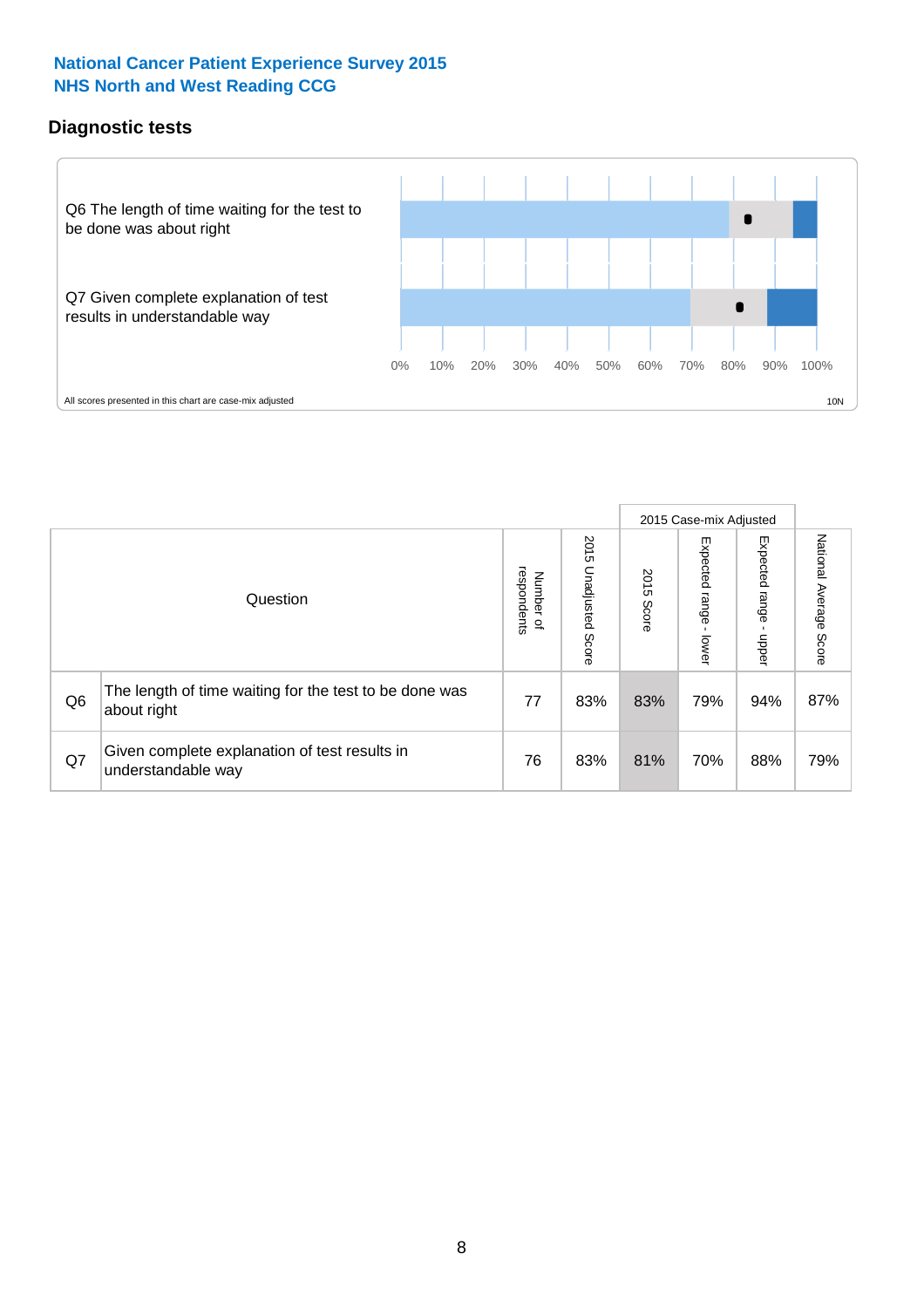#### **Finding out what was wrong with you**



|                |                                                                                            |                          |                             |                      | 2015 Case-mix Adjusted                    |                           |                        |
|----------------|--------------------------------------------------------------------------------------------|--------------------------|-----------------------------|----------------------|-------------------------------------------|---------------------------|------------------------|
|                | Question                                                                                   | respondents<br>Number of | 2015<br>Unadjusted<br>Score | 2015<br><b>Score</b> | Expected range<br>$\blacksquare$<br>lower | Expected range<br>- nbber | National Average Score |
| Q8             | Patient told they could bring a family member or friend<br>when first told they had cancer | 70                       | 91%                         | 92%                  | 69%                                       | 88%                       | 79%                    |
| Q <sub>9</sub> | Patient felt they were told sensitively that they had cancer                               | 86                       | 83%                         | 82%                  | 77%                                       | 92%                       | 84%                    |
| Q10            | Patient completely understood the explanation of what<br>was wrong                         | 87                       | 80%                         | 78%                  | 64%                                       | 82%                       | 73%                    |
| Q11            | Patient given easy to understand written information<br>about the type of cancer they had  | 74                       | 66%                         | 65%                  | 61%                                       | 82%                       | 72%                    |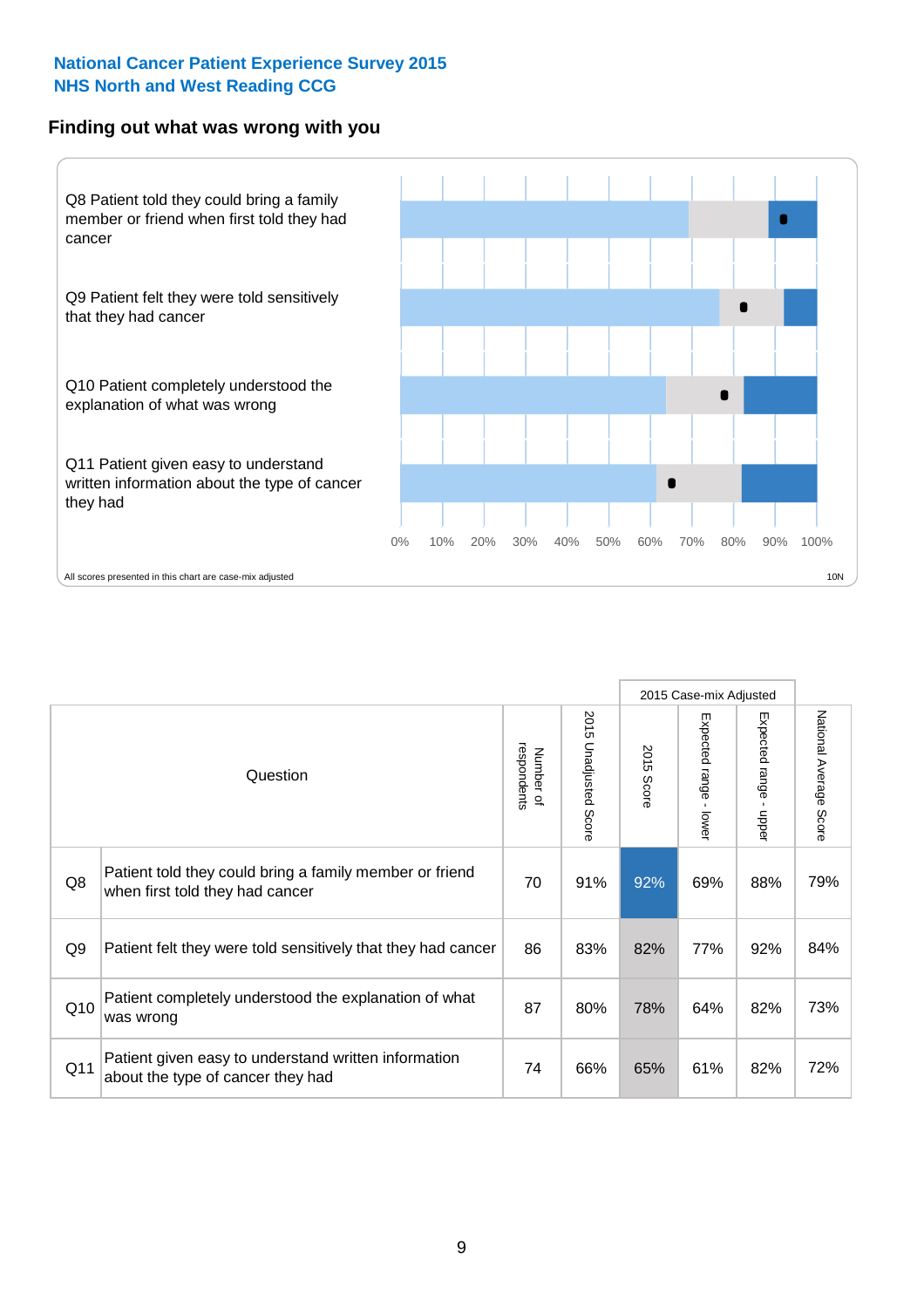## **Finding out what was wrong with you**



|          |                                                                                         |                          |                                 |               | 2015 Case-mix Adjusted                  |                           |                        |
|----------|-----------------------------------------------------------------------------------------|--------------------------|---------------------------------|---------------|-----------------------------------------|---------------------------|------------------------|
| Question |                                                                                         | Number of<br>respondents | 2015<br><b>Unadjusted Score</b> | 2015<br>Score | Expected range<br>$\mathbf{r}$<br>lower | Expected range<br>- nbbeu | National Average Score |
| Q12      | Patient felt that treatment options were completely<br>explained                        | 77                       | 84%                             | 84%           | 74%                                     | 91%                       | 83%                    |
| Q13      | Possible side effects explained in an understandable way                                | 82                       | 74%                             | 74%           | 63%                                     | 82%                       | 73%                    |
| Q14      | Patient given practical advice and support in dealing with<br>side effects of treatment | 83                       | 73%                             | 73%           | 56%                                     | 76%                       | 66%                    |
| Q15      | Patient definitely told about side effects that could affect<br>them in the future      | 80                       | 52%                             | 53%           | 43%                                     | 65%                       | 54%                    |
| Q16      | Patient definitely involved in decisions about care and<br>treatment                    | 87                       | 79%                             | 78%           | 69%                                     | 86%                       | 78%                    |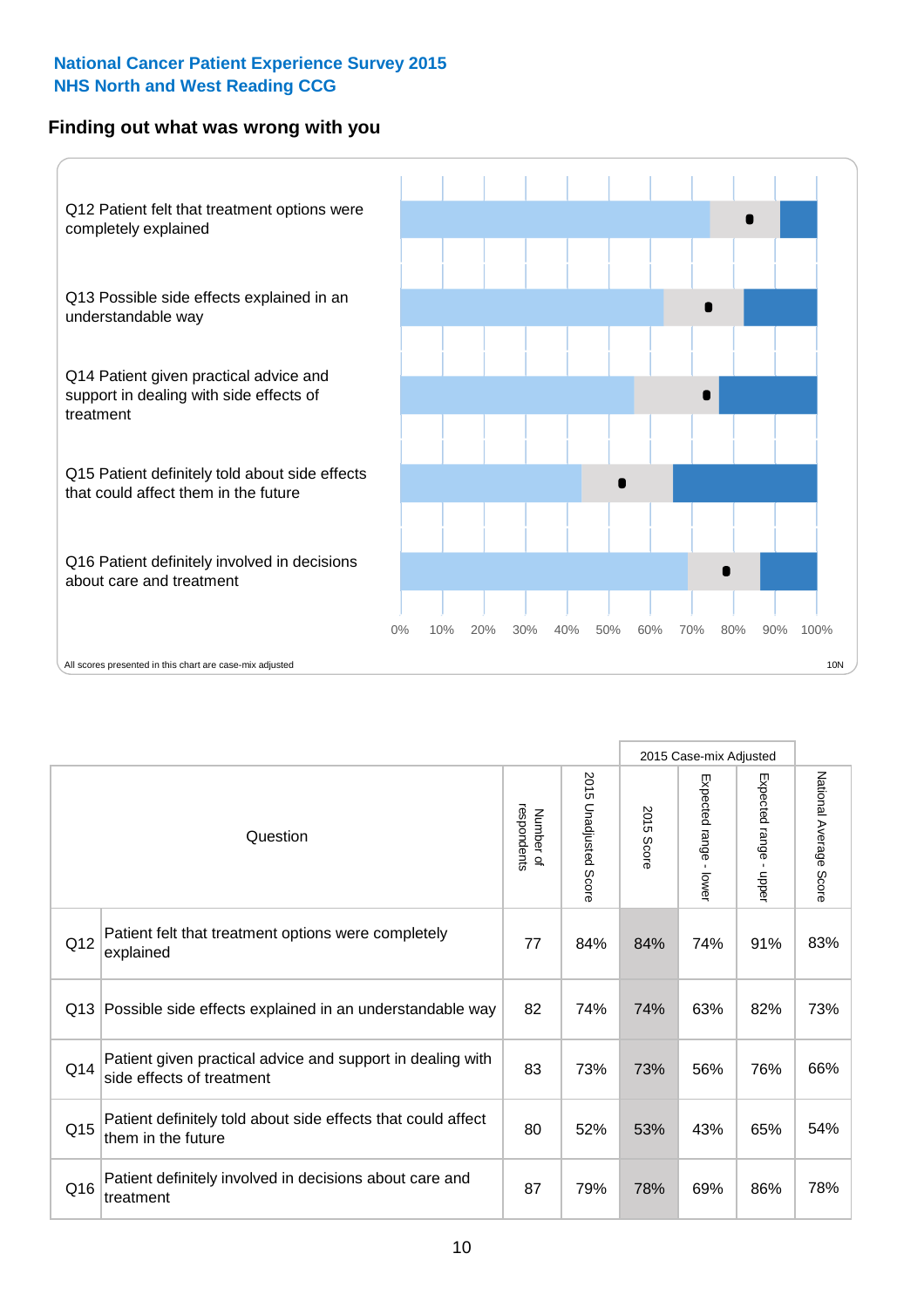## **Clinical Nurse Specialist**



|     |                                                                                     |                          |                       |               | 2015 Case-mix Adjusted  |                         |                        |
|-----|-------------------------------------------------------------------------------------|--------------------------|-----------------------|---------------|-------------------------|-------------------------|------------------------|
|     | Question                                                                            | respondents<br>Number of | 2015 Unadjusted Score | 2015<br>Score | Expected range<br>lower | Expected range<br>nbber | National Average Score |
| Q17 | Patient given the name of the CNS who would support<br>them through their treatment | 84                       | 88%                   | 87%           | 84%                     | 96%                     | 90%                    |
| Q18 | Patient found it easy to contact their CNS                                          | 66                       | 92%                   | 93%           | 78%                     | 95%                     | 87%                    |
| Q19 | Get understandable answers to important questions all or<br>most of the time        | 63                       | 95%                   | 95%           | 81%                     | 96%                     | 89%                    |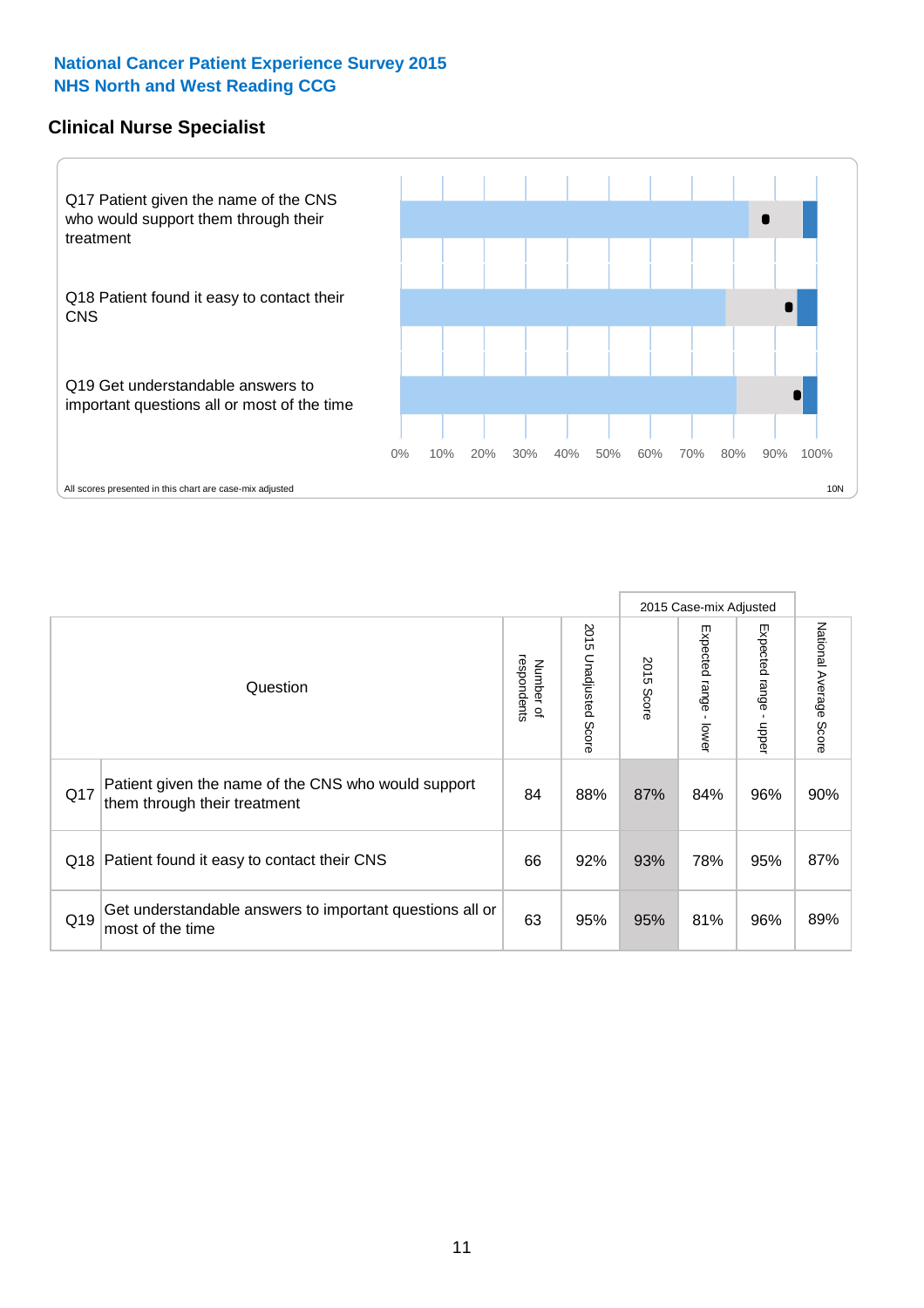### **Support for people with cancer**



|                 |                                                                                            |                          |                                 |               | 2015 Case-mix Adjusted  |                                         |                        |  |
|-----------------|--------------------------------------------------------------------------------------------|--------------------------|---------------------------------|---------------|-------------------------|-----------------------------------------|------------------------|--|
|                 | Question                                                                                   | respondents<br>Number of | 2015<br><b>Unadjusted Score</b> | 2015<br>Score | Expected range<br>lower | Expected range<br>$\mathbf{I}$<br>nbber | National Average Score |  |
| Q20             | Hospital staff gave information about support groups                                       | 66                       | 77%                             | 78%           | 74%                     | 92%                                     | 83%                    |  |
| Q <sub>21</sub> | Hospital staff gave information about impact cancer could<br>have on day to day activities | 55                       | 84%                             | 84%           | 70%                     | 91%                                     | 81%                    |  |
| Q22             | Hospital staff gave information on getting financial help                                  | 38                       | 37%                             | 38%           | 39%                     | 71%                                     | 55%                    |  |
| Q <sub>23</sub> | Hospital staff told patient they could get free prescriptions                              | 43                       | 74%                             | 77%           | 68%                     | 92%                                     | 80%                    |  |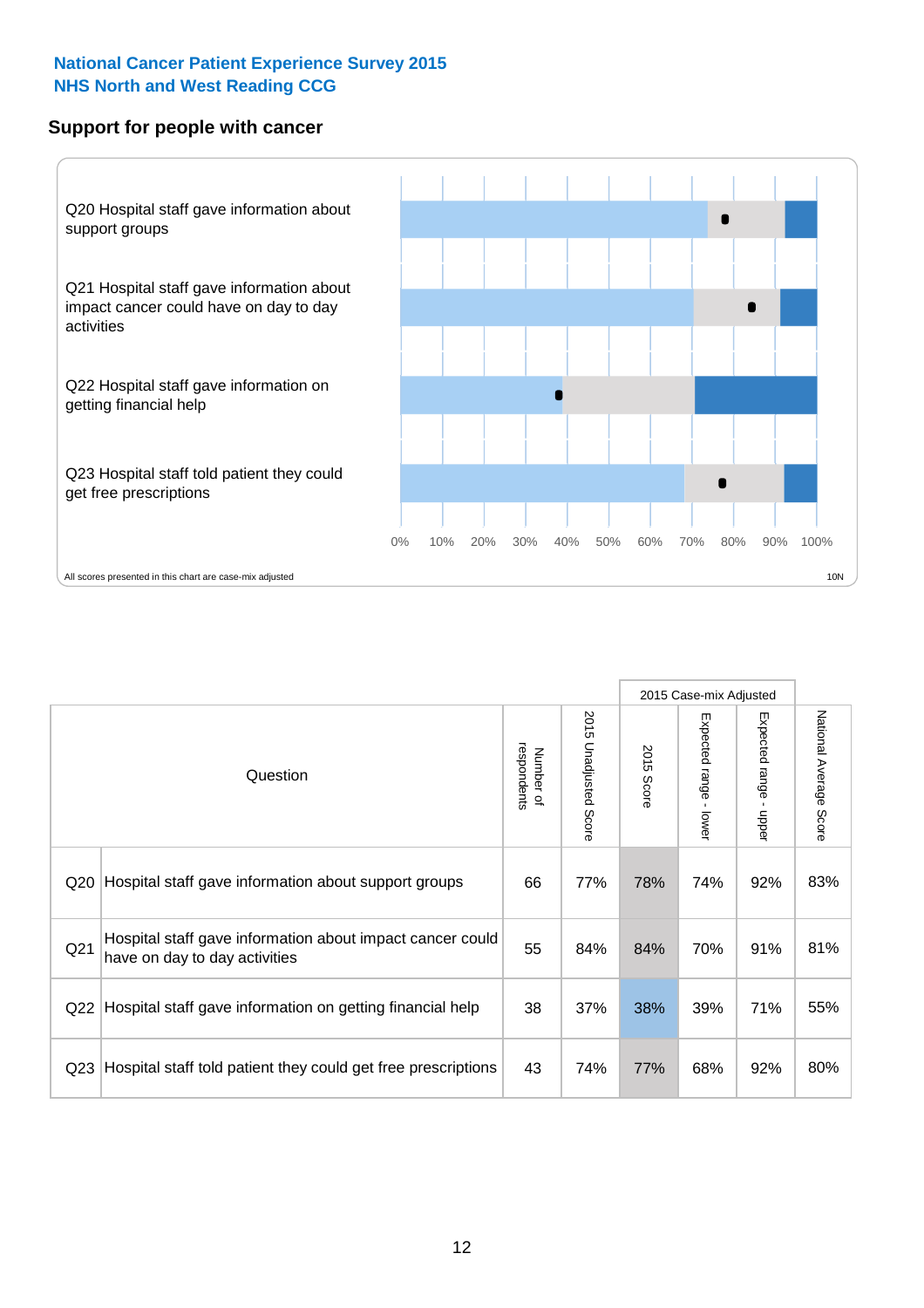# **Operations**



|     |                                                                 |                                              |                             |               | 2015 Case-mix Adjusted     |                           |                              |
|-----|-----------------------------------------------------------------|----------------------------------------------|-----------------------------|---------------|----------------------------|---------------------------|------------------------------|
|     | Question                                                        | respondents<br>Number<br>$\overline{\sigma}$ | 2015<br>Unadjusted<br>Score | 2015<br>Score | Expected<br>range<br>lower | Expected<br>range<br>dddn | National<br>Average<br>Score |
| Q26 | Staff explained how operation had gone in<br>understandable way | 63                                           | 90%                         | 90%           | 67%                        | 88%                       | 78%                          |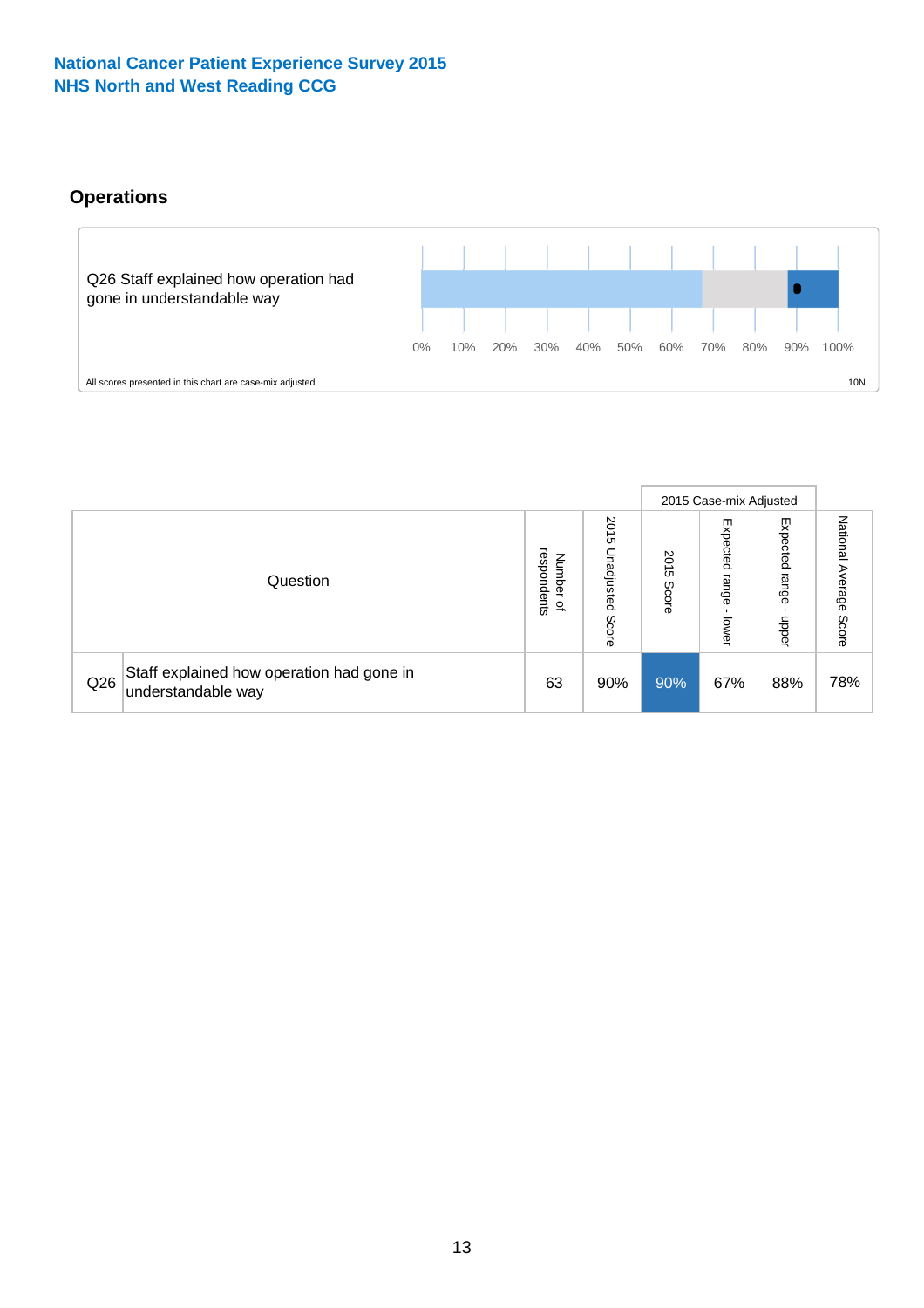# **Hospital care as an inpatient (Part 1 of 3)**



All scores presented in this chart are case-mix adjusted  $10N$ 

|                 |                                                                                           |                          |                          |               | 2015 Case-mix Adjusted                    |                                           |                        |
|-----------------|-------------------------------------------------------------------------------------------|--------------------------|--------------------------|---------------|-------------------------------------------|-------------------------------------------|------------------------|
|                 | Question                                                                                  | respondents<br>Number of | 2015<br>Unadjusted Score | 2015<br>Score | Expected range<br>$\blacksquare$<br>lower | Expected range<br>$\blacksquare$<br>nbber | National Average Score |
| Q28             | Groups of doctors or nurses did not talk in front of patient<br>as if they were not there | 63                       | 81%                      | 78%           | 72%                                       | 91%                                       | 81%                    |
| Q29             | Patient had confidence and trust in all doctors treating<br>them                          | 64                       | 89%                      | 88%           | 75%                                       | 93%                                       | 84%                    |
| Q30             | Patient's family or someone close definitely had<br>opportunity to talk to doctor         | 52                       | 79%                      | 79%           | 60%                                       | 84%                                       | 72%                    |
| Q <sub>31</sub> | Patient had confidence and trust in all ward nurses                                       | 64                       | 70%                      | 72%           | 61%                                       | 83%                                       | 72%                    |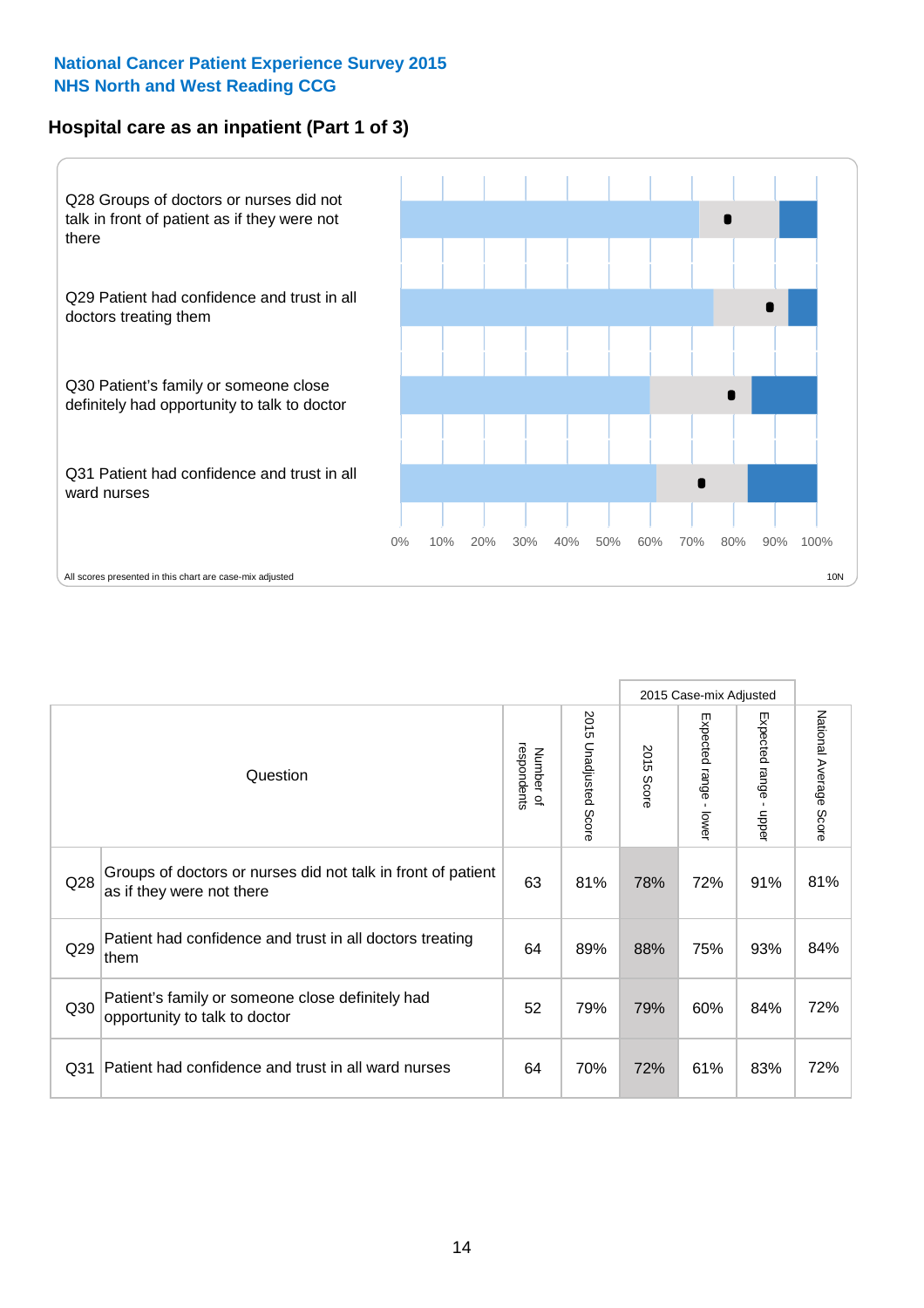# **Hospital care as an inpatient (Part 2 of 3)**



|                 |                                                                         |                          |                       |               | 2015 Case-mix Adjusted |                        |                           |
|-----------------|-------------------------------------------------------------------------|--------------------------|-----------------------|---------------|------------------------|------------------------|---------------------------|
|                 | Question                                                                | respondents<br>Number of | 2015 Unadjusted Score | 2015<br>Score | Expected range - lower | Expected range - upper | National Average<br>Score |
| Q <sub>32</sub> | Always / nearly always enough nurses on duty                            | 63                       | 73%                   | 73%           | 54%                    | 78%                    | 66%                       |
| Q33             | All staff asked patient what name they preferred to be<br>called by     | 63                       | 75%                   | 76%           | 53%                    | 80%                    | 67%                       |
| Q34             | Always given enough privacy when discussing condition<br>or treatment   | 64                       | 81%                   | 82%           | 76%                    | 94%                    | 85%                       |
| Q <sub>35</sub> | Patient was able to discuss worries or fears with staff<br>during visit | 44                       | 52%                   | 53%           | 37%                    | 67%                    | 52%                       |
|                 |                                                                         |                          |                       |               |                        |                        |                           |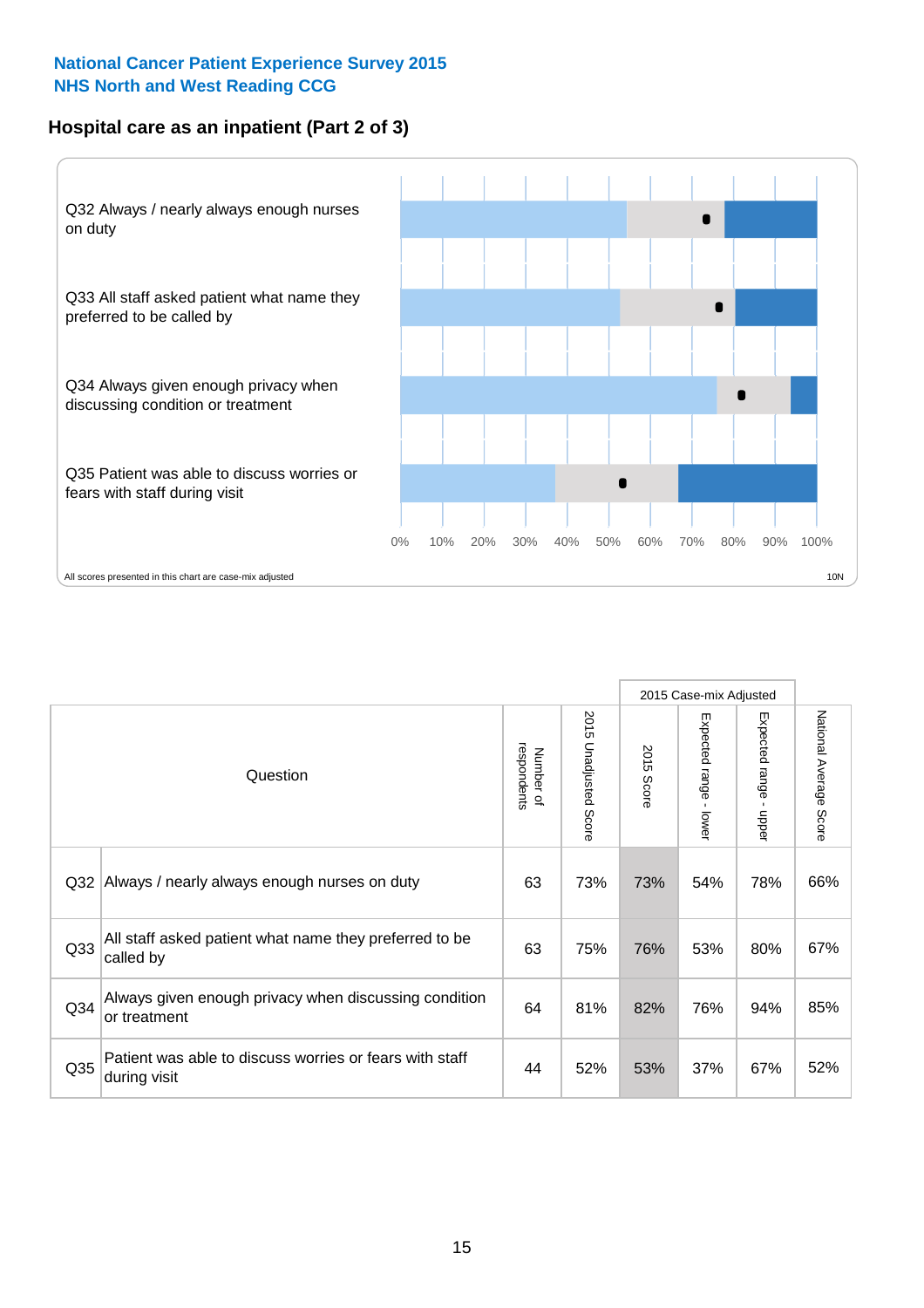# **Hospital care as an inpatient (Part 3 of 3)**



|     |                                                                                                          |    |     |                           | 2015 Case-mix Adjusted    |      |     |
|-----|----------------------------------------------------------------------------------------------------------|----|-----|---------------------------|---------------------------|------|-----|
|     | 2015 Unadjusted Score<br>Expected range - lower<br>respondents<br>2015<br>Number of<br>Question<br>Score |    |     | Expected range -<br>nbber | National Average<br>Score |      |     |
| Q36 | Hospital staff definitely did everything to help control pain                                            | 59 | 85% | 84%                       | 74%                       | 93%  | 84% |
| Q37 | Always treated with respect and dignity by staff                                                         | 64 | 86% | 86%                       | 79%                       | 96%  | 87% |
| Q38 | Given clear written information about what should / should<br>not do post discharge                      | 57 | 86% | 86%                       | 75%                       | 94%  | 84% |
| Q39 | Staff told patient who to contact if worried post discharge                                              | 60 | 92% | 91%                       | 88%                       | 100% | 94% |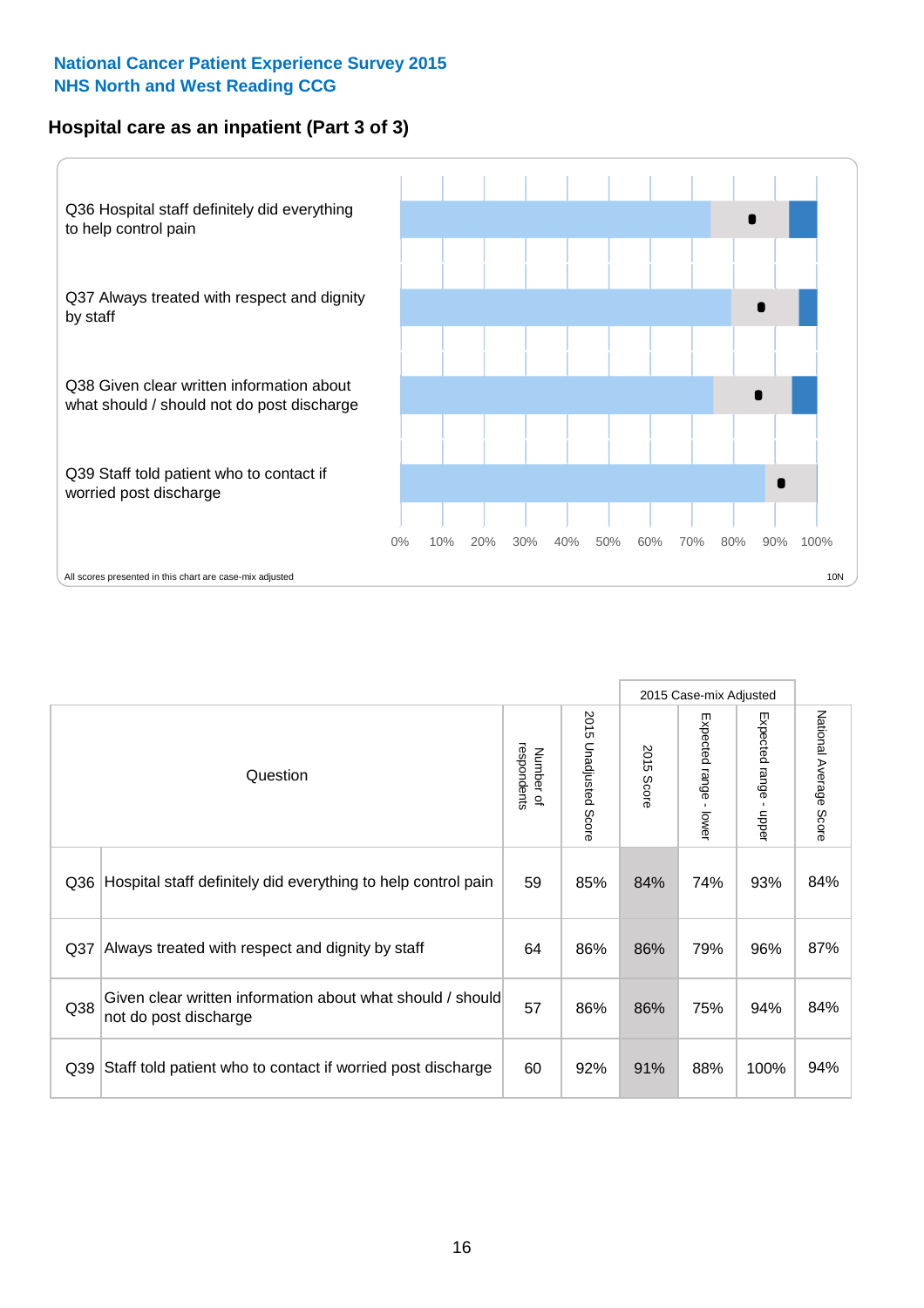# **Hospital care as a day patient / outpatient (Part 1 of 2)**



|     |                                                                                    |                          |                          | 2015 Case-mix Adjusted |                                         |                                           |                        |
|-----|------------------------------------------------------------------------------------|--------------------------|--------------------------|------------------------|-----------------------------------------|-------------------------------------------|------------------------|
|     | Question                                                                           | respondents<br>Number of | 2015<br>Unadjusted Score | 2015<br>Score          | Expected range<br>$\mathbf{I}$<br>lower | Expected range<br>$\blacksquare$<br>nbber | National Average Score |
| Q41 | Patient was able to discuss worries or fears with staff<br>during visit            | 61                       | 75%                      | 76%                    | 58%                                     | 82%                                       | 70%                    |
| Q42 | Doctor had the right notes and other documentation with<br>them                    |                          | 91%                      | 92%                    | 91%                                     | 100%                                      | 96%                    |
| Q44 | Beforehand patient had all information needed about<br>radiotherapy treatment      | 37                       | 78%                      | 77%                    | 75%                                     | 97%                                       | 86%                    |
| Q45 | Patient given understandable information about whether<br>radiotherapy was working | 32                       | 59%                      | 61%                    | 43%                                     | 77%                                       | 60%                    |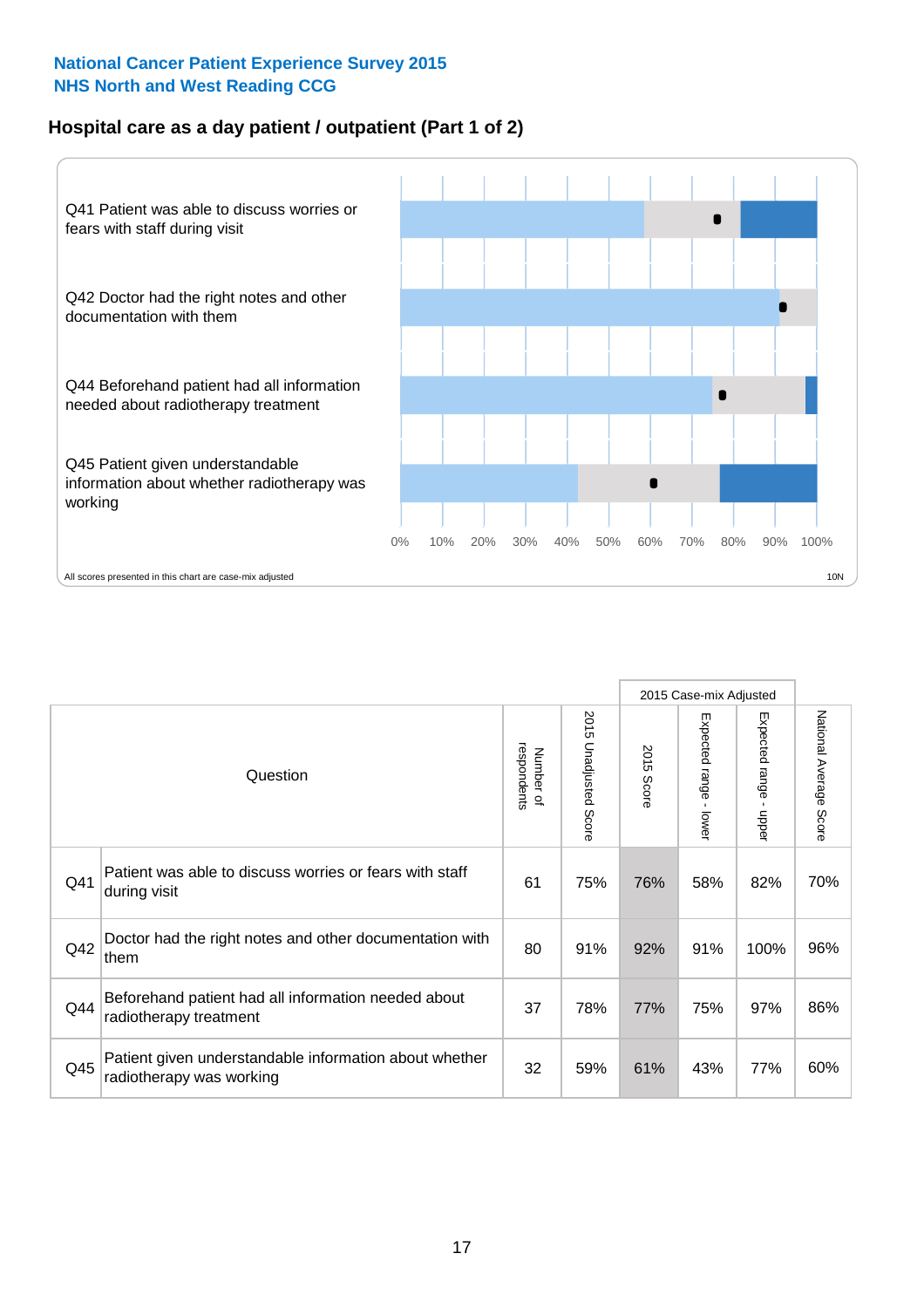# **Hospital care as a day patient / outpatient (Part 2 of 2)**



|          |                                                                                    |                                       |                             |               | 2015 Case-mix Adjusted       |                            |                           |
|----------|------------------------------------------------------------------------------------|---------------------------------------|-----------------------------|---------------|------------------------------|----------------------------|---------------------------|
| Question |                                                                                    | respondents<br>Number<br>$\mathbf{Q}$ | 2015<br>Unadjusted<br>Score | 2015<br>Score | Expected<br>I range<br>lower | Expected<br>range<br>doper | National Average<br>Score |
| Q47      | Beforehand patient had all information needed about<br>chemotherapy treatment      | 38                                    | 87%                         | 87%           | 73%                          | 96%                        | 84%                       |
| Q48      | Patient given understandable information about whether<br>chemotherapy was working | 34                                    | 68%                         | 70%           | 52%                          | 84%                        | 68%                       |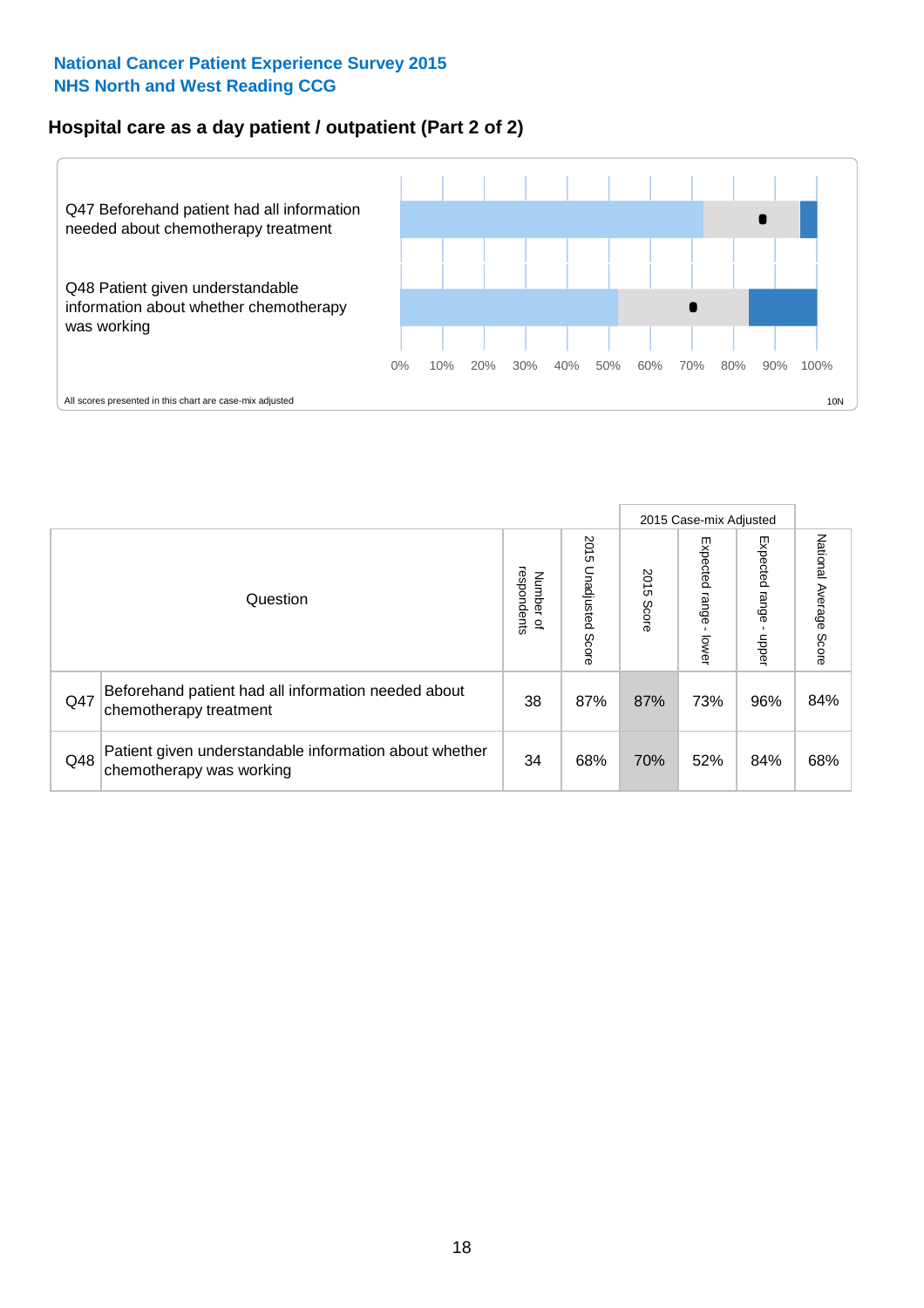#### **Home care and support**



All scores presented in this chart are case-mix adjusted

|                 |                                                                                                     |                          |                          | 2015 Case-mix Adjusted |                         |                        |                        |
|-----------------|-----------------------------------------------------------------------------------------------------|--------------------------|--------------------------|------------------------|-------------------------|------------------------|------------------------|
|                 | Question                                                                                            | respondents<br>Number of | 2015<br>Unadjusted Score | 2015<br>Score          | Expected range<br>lower | Expected range<br>mper | National Average Score |
| Q49             | Hospital staff gave family or someone close all the<br>information needed to help with care at home | 72                       | 63%                      | 63%                    | 46%                     | 69%                    | 58%                    |
| Q50             | Patient definitely given enough support from health or<br>social services during treatment          | 43                       | 58%                      | 57%                    | 38%                     | 69%                    | 54%                    |
| Q <sub>51</sub> | Patient definitely given enough support from health or<br>social services after treatment           | 30                       | 40%                      | 40%                    | 27%                     | 63%                    | 45%                    |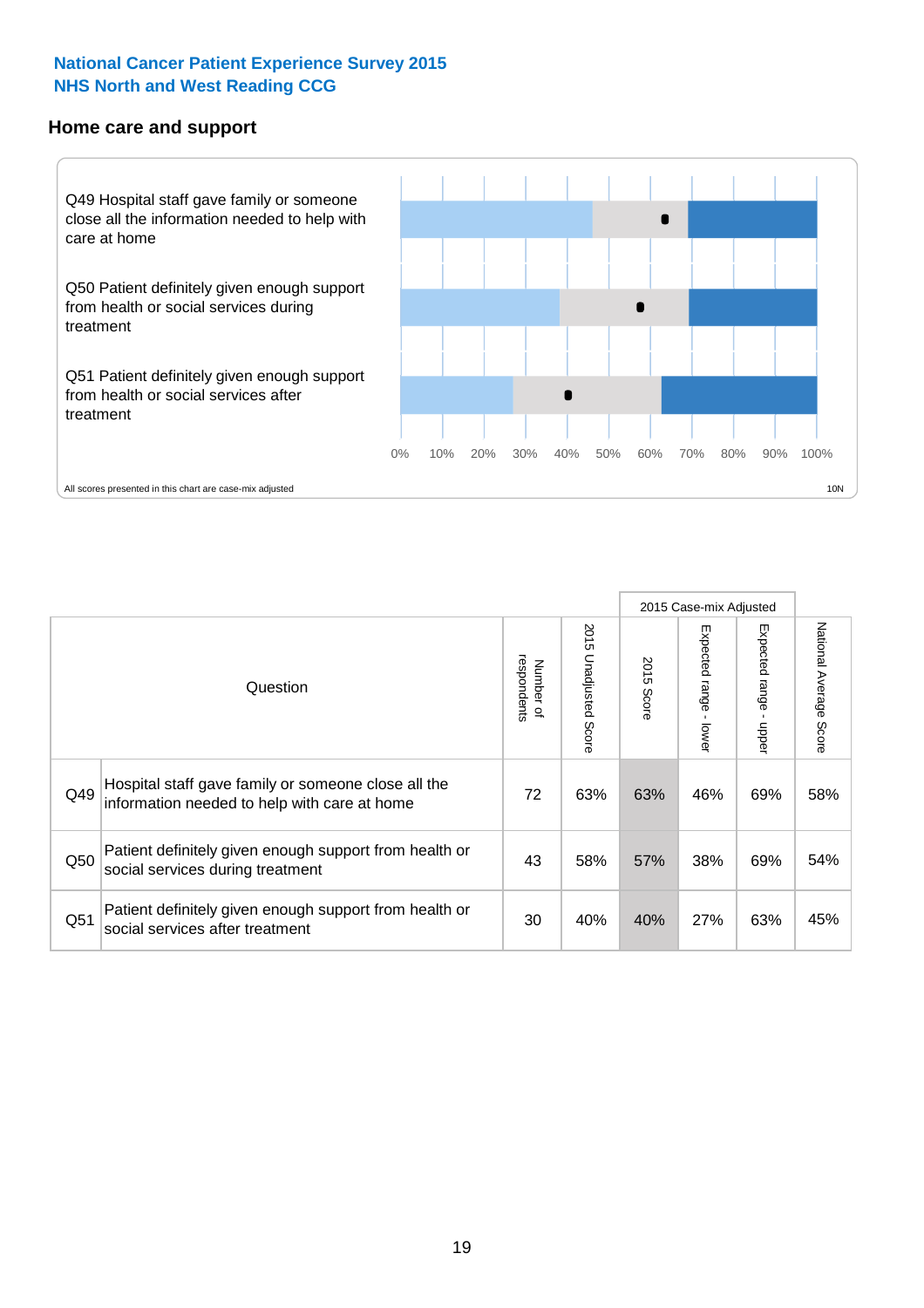#### **Care from your general practice**



|          |                                                                           |                          |                             | 2015 Case-mix Adjusted |                         |                         |                           |
|----------|---------------------------------------------------------------------------|--------------------------|-----------------------------|------------------------|-------------------------|-------------------------|---------------------------|
| Question |                                                                           | Number of<br>respondents | 2015<br>Unadjusted<br>Score | 2015<br>Score          | Expected range<br>lower | Expected range<br>nbber | National Average<br>Score |
| Q52      | GP given enough information about patient's condition<br>and treatment    | 74                       | 91%                         | 90%                    | 91%                     | 100%                    | 95%                       |
| Q53      | Practice staff definitely did everything they could to<br>support patient | 62                       | 60%                         | 59%                    | 50%                     | 75%                     | 63%                       |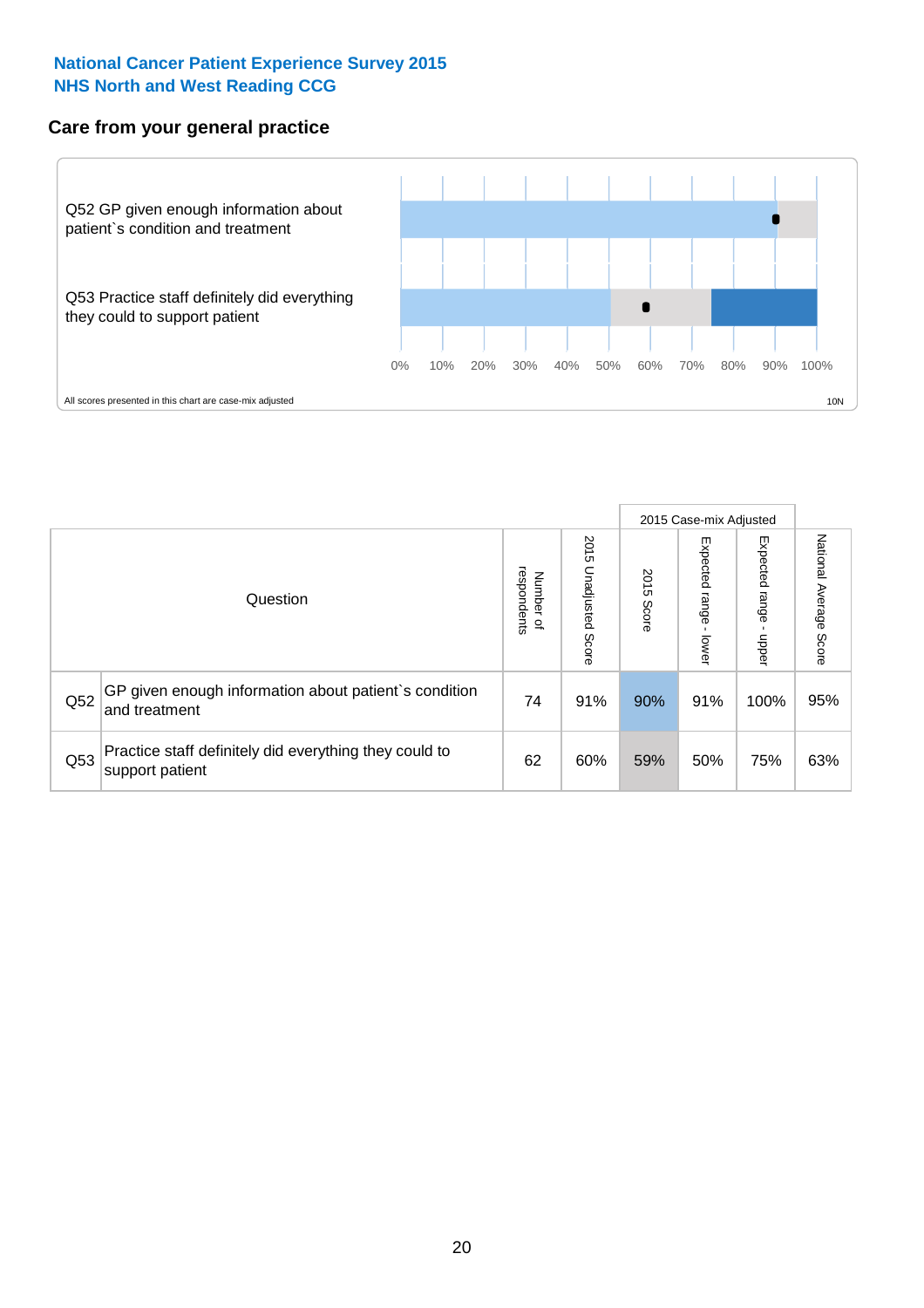## **Your overall NHS care (Part 1 of 2)**



|     |                                                                    |                          |                          |               | 2015 Case-mix Adjusted  |                                           |                        |
|-----|--------------------------------------------------------------------|--------------------------|--------------------------|---------------|-------------------------|-------------------------------------------|------------------------|
|     | Question                                                           | respondents<br>Number of | 2015<br>Unadjusted Score | 2015<br>Score | Expected range<br>lower | Expected range<br>$\blacksquare$<br>nbber | National Average Score |
| Q54 | Hospital and community staff always worked well together           | 86                       | 62%                      | 62%           | 50%                     | 71%                                       | 61%                    |
| Q55 | Patient given a care plan                                          |                          | 33%                      | 35%           | 22%                     | 44%                                       | 33%                    |
| Q56 | Overall the administration of the care was very good /<br>good     | 88                       | 83%                      | 84%           | 82%                     | 95%                                       | 89%                    |
| Q57 | Length of time for attending clinics and appointments was<br>right | 88                       | 58%                      | 58%           | 55%                     | 77%                                       | 66%                    |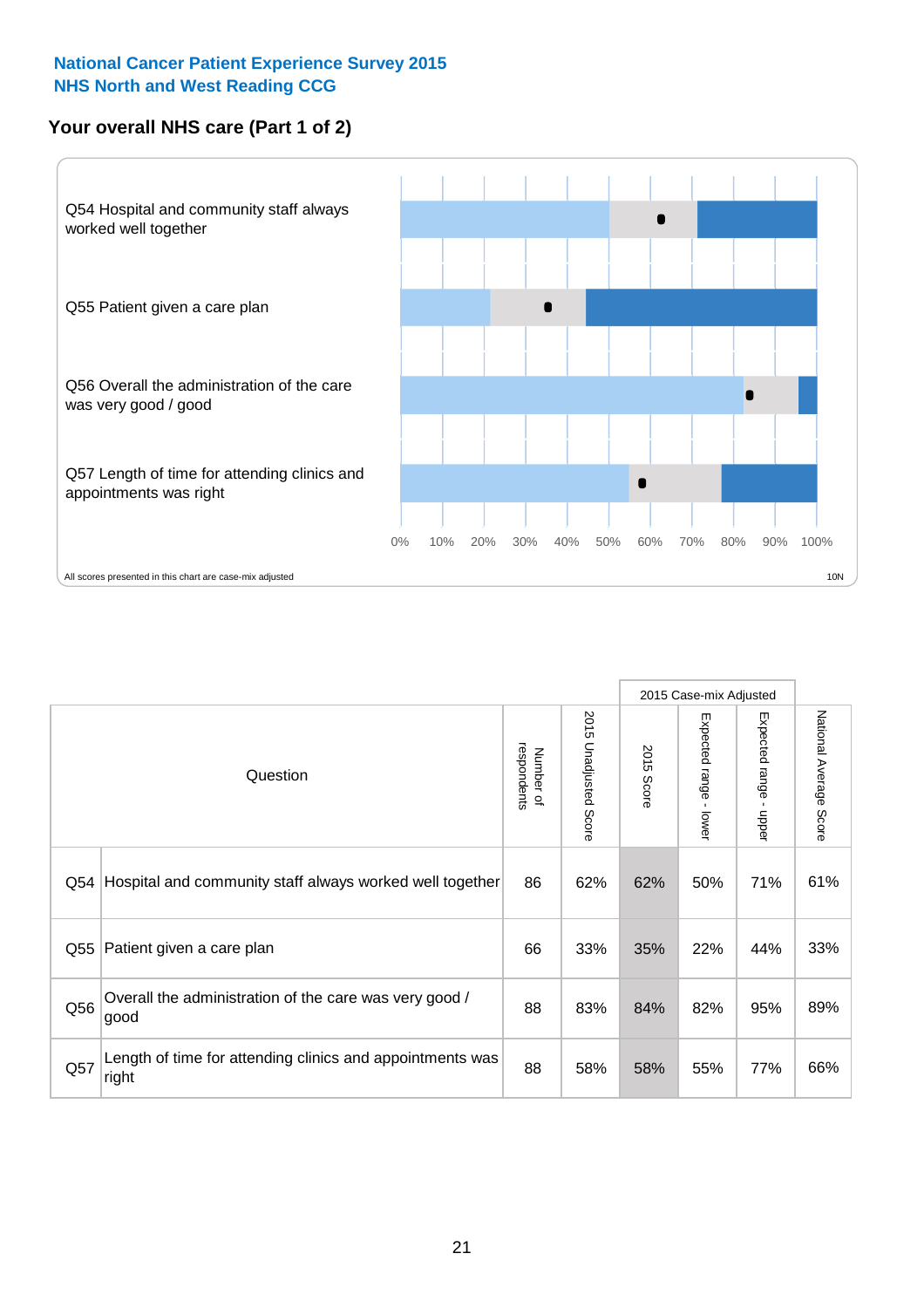# **Your overall NHS care (Part 2 of 2)**



|          |                                                       |                                              |                             |               |                            | 2015 Case-mix Adjusted     |                           |  |
|----------|-------------------------------------------------------|----------------------------------------------|-----------------------------|---------------|----------------------------|----------------------------|---------------------------|--|
| Question |                                                       | respondents<br>Number<br>$\overline{\sigma}$ | 2015<br>Inadjusted<br>Score | 2015<br>Score | Expected<br>range<br>lower | Expected<br>range<br>doper | National Average<br>Score |  |
| Q58      | Taking part in cancer research discussed with patient | 80                                           | 20%                         | 22%           | 17%                        | 40%                        | 28%                       |  |



|          |                                                                        | 2015 Case-mix Adjusted                       |                             |               |                                         |                                                       |                              |
|----------|------------------------------------------------------------------------|----------------------------------------------|-----------------------------|---------------|-----------------------------------------|-------------------------------------------------------|------------------------------|
| Question |                                                                        | respondents<br>Number<br>$\overline{\sigma}$ | 2015<br>Jnadjusted<br>Score | 2015<br>Score | OWer<br>limit<br>range<br>٩<br>expected | Upper<br>limit<br>range<br>$\overline{a}$<br>expected | National<br>Average<br>Score |
| Q59      | Patient's average rating of care scored from very poor to<br>very good | 85                                           | 8.4                         | 8.4           | 8.4                                     | 9.0                                                   | 8.7                          |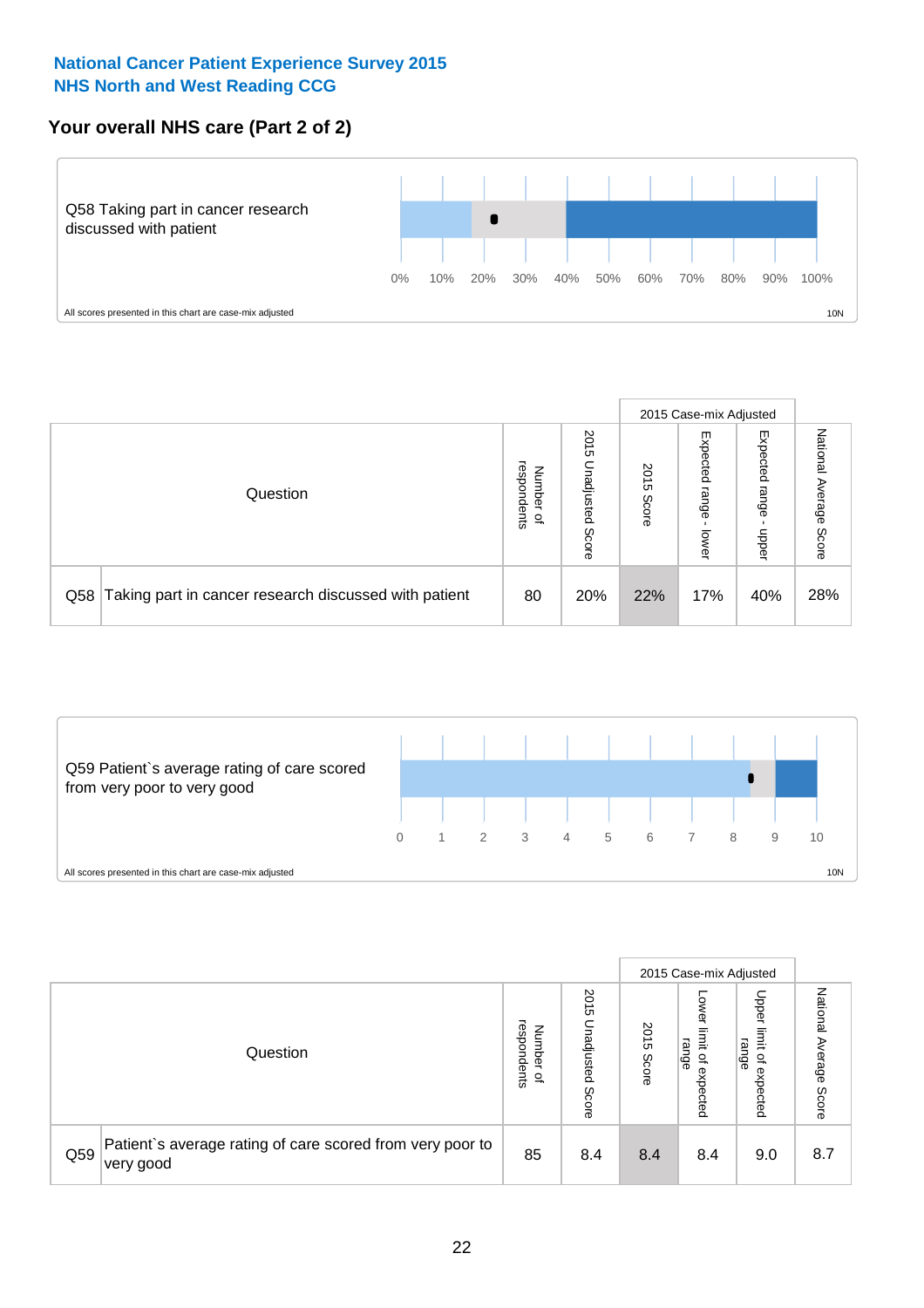# **Comparisons by tumour group for this CCG**

The following tables show the unadjusted CCG and the national percentage scores for each question broken down by tumour group. Where a cell in the table contains an asterisk this indicates that the number of patients in that group was below 21 and too small to display. Where a cell in the table contains "n.a." this indicates that there were no respondents for that tumour group.

# **Seeing your GP**

|                      | Q1. Saw GP once /<br>had to go to hospital | twice before being told | Q2. Patient thought<br>they were seen as<br>soon as necessary |                 |
|----------------------|--------------------------------------------|-------------------------|---------------------------------------------------------------|-----------------|
| <b>Cancer type</b>   | This CCG <sup>\$</sup>                     | <b>National</b>         | This CCG <sup>\$</sup>                                        | <b>National</b> |
| Brain / CNS          | $\star$                                    | 60%                     | $\star$                                                       | 77%             |
| <b>Breast</b>        | $\star$                                    | 93%                     | 88%                                                           | 88%             |
| Colorectal / LGT     | $\star$                                    | 72%                     |                                                               | 80%             |
| Gynaecological       | $\star$                                    | 75%                     | $\star$                                                       | 78%             |
| Haematological       | $\star$                                    | 64%                     | $\star$                                                       | 80%             |
| <b>Head and Neck</b> | $\star$                                    | 77%                     | $\star$                                                       | 79%             |
| Lung                 | $\star$                                    | 69%                     | $\star$                                                       | 83%             |
| Prostate             | $\star$                                    | 79%                     | $\star$                                                       | 85%             |
| Sarcoma              | $\star$                                    | 64%                     | $\star$                                                       | 69%             |
| Skin                 | $\star$                                    | 91%                     | $\star$                                                       | 87%             |
| <b>Upper Gastro</b>  | $\star$                                    | 70%                     | $\star$                                                       | 78%             |
| Urological           | $\star$                                    | 81%                     | $\star$                                                       | 84%             |
| Other                | $\star$                                    | 70%                     | $\star$                                                       | 78%             |
| <b>All Cancers</b>   | 76%                                        | 76%                     | 75%                                                           | 82%             |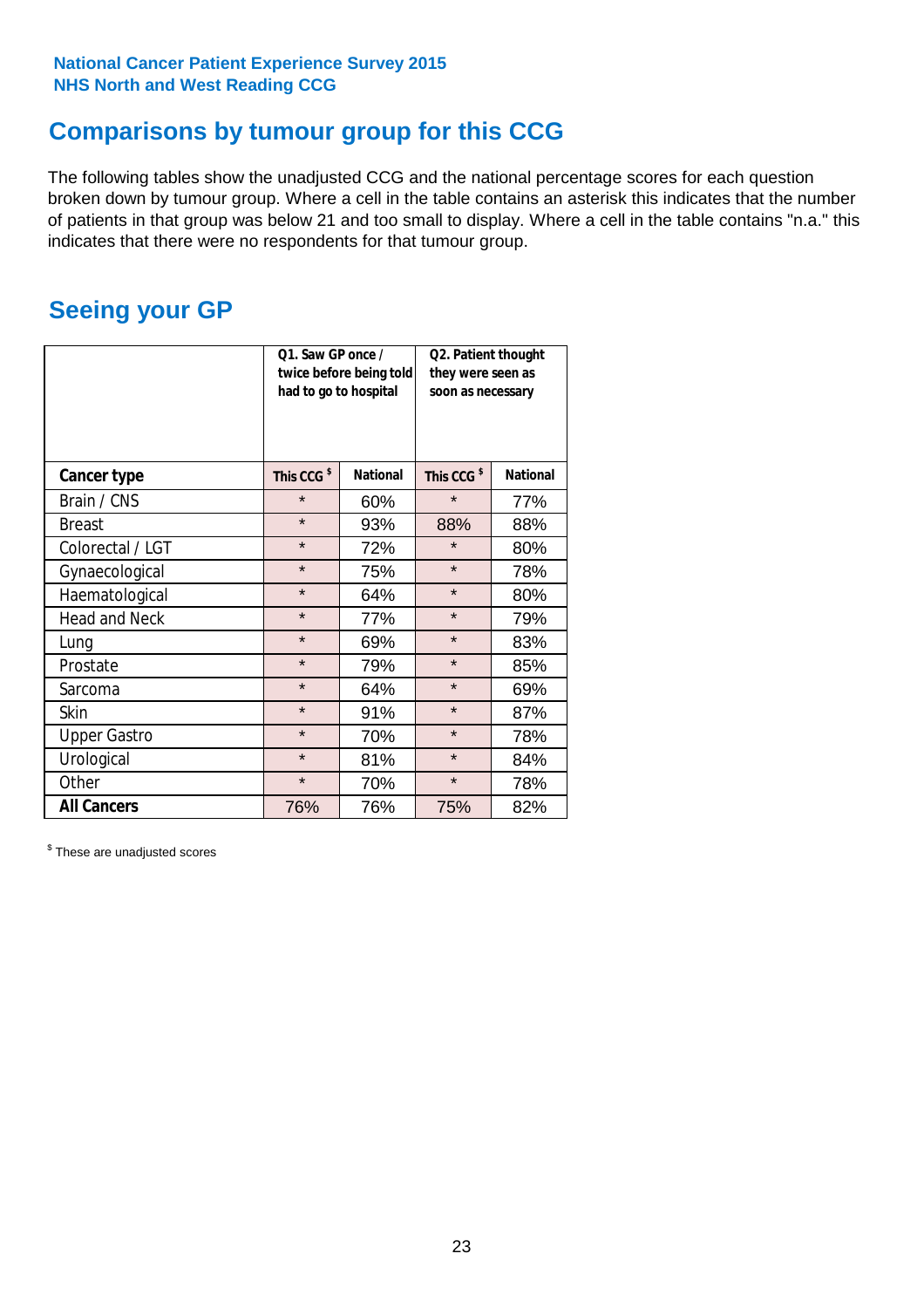# **Diagnostic tests**

|                      | be done was about<br>right | Q6. The length of time<br>waiting for the test to | Q7. Given complete<br>explanation of test<br>results in<br>understandable way |                 |  |  |
|----------------------|----------------------------|---------------------------------------------------|-------------------------------------------------------------------------------|-----------------|--|--|
| <b>Cancer type</b>   | This CCG <sup>\$</sup>     | <b>National</b>                                   | This CCG <sup>\$</sup>                                                        | <b>National</b> |  |  |
| Brain / CNS          | $\star$                    | 87%                                               | $\star$                                                                       | 69%             |  |  |
| <b>Breast</b>        | 95%                        | 90%                                               | 82%                                                                           | 82%             |  |  |
| Colorectal / LGT     | $\star$<br>86%             |                                                   | $\star$                                                                       | 81%             |  |  |
| Gynaecological       | $\star$                    | 84%                                               | $\star$                                                                       | 76%             |  |  |
| Haematological       | $\star$                    | 87%                                               | $\star$                                                                       | 76%             |  |  |
| <b>Head and Neck</b> | $\star$                    | 84%                                               | $\star$                                                                       | 77%             |  |  |
| Lung                 | $\star$                    | 87%                                               | $\star$                                                                       | 78%             |  |  |
| Prostate             | $\star$                    | 85%                                               | $\star$                                                                       | 79%             |  |  |
| Sarcoma              | $\star$                    | 81%                                               | $\star$                                                                       | 77%             |  |  |
| <b>Skin</b>          | $\star$                    | 89%                                               | $\star$                                                                       | 85%             |  |  |
| <b>Upper Gastro</b>  | $\star$                    | 83%                                               | $\star$                                                                       | 77%             |  |  |
| Urological           | $\star$                    | 85%                                               | $\star$                                                                       | 78%             |  |  |
| Other                | $\star$                    | 85%                                               | $\star$                                                                       | 76%             |  |  |
| <b>All Cancers</b>   | 83%                        | 87%                                               | 83%                                                                           | 79%             |  |  |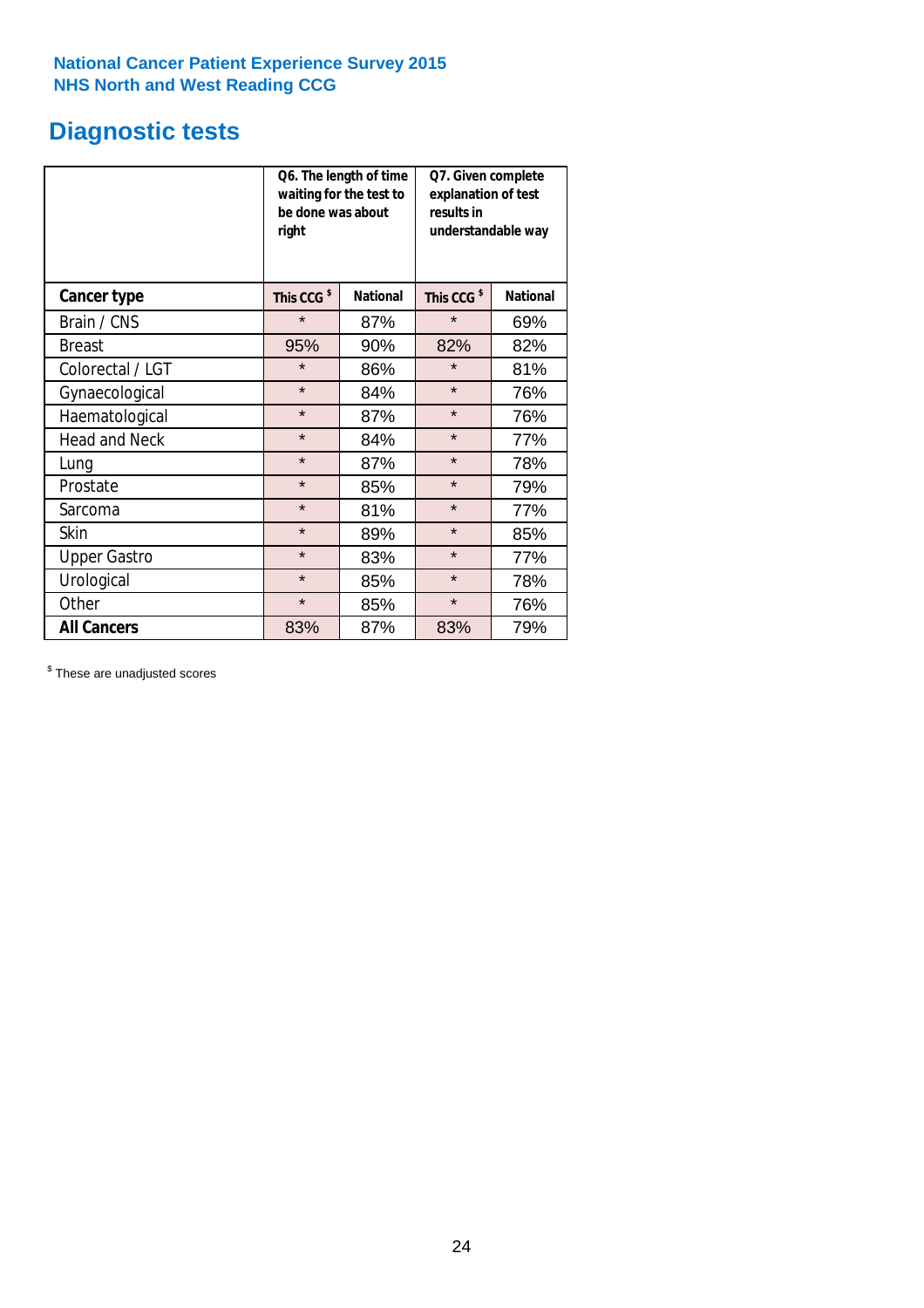# **Finding out what was wrong with you**

|                      |                        | Q8. Patient told they<br>could bring a family<br>member or friend<br>when first told they<br>had cancer |                        | Q9. Patient felt they<br>were told sensitively<br>that they had cancer | Q10. Patient<br>completely understood<br>the explanation of<br>what was wrong |                 | Q11. Patient given<br>easy to understand<br>written information<br>about the type of<br>cancer they had |                 |
|----------------------|------------------------|---------------------------------------------------------------------------------------------------------|------------------------|------------------------------------------------------------------------|-------------------------------------------------------------------------------|-----------------|---------------------------------------------------------------------------------------------------------|-----------------|
| Cancer type          | This CCG <sup>\$</sup> | <b>National</b>                                                                                         | This CCG <sup>\$</sup> | <b>National</b>                                                        | This CCG <sup>\$</sup>                                                        | <b>National</b> | This CCG <sup>\$</sup>                                                                                  | <b>National</b> |
| Brain / CNS          | $\star$                | 85%                                                                                                     | $\star$                | 79%                                                                    | $\star$                                                                       | 60%             | $\star$                                                                                                 | 62%             |
| <b>Breast</b>        | $\star$                | 83%                                                                                                     | 84%                    | 88%                                                                    | 80%                                                                           | 78%             | 71%                                                                                                     | 76%             |
| Colorectal / LGT     | $\star$                | 83%                                                                                                     | $\star$                | 85%                                                                    | $\star$                                                                       | 79%             | $\star$                                                                                                 | 71%             |
| Gynaecological       | $\star$                | 75%                                                                                                     | $\star$                | 83%                                                                    | $\star$                                                                       | 73%             | $\star$                                                                                                 | 69%             |
| Haematological       | $\star$                | 75%                                                                                                     | $\star$                | 83%                                                                    | $\star$                                                                       | 60%             | $\star$                                                                                                 | 74%             |
| <b>Head and Neck</b> | $\star$                | 73%                                                                                                     | $\star$                | 85%                                                                    | $\star$                                                                       | 75%             | $\star$                                                                                                 | 61%             |
| Lung                 | $\star$                | 80%                                                                                                     | $\star$                | 83%                                                                    | $\star$                                                                       | 75%             | $\star$                                                                                                 | 66%             |
| Prostate             | $\star$                | 80%                                                                                                     | $\star$                | 84%                                                                    | $\star$                                                                       | 78%             | $\star$                                                                                                 | 80%             |
| Sarcoma              | $\star$                | 77%                                                                                                     | $\star$                | 82%                                                                    | $\star$                                                                       | 63%             | $\star$                                                                                                 | 61%             |
| Skin                 | $\star$                | 71%                                                                                                     | $\star$                | 90%                                                                    | $\star$                                                                       | 83%             | $\star$                                                                                                 | 84%             |
| <b>Upper Gastro</b>  | $\star$                | 79%                                                                                                     | $\star$                | 79%                                                                    | $\star$                                                                       | 72%             | $\star$                                                                                                 | 64%             |
| Urological           | $\star$                | 74%                                                                                                     | $\star$                | 82%                                                                    | $\star$                                                                       | 76%             | $\star$                                                                                                 | 71%             |
| Other                | $\star$                | 77%                                                                                                     | $\star$                | 82%                                                                    | $\star$                                                                       | 72%             | $\star$                                                                                                 | 61%             |
| <b>All Cancers</b>   | 91%                    | 79%                                                                                                     | 83%                    | 84%                                                                    | 80%                                                                           | 73%             | 66%                                                                                                     | 72%             |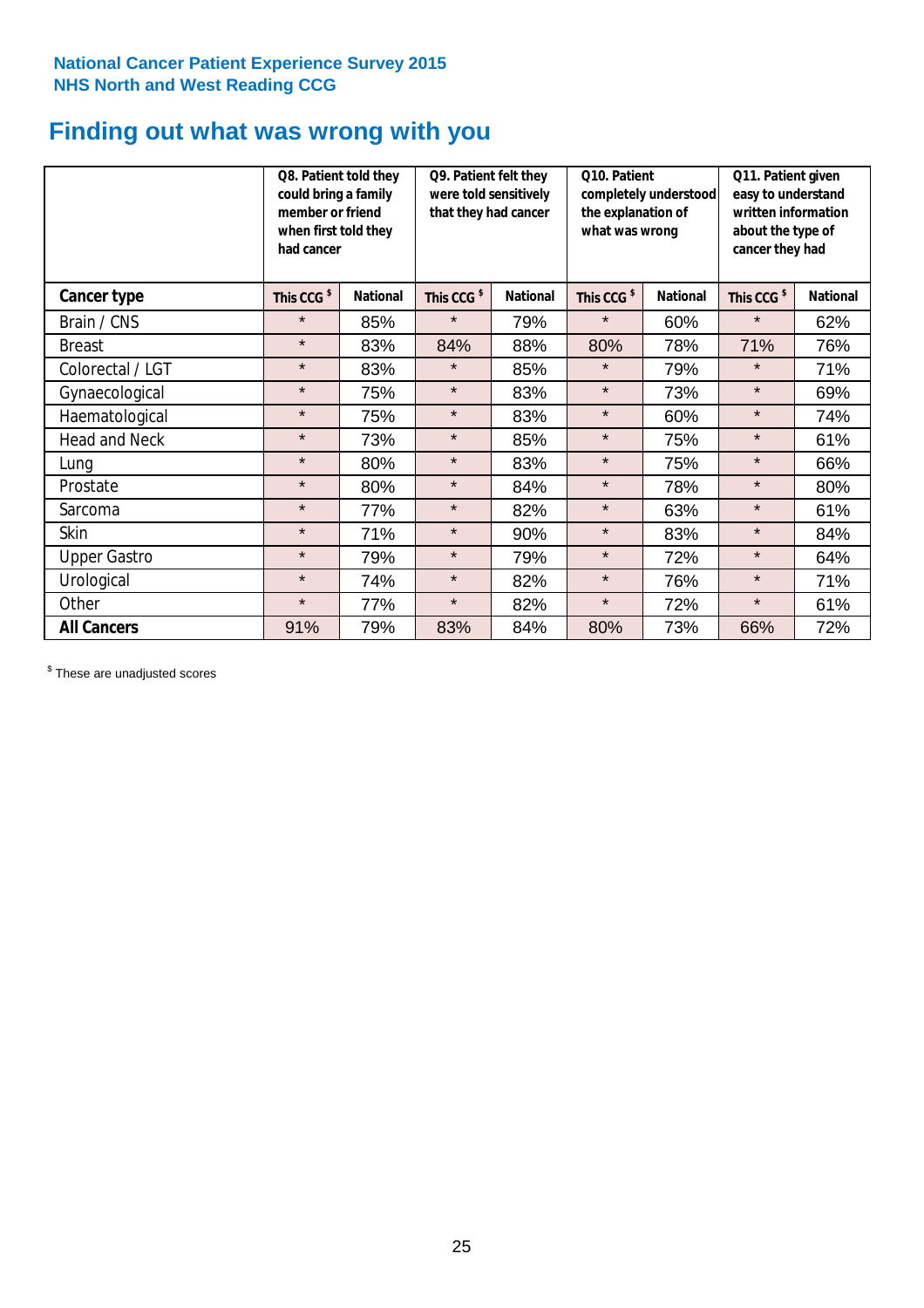# **Deciding the best treatment for you**

|                      | treatment options<br>were completely<br>explained | 012. Patient felt that | O13. Possible side<br>effects explained in an<br>understandable way |                 | Q14. Patient given<br>practical advice and<br>support in dealing with<br>side effects of<br>treatment |                 |
|----------------------|---------------------------------------------------|------------------------|---------------------------------------------------------------------|-----------------|-------------------------------------------------------------------------------------------------------|-----------------|
| <b>Cancer type</b>   | This CCG <sup>\$</sup>                            | <b>National</b>        | This CCG <sup>\$</sup>                                              | <b>National</b> | This CCG <sup>\$</sup>                                                                                | <b>National</b> |
| Brain / CNS          | $\star$                                           | 80%                    | $\star$                                                             | 71%             | $\star$                                                                                               | 62%             |
| <b>Breast</b>        | 73%                                               | 84%                    | 63%                                                                 | 76%             | 63%                                                                                                   | 69%             |
| Colorectal / LGT     | $\star$                                           | 85%                    | $\star$                                                             | 75%             | $\star$                                                                                               | 68%             |
| Gynaecological       | $\star$                                           | 84%                    | $\star$                                                             | 76%             | $\star$                                                                                               | 68%             |
| Haematological       | $\star$                                           | 81%                    | $\star$                                                             | 69%             | $\star$                                                                                               | 65%             |
| <b>Head and Neck</b> | $\star$                                           | 85%                    | $\star$                                                             | 72%             | $\star$                                                                                               | 67%             |
| Lung                 | $\star$                                           | 84%                    | $\star$                                                             | 74%             | $\star$                                                                                               | 69%             |
| Prostate             | $\star$                                           | 80%                    | $\star$                                                             | 71%             | $\star$                                                                                               | 61%             |
| Sarcoma              | n.a.                                              | 82%                    | $\star$                                                             | 75%             | $\star$                                                                                               | 66%             |
| Skin                 | $\star$                                           | 88%                    | $\star$                                                             | 75%             | $\star$                                                                                               | 74%             |
| <b>Upper Gastro</b>  | $\star$                                           | 83%                    | $\star$                                                             | 72%             | $\star$                                                                                               | 66%             |
| Urological           | $\star$                                           | 80%                    | $\star$                                                             | 69%             | $\star$                                                                                               | 61%             |
| Other                | $\star$                                           | 80%                    | $\star$                                                             | 72%             | $\star$                                                                                               | 64%             |
| <b>All Cancers</b>   | 84%                                               | 83%                    | 74%                                                                 | 73%             | 73%                                                                                                   | 66%             |

|                      | in the future          | Q15. Patient definitely<br>told about side effects<br>that could affect them | Q16. Patient definitely<br>involved in decisions<br>about care and<br>treatment |                 |  |
|----------------------|------------------------|------------------------------------------------------------------------------|---------------------------------------------------------------------------------|-----------------|--|
| <b>Cancer type</b>   | This CCG <sup>\$</sup> | <b>National</b>                                                              | This CCG <sup>\$</sup>                                                          | <b>National</b> |  |
| Brain / CNS          | $\star$                | 56%                                                                          | $\star$                                                                         | 74%             |  |
| <b>Breast</b>        | 45%                    | 55%                                                                          | 72%                                                                             | 79%             |  |
| Colorectal / LGT     | $\star$                | 56%                                                                          | $\star$                                                                         | 79%             |  |
| Gynaecological       | $\star$                | 54%                                                                          | $\star$                                                                         | 76%             |  |
| Haematological       | $\star$                | 50%                                                                          | $\star$                                                                         | 77%             |  |
| <b>Head and Neck</b> | $\star$                | 58%                                                                          | $\star$                                                                         | 76%             |  |
| Lung                 | $\star$                | 54%                                                                          | $\star$                                                                         | 78%             |  |
| Prostate             | $\star$                | 63%                                                                          | $\star$                                                                         | 79%             |  |
| Sarcoma              | $\star$                | 54%                                                                          | $\star$                                                                         | 77%             |  |
| <b>Skin</b>          | $\star$                | 66%                                                                          | $\star$                                                                         | 86%             |  |
| <b>Upper Gastro</b>  | $\star$                | 53%                                                                          | $\star$                                                                         | 77%             |  |
| Urological           | $\star$                | 52%                                                                          | $\star$                                                                         | 75%             |  |
| Other                | $\star$                | 51%                                                                          | $\star$                                                                         | 75%             |  |
| <b>All Cancers</b>   | 53%                    | 54%                                                                          | 79%                                                                             | 78%             |  |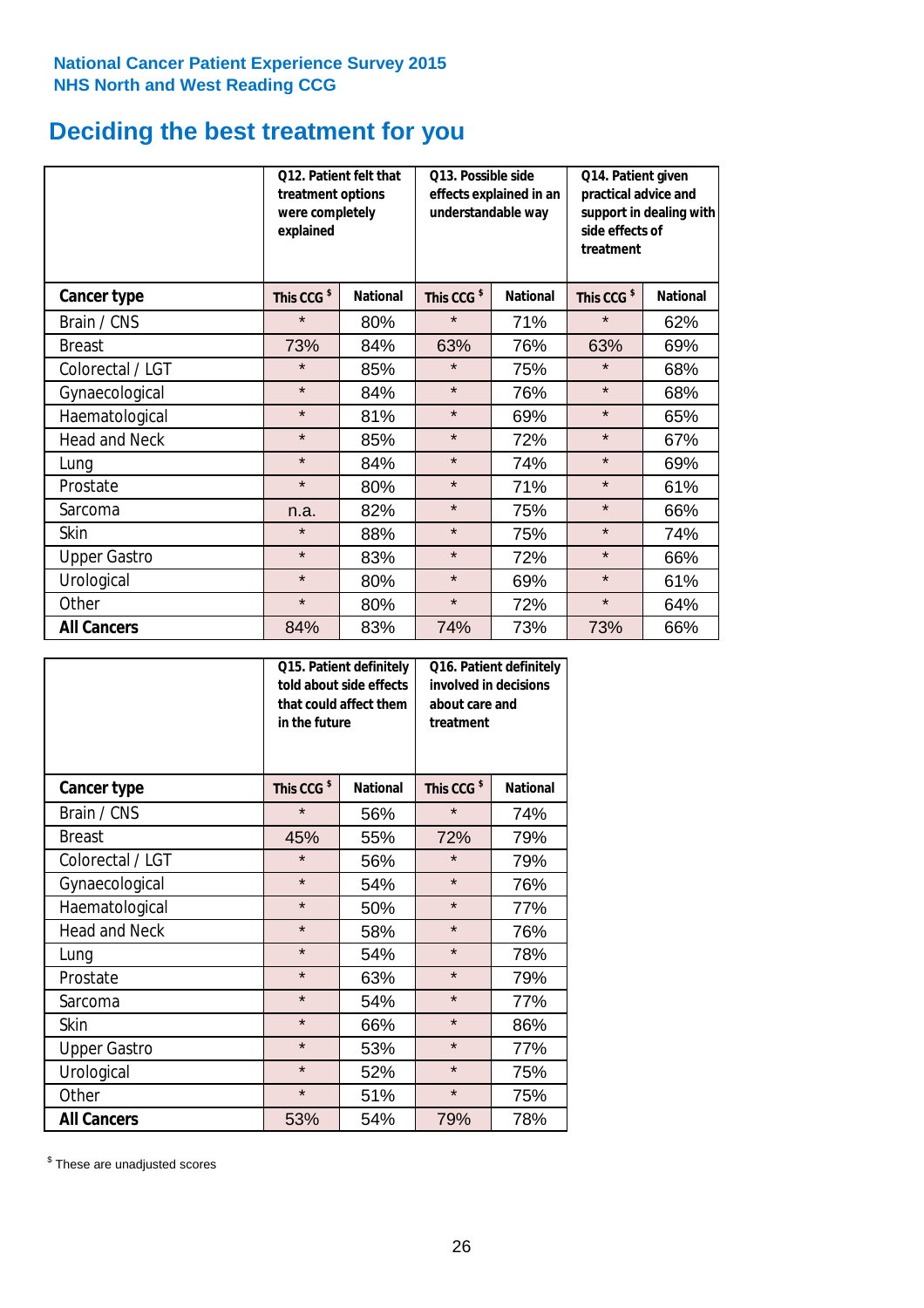# **Clinical Nurse Specialist**

|                      | would support them<br>through their<br>treatment | Q17. Patient given the<br>name of the CNS who | Q18. Patient found it<br>easy to contact their<br><b>CNS</b> |                 | <b>Q19. Get</b><br>understandable<br>answers to important<br>questions all or most<br>of the time |                 |
|----------------------|--------------------------------------------------|-----------------------------------------------|--------------------------------------------------------------|-----------------|---------------------------------------------------------------------------------------------------|-----------------|
| Cancer type          | This CCG <sup>\$</sup>                           | <b>National</b>                               | This CCG <sup>\$</sup>                                       | <b>National</b> | This CCG <sup>\$</sup>                                                                            | <b>National</b> |
| Brain / CNS          | $\star$                                          | 95%                                           | $\star$                                                      | 84%             | $\star$                                                                                           | 85%             |
| <b>Breast</b>        | 88%                                              | 94%                                           | $\star$                                                      | 85%             | $\star$                                                                                           | 88%             |
| Colorectal / LGT     | $\star$                                          | 91%                                           | $\star$                                                      | 88%             | $\star$                                                                                           | 90%             |
| Gynaecological       | $\star$                                          | 93%                                           | $\star$                                                      | 86%             | $\star$                                                                                           | 87%             |
| Haematological       | $\star$                                          | 89%                                           | $\star$                                                      | 89%             | $\star$                                                                                           | 90%             |
| <b>Head and Neck</b> | $\star$                                          | 88%                                           | $\star$                                                      | 86%             | $\star$                                                                                           | 88%             |
| Lung                 | $\star$                                          | 93%                                           | $\star$                                                      | 89%             | $\star$                                                                                           | 89%             |
| Prostate             | $\star$                                          | 89%                                           | $\star$                                                      | 83%             | $\star$                                                                                           | 88%             |
| Sarcoma              | $\star$                                          | 87%                                           | n.a.                                                         | 86%             | n.a.                                                                                              | 88%             |
| Skin                 | $\star$                                          | 88%                                           | $\star$                                                      | 90%             | $\star$                                                                                           | 92%             |
| <b>Upper Gastro</b>  | $\star$                                          | 92%                                           | $\star$                                                      | 87%             | $\star$                                                                                           | 88%             |
| Urological           | $\star$                                          | 80%                                           | $\star$                                                      | 85%             | $\star$                                                                                           | 88%             |
| Other                | $\star$                                          | 86%                                           | $\star$                                                      | 86%             | $\star$                                                                                           | 87%             |
| <b>All Cancers</b>   | 88%                                              | 90%                                           | 92%                                                          | 87%             | 95%                                                                                               | 88%             |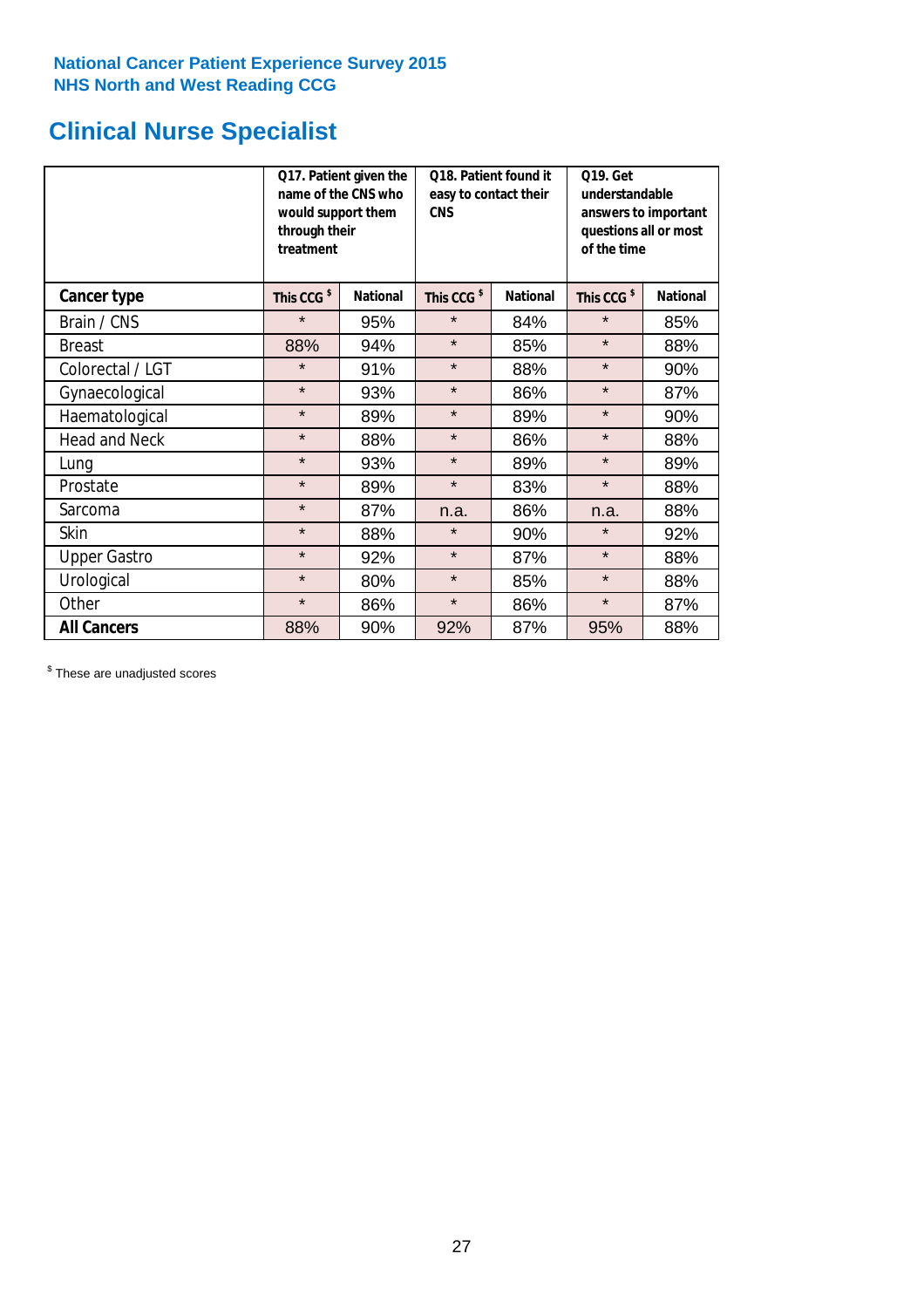# **Support for people with cancer**

|                      | Q20. Hospital staff<br>gave information | about support groups | Q21. Hospital staff<br>gave information<br>about impact cancer<br>could have on day to<br>day activities |                 | Q22. Hospital staff<br>gave information on<br>getting financial help |                 | Q23. Hospital staff told<br>patient they could get<br>free prescriptions |                 |
|----------------------|-----------------------------------------|----------------------|----------------------------------------------------------------------------------------------------------|-----------------|----------------------------------------------------------------------|-----------------|--------------------------------------------------------------------------|-----------------|
| Cancer type          | This CCG <sup>\$</sup>                  | <b>National</b>      | This CCG <sup>\$</sup>                                                                                   | <b>National</b> | This CCG <sup>\$</sup>                                               | <b>National</b> | This CCG <sup>\$</sup>                                                   | <b>National</b> |
| Brain / CNS          | $\star$                                 | 85%                  | $\star$                                                                                                  | 80%             | $\star$                                                              | 72%             | $\star$                                                                  | 79%             |
| <b>Breast</b>        | $\star$                                 | 88%                  | $\star$                                                                                                  | 85%             | $\star$                                                              | 60%             | $\star$                                                                  | 80%             |
| Colorectal / LGT     | $\star$                                 | 82%                  | $\star$                                                                                                  | 82%             | $\star$                                                              | 52%             | $\star$                                                                  | 83%             |
| Gynaecological       | $\star$                                 | 83%                  | $\star$                                                                                                  | 81%             | $\star$                                                              | 58%             | $\star$                                                                  | 76%             |
| Haematological       | $\star$                                 | 82%                  | $\star$                                                                                                  | 82%             | $\star$                                                              | 56%             | $\star$                                                                  | 86%             |
| <b>Head and Neck</b> | $\star$                                 | 83%                  | $\star$                                                                                                  | 80%             | $\star$                                                              | 55%             | $\star$                                                                  | 80%             |
| Lung                 | $\star$                                 | 82%                  | $\star$                                                                                                  | 80%             | $\star$                                                              | 68%             | $\star$                                                                  | 85%             |
| Prostate             | $\star$                                 | 85%                  | $\star$                                                                                                  | 81%             | n.a.                                                                 | 41%             | $\star$                                                                  | 76%             |
| Sarcoma              | n.a.                                    | 82%                  | n.a.                                                                                                     | 80%             | n.a.                                                                 | 57%             | $\star$                                                                  | 75%             |
| Skin                 | n.a.                                    | 85%                  | n.a.                                                                                                     | 85%             | n.a.                                                                 | 51%             | n.a.                                                                     | 65%             |
| <b>Upper Gastro</b>  | $\star$                                 | 82%                  | $\star$                                                                                                  | 78%             | $\star$                                                              | 57%             | $\star$                                                                  | 83%             |
| Urological           | $\star$                                 | 71%                  | $\star$                                                                                                  | 70%             | $\star$                                                              | 33%             | $\star$                                                                  | 69%             |
| Other                | $\star$                                 | 80%                  | $\star$                                                                                                  | 77%             | $\star$                                                              | 53%             | $\star$                                                                  | 79%             |
| <b>All Cancers</b>   | 77%                                     | 83%                  | 84%                                                                                                      | 81%             | 37%                                                                  | 55%             | 74%                                                                      | 80%             |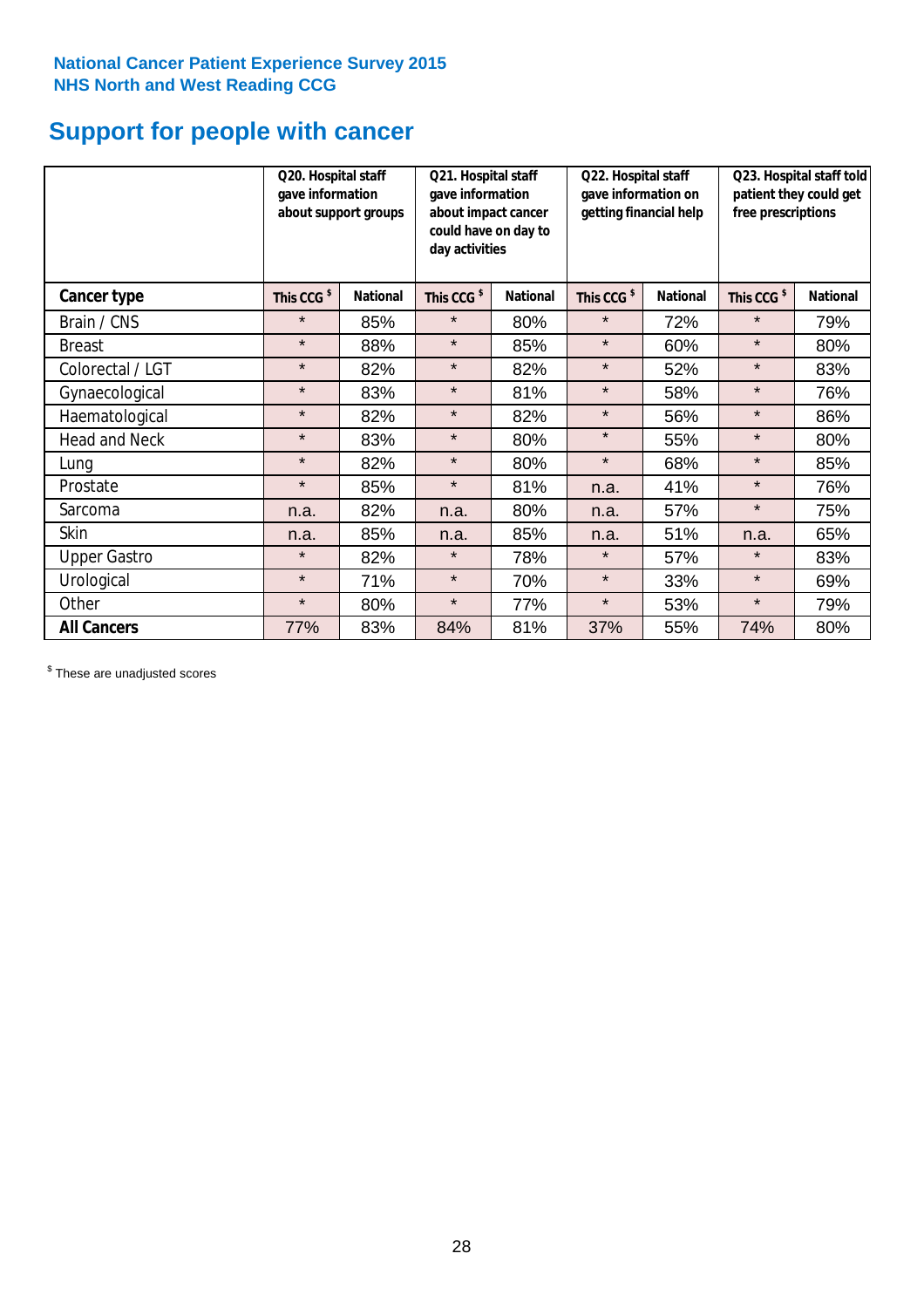# **Operations**

|                      | Q26. Staff explained<br>how operation had<br>gone in<br>understandable way |                 |  |  |  |
|----------------------|----------------------------------------------------------------------------|-----------------|--|--|--|
| <b>Cancer type</b>   | This CCG <sup>\$</sup>                                                     | <b>National</b> |  |  |  |
| Brain / CNS          | n.a.                                                                       | 75%             |  |  |  |
| <b>Breast</b>        | 76%                                                                        | 77%             |  |  |  |
| Colorectal / LGT     | $\star$                                                                    | 81%             |  |  |  |
| Gynaecological       | $\star$                                                                    | 79%             |  |  |  |
| Haematological       | 75%<br>n.a.                                                                |                 |  |  |  |
| <b>Head and Neck</b> | $\star$                                                                    | 77%             |  |  |  |
| Lung                 | $\star$                                                                    | 76%             |  |  |  |
| Prostate             | $\star$                                                                    | 76%             |  |  |  |
| Sarcoma              | n.a.                                                                       | 80%             |  |  |  |
| Skin                 | $\star$                                                                    | 84%             |  |  |  |
| <b>Upper Gastro</b>  | $\star$                                                                    | 81%             |  |  |  |
| Urological           | $\star$                                                                    | 74%             |  |  |  |
| Other                | $\star$<br>78%                                                             |                 |  |  |  |
| <b>All Cancers</b>   | 78%<br>90%                                                                 |                 |  |  |  |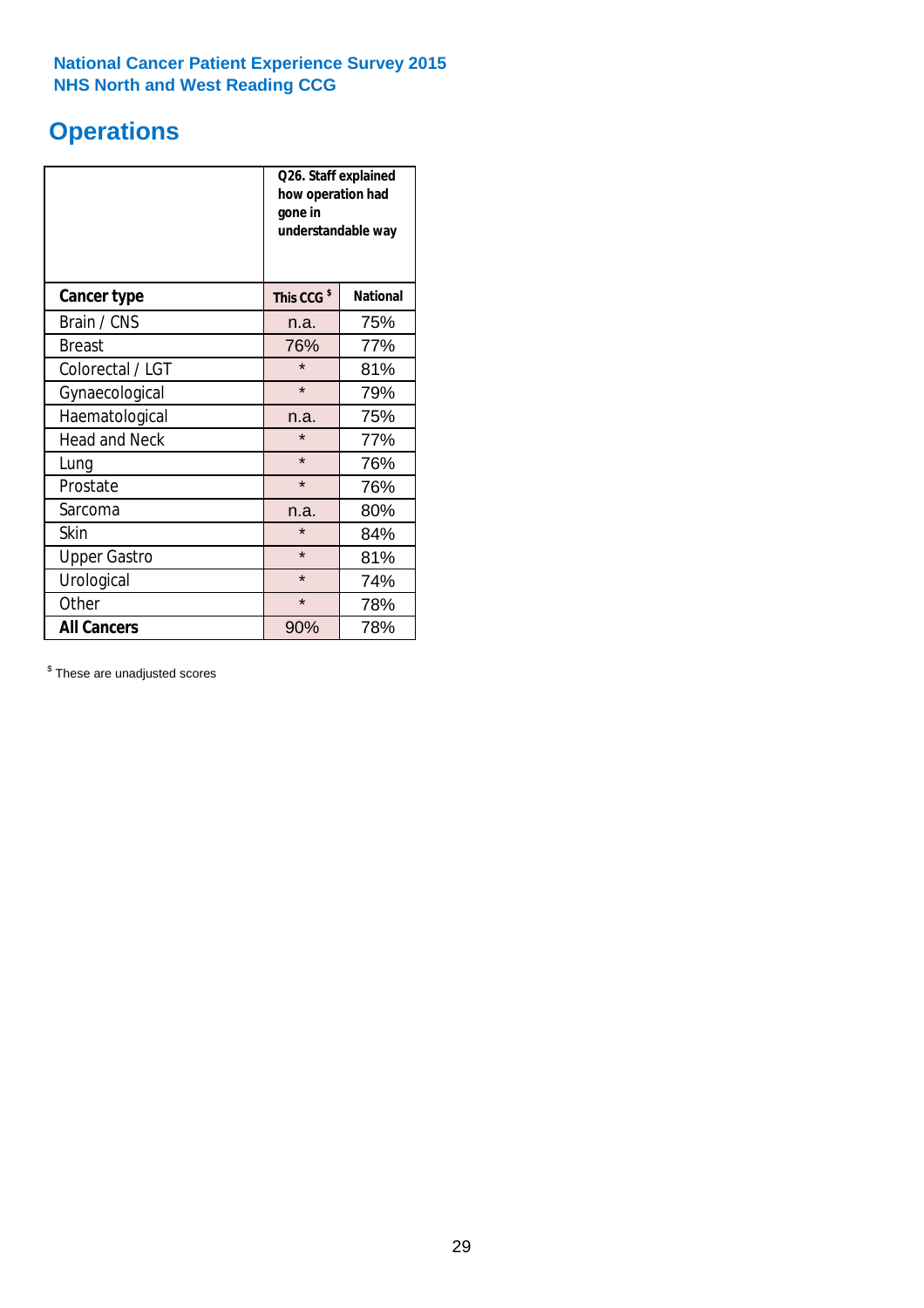# **Hospital care as an inpatient (Part 1 of 2)**

|                     | or nurses did not talk<br>they were not there | Q29. Patient had<br>Q28. Groups of doctors<br>confidence and trust in<br>in front of patient as if<br>all doctors treating<br>them |                        | Q30. Patient's family<br>or someone close<br>definitely had<br>opportunity to talk to<br>doctor |                        | Q31. Patient had<br>confidence and trust in I<br>all ward nurses |                        |                 |
|---------------------|-----------------------------------------------|------------------------------------------------------------------------------------------------------------------------------------|------------------------|-------------------------------------------------------------------------------------------------|------------------------|------------------------------------------------------------------|------------------------|-----------------|
| Cancer type         | This CCG <sup>\$</sup>                        | <b>National</b>                                                                                                                    | This CCG <sup>\$</sup> | <b>National</b>                                                                                 | This CCG <sup>\$</sup> | <b>National</b>                                                  | This CCG <sup>\$</sup> | <b>National</b> |
| Brain / CNS         | n.a.                                          | 68%                                                                                                                                | n.a.                   | 78%                                                                                             | n.a.                   | 65%                                                              | n.a.                   | 67%             |
| <b>Breast</b>       | 86%                                           | 89%                                                                                                                                | 81%                    | 86%                                                                                             | $\star$                | 73%                                                              | 57%                    | 74%             |
| Colorectal / LGT    | $\star$                                       | 75%                                                                                                                                | $\star$                | 85%                                                                                             | $\star$                | 72%                                                              | $\star$                | 68%             |
| Gynaecological      | $\star$                                       | 84%                                                                                                                                | $\star$                | 86%                                                                                             | $\star$                | 71%                                                              | $\star$                | 69%             |
| Haematological      | $\star$                                       | 80%                                                                                                                                | $\star$                | 81%                                                                                             | $\star$                | 75%                                                              | $\star$                | 73%             |
| Head and Neck       | $\star$                                       | 79%                                                                                                                                | $\star$                | 85%                                                                                             | $\star$                | 73%                                                              | $\star$                | 72%             |
| Lung                | $\star$                                       | 75%                                                                                                                                | $\star$                | 82%                                                                                             | $\star$                | 71%                                                              | $\star$                | 73%             |
| Prostate            | $\star$                                       | 84%                                                                                                                                | $\star$                | 87%                                                                                             | $\star$                | 72%                                                              | $\star$                | 75%             |
| Sarcoma             | n.a.                                          | 82%                                                                                                                                | n.a.                   | 85%                                                                                             | n.a.                   | 75%                                                              | n.a.                   | 70%             |
| Skin                | n.a.                                          | 85%                                                                                                                                | n.a.                   | 90%                                                                                             | n.a.                   | 79%                                                              | n.a.                   | 84%             |
| <b>Upper Gastro</b> | $\star$                                       | 75%                                                                                                                                | $\star$                | 83%                                                                                             | $\star$                | 72%                                                              | $\star$                | 70%             |
| Urological          | $\star$                                       | 80%                                                                                                                                | $\star$                | 84%                                                                                             | $\star$                | 67%                                                              | $\star$                | 75%             |
| Other               | $\star$                                       | 79%                                                                                                                                | $\star$                | 79%                                                                                             | $\star$                | 70%                                                              | $\star$                | 69%             |
| <b>All Cancers</b>  | 81%                                           | 81%                                                                                                                                | 89%                    | 84%                                                                                             | 79%                    | 72%                                                              | 70%                    | 72%             |

|                      | Q32. Always / nearly<br>always enough nurses<br>on duty |                 | Q33. All staff asked<br>patient what name<br>they preferred to be<br>called by |                 | Q34. Always given<br>enough privacy when<br>discussing condition or<br>treatment |                 | Q35. Patient was able<br>to discuss worries or<br>fears with staff during<br>visit |                 |
|----------------------|---------------------------------------------------------|-----------------|--------------------------------------------------------------------------------|-----------------|----------------------------------------------------------------------------------|-----------------|------------------------------------------------------------------------------------|-----------------|
| <b>Cancer type</b>   | This CCG <sup>\$</sup>                                  | <b>National</b> | This CCG <sup>\$</sup>                                                         | <b>National</b> | This CCG <sup>\$</sup>                                                           | <b>National</b> | This CCG <sup>\$</sup>                                                             | <b>National</b> |
| Brain / CNS          | n.a.                                                    | 64%             | n.a.                                                                           | 69%             | n.a.                                                                             | 80%             | n.a.                                                                               | 44%             |
| <b>Breast</b>        | $\star$                                                 | 69%             | 71%                                                                            | 60%             | 71%                                                                              | 86%             | $\star$                                                                            | 53%             |
| Colorectal / LGT     | $\star$                                                 | 61%             | $\star$                                                                        | 70%             | $\star$                                                                          | 84%             | $\star$                                                                            | 54%             |
| Gynaecological       | $\star$                                                 | 65%             | $\star$                                                                        | 63%             | $\star$                                                                          | 82%             | $\star$                                                                            | 50%             |
| Haematological       | $\star$                                                 | 63%             | $\star$                                                                        | 67%             | $\star$                                                                          | 86%             | $\star$                                                                            | 55%             |
| <b>Head and Neck</b> | $\star$                                                 | 67%             | $\star$                                                                        | 66%             | $\star$                                                                          | 85%             | $\star$                                                                            | 50%             |
| Lung                 | $\star$                                                 | 68%             | $\star$                                                                        | 71%             | $\star$                                                                          | 84%             | $\star$                                                                            | 49%             |
| Prostate             | $\star$                                                 | 71%             | $\star$                                                                        | 67%             | $\star$                                                                          | 87%             | $\star$                                                                            | 52%             |
| Sarcoma              | n.a.                                                    | 68%             | n.a.                                                                           | 71%             | n.a.                                                                             | 87%             | n.a.                                                                               | 52%             |
| Skin                 | n.a.                                                    | 81%             | n.a.                                                                           | 67%             | n.a.                                                                             | 89%             | n.a.                                                                               | 61%             |
| <b>Upper Gastro</b>  | $\star$                                                 | 62%             | $\star$                                                                        | 75%             | $\star$                                                                          | 83%             | $\star$                                                                            | 53%             |
| Urological           | $\star$                                                 | 68%             | $\star$                                                                        | 71%             | $\star$                                                                          | 84%             | $\star$                                                                            | 46%             |
| Other                | $\star$                                                 | 62%             | $\star$                                                                        | 66%             | $\star$                                                                          | 82%             | $\star$                                                                            | 48%             |
| <b>All Cancers</b>   | 73%                                                     | 66%             | 75%                                                                            | 67%             | 81%                                                                              | 85%             | 52%                                                                                | 52%             |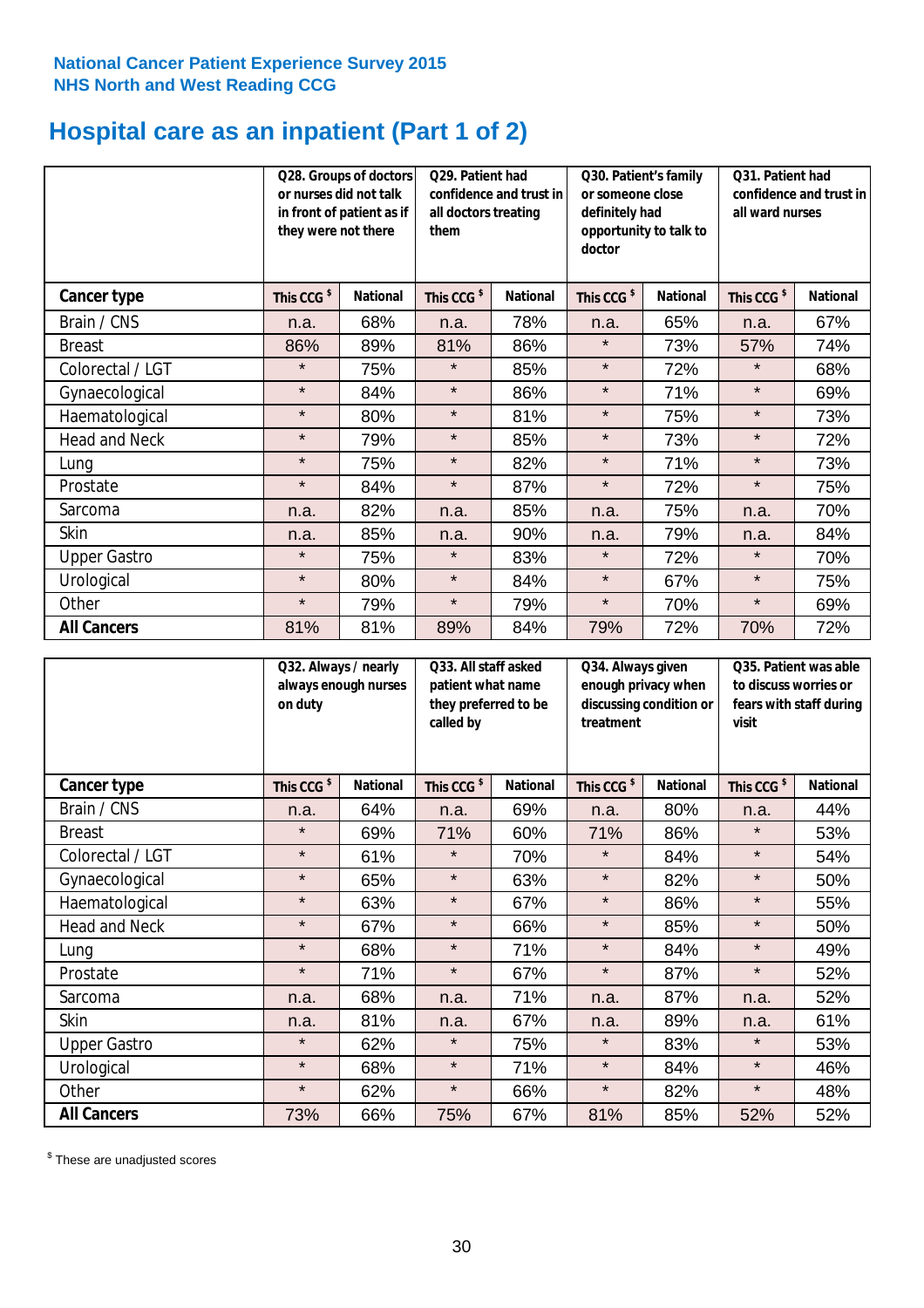# **Hospital care as an inpatient (Part 2 of 2)**

|                      | Q36. Hospital staff<br>definitely did<br>everything to help<br>control pain |                 | Q37. Always treated<br>with respect and<br>dignity by staff |                 | Q38. Given clear<br>written information<br>about what should /<br>should not do post<br>discharge |                 | Q39. Staff told patient<br>who to contact if<br>worried post discharge |                 |
|----------------------|-----------------------------------------------------------------------------|-----------------|-------------------------------------------------------------|-----------------|---------------------------------------------------------------------------------------------------|-----------------|------------------------------------------------------------------------|-----------------|
| Cancer type          | This CCG <sup>\$</sup>                                                      | <b>National</b> | This CCG <sup>\$</sup>                                      | <b>National</b> | This CCG <sup>\$</sup>                                                                            | <b>National</b> | This CCG <sup>\$</sup>                                                 | <b>National</b> |
| Brain / CNS          | n.a.                                                                        | 82%             | n.a.                                                        | 84%             | n.a.                                                                                              | 79%             | n.a.                                                                   | 91%             |
| <b>Breast</b>        | $\star$                                                                     | 86%             | 81%                                                         | 88%             | $\star$                                                                                           | 90%             | $\star$                                                                | 95%             |
| Colorectal / LGT     | $\star$                                                                     | 84%             | $\star$                                                     | 86%             | $\star$                                                                                           | 83%             | $\star$                                                                | 94%             |
| Gynaecological       | $\star$                                                                     | 83%             | $\star$                                                     | 85%             | $\star$                                                                                           | 86%             | $\star$                                                                | 93%             |
| Haematological       | $\star$                                                                     | 84%             | $\star$                                                     | 89%             | $\star$                                                                                           | 79%             | $\star$                                                                | 95%             |
| <b>Head and Neck</b> | $\star$                                                                     | 84%             | $\star$                                                     | 88%             | $\star$                                                                                           | 86%             | $\star$                                                                | 92%             |
| Lung                 | $\star$                                                                     | 83%             | $\star$                                                     | 87%             | $\star$                                                                                           | 81%             | $\star$                                                                | 92%             |
| Prostate             | $\star$                                                                     | 85%             | $\star$                                                     | 91%             | $\star$                                                                                           | 87%             | $\star$                                                                | 94%             |
| Sarcoma              | n.a.                                                                        | 86%             | n.a.                                                        | 91%             | n.a.                                                                                              | 83%             | n.a.                                                                   | 94%             |
| Skin                 | n.a.                                                                        | 88%             | n.a.                                                        | 93%             | n.a.                                                                                              | 91%             | n.a.                                                                   | 97%             |
| <b>Upper Gastro</b>  | $\star$                                                                     | 83%             | $\star$                                                     | 86%             | $\star$                                                                                           | 79%             | $\star$                                                                | 93%             |
| Urological           | $\star$                                                                     | 80%             | $\star$                                                     | 88%             | $\star$                                                                                           | 83%             | $\star$                                                                | 90%             |
| Other                | $\star$                                                                     | 82%             | $\star$                                                     | 85%             | $\star$                                                                                           | 80%             | $\star$                                                                | 92%             |
| <b>All Cancers</b>   | 85%                                                                         | 84%             | 86%                                                         | 87%             | 86%                                                                                               | 84%             | 92%                                                                    | 94%             |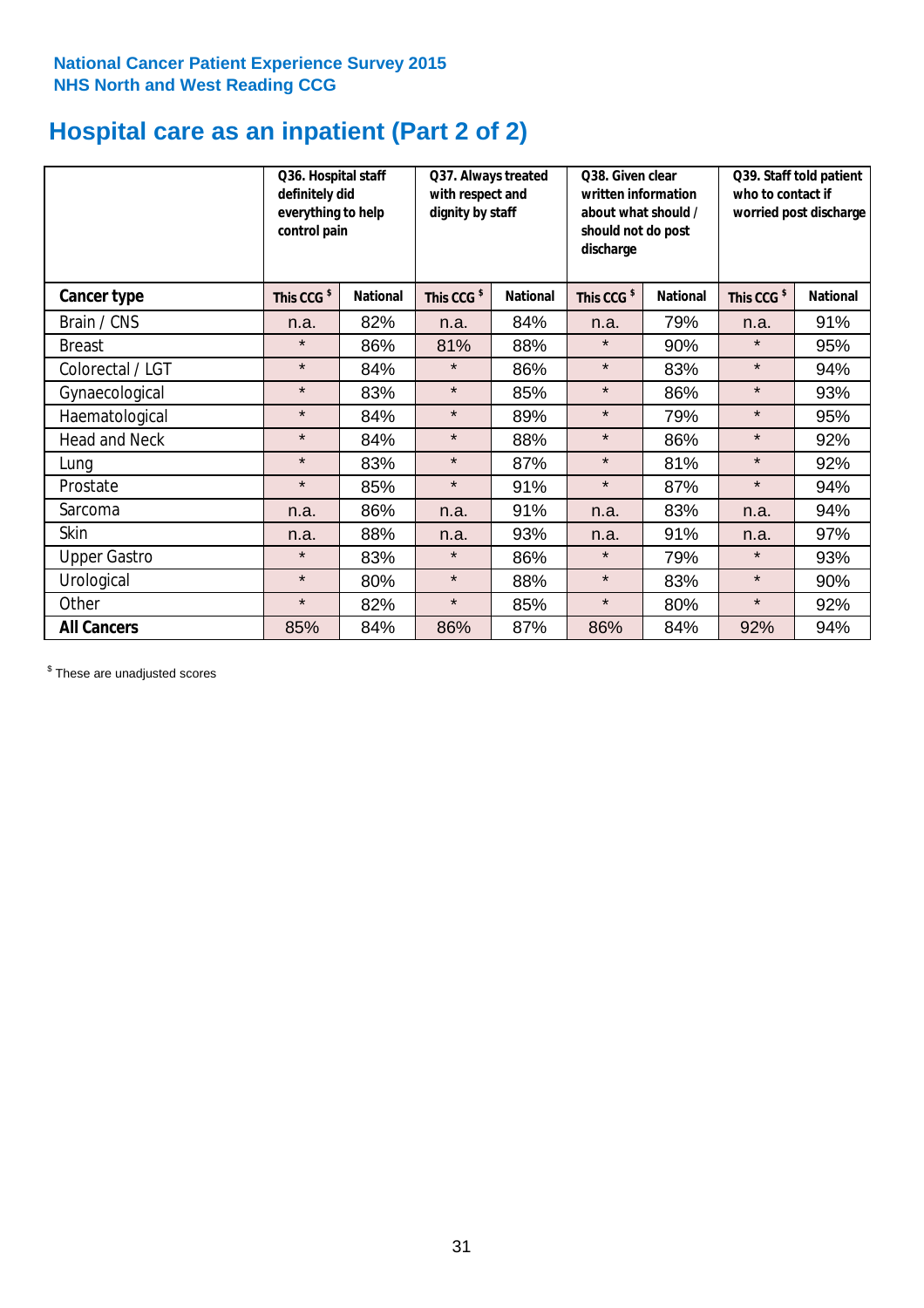# **Hospital care as a day patient / outpatient**

|                      | to discuss worries or<br>visit | Q41. Patient was able<br>fears with staff during | Q42. Doctor had the<br>right notes and other<br>documentation with<br>them |                 | Q44. Beforehand<br>patient had all<br>information needed<br>about radiotherapy<br>treatment |                 | Q45. Patient given<br>understandable<br>information about<br>whether radiotherapy<br>was working |                 |
|----------------------|--------------------------------|--------------------------------------------------|----------------------------------------------------------------------------|-----------------|---------------------------------------------------------------------------------------------|-----------------|--------------------------------------------------------------------------------------------------|-----------------|
| Cancer type          | This CCG <sup>\$</sup>         | <b>National</b>                                  | This CCG <sup>\$</sup>                                                     | <b>National</b> | This CCG <sup>\$</sup>                                                                      | <b>National</b> | This CCG <sup>\$</sup>                                                                           | <b>National</b> |
| Brain / CNS          | $\star$                        | 65%                                              | $\star$                                                                    | 94%             | n.a.                                                                                        | 85%             | n.a.                                                                                             | 52%             |
| <b>Breast</b>        | $\star$                        | 70%                                              | 79%                                                                        | 95%             | $\star$                                                                                     | 87%             | $\star$                                                                                          | 60%             |
| Colorectal / LGT     | $\star$                        | 73%                                              | $\star$                                                                    | 95%             | $\star$                                                                                     | 85%             | $\star$                                                                                          | 55%             |
| Gynaecological       | $\star$                        | 70%                                              | $\star$                                                                    | 96%             | $\star$                                                                                     | 85%             | $\star$                                                                                          | 64%             |
| Haematological       | $\star$                        | 74%                                              | $\star$                                                                    | 97%             | $\star$                                                                                     | 82%             | n.a.                                                                                             | 64%             |
| <b>Head and Neck</b> | $\star$                        | 69%                                              | $\star$                                                                    | 95%             | $\star$                                                                                     | 86%             | $\star$                                                                                          | 60%             |
| Lung                 | n.a.                           | 69%                                              | $\star$                                                                    | 96%             | $\star$                                                                                     | 86%             | $\star$                                                                                          | 59%             |
| Prostate             | $\star$                        | 69%                                              | $\star$                                                                    | 95%             | $\star$                                                                                     | 88%             | $\star$                                                                                          | 61%             |
| Sarcoma              | n.a.                           | 68%                                              | $\star$                                                                    | 97%             | n.a.                                                                                        | 88%             | n.a.                                                                                             | 63%             |
| Skin                 | $\star$                        | 73%                                              | $\star$                                                                    | 96%             | n.a.                                                                                        | 81%             | n.a.                                                                                             | 63%             |
| <b>Upper Gastro</b>  | $\star$                        | 68%                                              | $\star$                                                                    | 95%             | n.a.                                                                                        | 85%             | n.a.                                                                                             | 57%             |
| Urological           | $\star$                        | 65%                                              | $\star$                                                                    | 95%             | $\star$                                                                                     | 81%             | $\star$                                                                                          | 53%             |
| Other                | $\star$                        | 67%                                              | $\star$                                                                    | 95%             | n.a.                                                                                        | 83%             | n.a.                                                                                             | 59%             |
| <b>All Cancers</b>   | 75%                            | 70%                                              | 91%                                                                        | 96%             | 78%                                                                                         | 86%             | 59%                                                                                              | 60%             |

|                      | O47. Beforehand<br>patient had all<br>information needed<br>treatment | about chemotherapy | Q48. Patient given<br>understandable<br>information about<br>whether<br>chemotherapy was<br>working |                 |  |
|----------------------|-----------------------------------------------------------------------|--------------------|-----------------------------------------------------------------------------------------------------|-----------------|--|
| <b>Cancer type</b>   | This CCG <sup>\$</sup>                                                | <b>National</b>    | This CCG <sup>\$</sup>                                                                              | <b>National</b> |  |
| Brain / CNS          | $\star$                                                               | 82%                | $\star$                                                                                             | 57%             |  |
| <b>Breast</b>        | $\star$                                                               | 83%                | $\star$                                                                                             | 62%             |  |
| Colorectal / LGT     | $\star$                                                               | 86%                | $\star$                                                                                             | 65%             |  |
| Gynaecological       | $\star$                                                               | 86%                | $\star$                                                                                             | 68%             |  |
| Haematological       | $\star$                                                               | 85%                |                                                                                                     | 75%             |  |
| <b>Head and Neck</b> | n.a.                                                                  | 80%                | n.a.                                                                                                | 52%             |  |
| Lung                 | $\star$                                                               | 85%                | $\star$                                                                                             | 68%             |  |
| Prostate             | n.a.                                                                  | 83%                | n.a.                                                                                                | 69%             |  |
| Sarcoma              | n.a.                                                                  | 82%                | n.a.                                                                                                | 70%             |  |
| Skin                 | n.a.                                                                  | 92%                | n.a.                                                                                                | 80%             |  |
| <b>Upper Gastro</b>  | n.a.                                                                  | 83%                | n.a.                                                                                                | 64%             |  |
| Urological           | $\star$                                                               | 83%                | $\star$                                                                                             | 66%             |  |
| Other                | n.a.                                                                  | 85%                | n.a.                                                                                                | 70%             |  |
| <b>All Cancers</b>   | 87%                                                                   | 84%                | 68%                                                                                                 | 68%             |  |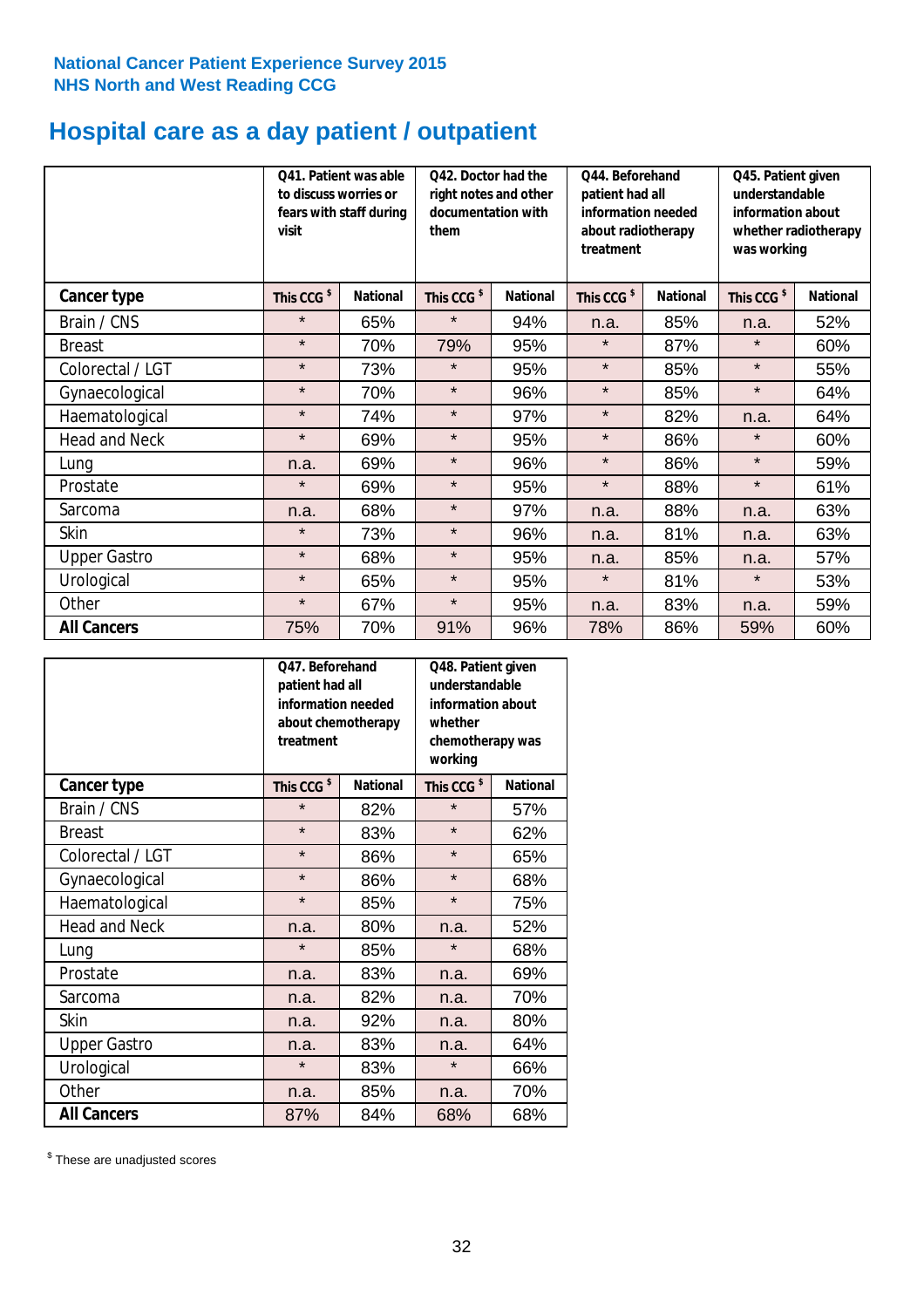# **Home care and support**

|                      | Q49. Hospital staff<br>gave family or | someone close all the<br>information needed to<br>help with care at home | Q50. Patient definitely<br>given enough support<br>from health or social<br>services during<br>treatment |                 | Q51. Patient definitely<br>given enough support<br>from health or social<br>services after<br>treatment |                 |
|----------------------|---------------------------------------|--------------------------------------------------------------------------|----------------------------------------------------------------------------------------------------------|-----------------|---------------------------------------------------------------------------------------------------------|-----------------|
| <b>Cancer type</b>   | This CCG <sup>\$</sup>                | <b>National</b>                                                          | This CCG <sup>\$</sup>                                                                                   | <b>National</b> | This CCG <sup>\$</sup>                                                                                  | <b>National</b> |
| Brain / CNS          | $\star$                               | 56%                                                                      | $\star$                                                                                                  | 44%             | $\star$                                                                                                 | 44%             |
| <b>Breast</b>        | $\star$                               | 57%                                                                      | $\star$                                                                                                  | 54%             | $\star$                                                                                                 | 40%             |
| Colorectal / LGT     | $\star$                               | 60%                                                                      | $\star$                                                                                                  | 62%             | $\star$                                                                                                 | 52%             |
| Gynaecological       | $\star$                               | 56%                                                                      | 52%<br>n.a.                                                                                              |                 | n.a.                                                                                                    | 42%             |
| Haematological       | $\star$                               | 60%                                                                      | $\star$                                                                                                  | 52%             | $\star$                                                                                                 | 43%             |
| <b>Head and Neck</b> | $\star$                               | 59%                                                                      | $\star$                                                                                                  | 53%             | $\star$                                                                                                 | 50%             |
| Lung                 | $\star$                               | 57%                                                                      | $\star$                                                                                                  | 52%             | $\star$                                                                                                 | 42%             |
| Prostate             | $\star$                               | 55%                                                                      | $\star$                                                                                                  | 47%             | n.a.                                                                                                    | 43%             |
| Sarcoma              | $\star$                               | 59%                                                                      | n.a.                                                                                                     | 58%             | n.a.                                                                                                    | 53%             |
| Skin                 | n.a.                                  | 67%                                                                      | n.a.                                                                                                     | 58%             | n.a.                                                                                                    | 61%             |
| <b>Upper Gastro</b>  | $\star$                               | 59%                                                                      | $\star$                                                                                                  | 54%             | $\star$                                                                                                 | 45%             |
| Urological           | $\star$                               | 55%                                                                      | $\star$                                                                                                  | 47%             | $\star$                                                                                                 | 44%             |
| Other                | $\star$                               | 54%                                                                      | $\star$                                                                                                  | 55%             | $\star$                                                                                                 | 48%             |
| <b>All Cancers</b>   | 63%                                   | 58%                                                                      | 58%                                                                                                      | 54%             | 40%                                                                                                     | 45%             |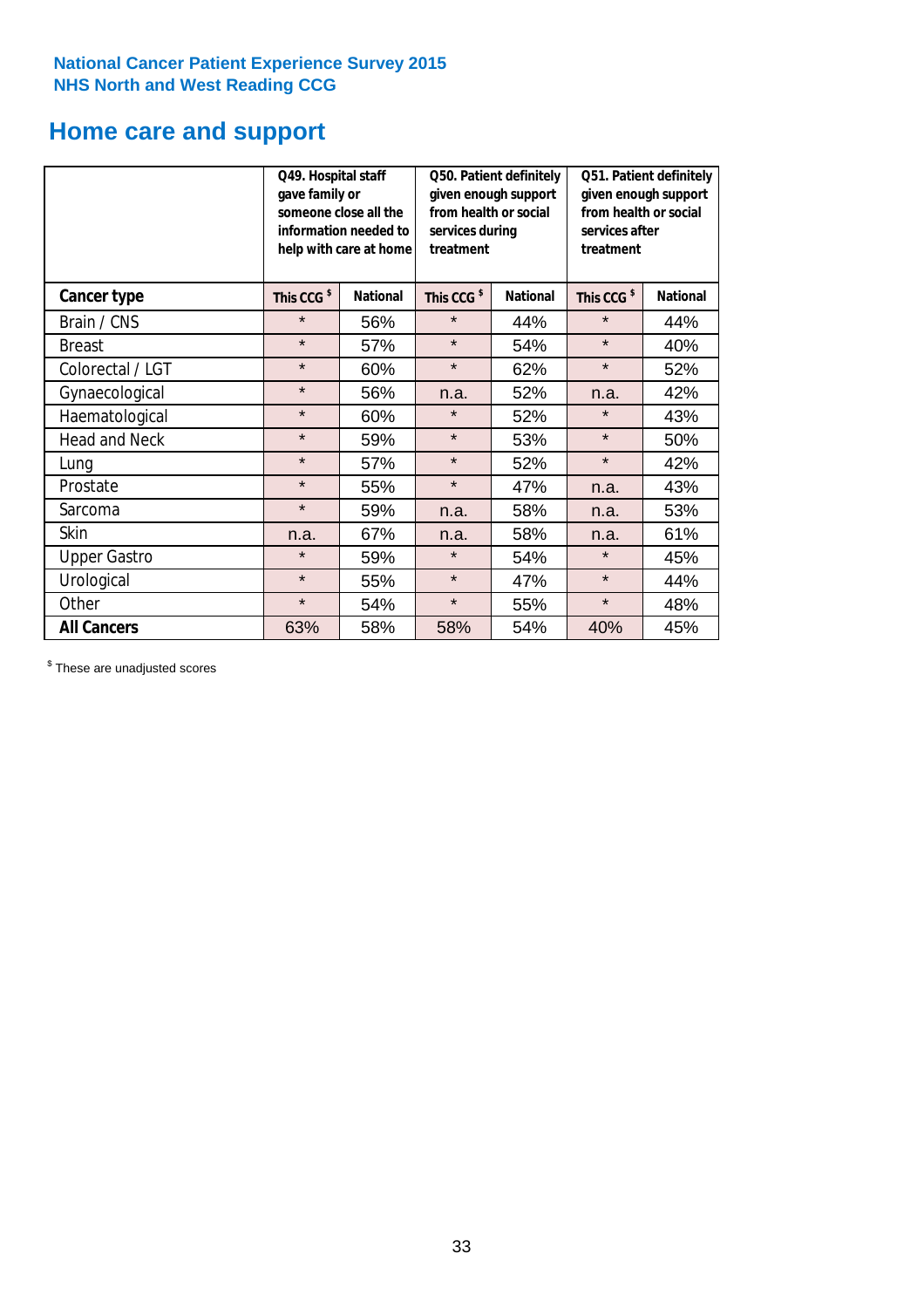# **Care from your general practice**

|                      | information about<br>treatment | Q52. GP given enough<br>patient's condition and | O53. Practice staff<br>definitely did<br>everything they could<br>to support patient |                 |  |
|----------------------|--------------------------------|-------------------------------------------------|--------------------------------------------------------------------------------------|-----------------|--|
| <b>Cancer type</b>   | This CCG <sup>\$</sup>         | <b>National</b>                                 | This CCG <sup>\$</sup>                                                               | <b>National</b> |  |
| Brain / CNS          | $\star$                        | 94%                                             | $\star$                                                                              | 59%             |  |
| <b>Breast</b>        | 81%                            | 96%                                             | $\star$                                                                              | 63%             |  |
| Colorectal / LGT     | $\star$                        | 95%                                             | $\star$                                                                              | 63%             |  |
| Gynaecological       | $\star$                        | 95%                                             | $\star$                                                                              | 59%             |  |
| Haematological       | $\star$                        | 96%                                             | $\star$                                                                              | 61%             |  |
| <b>Head and Neck</b> | $\star$                        | 93%                                             | $\star$                                                                              | 60%             |  |
| Lung                 | $\star$                        | 95%                                             | n.a.                                                                                 | 62%             |  |
| Prostate             | $\star$                        | 95%                                             | $\star$                                                                              | 67%             |  |
| Sarcoma              | n.a.                           | 97%                                             | n.a.                                                                                 | 65%             |  |
| Skin                 | $\star$                        | 97%                                             | $\star$                                                                              | 71%             |  |
| <b>Upper Gastro</b>  | $\star$                        | 94%                                             | $\star$                                                                              | 62%             |  |
| Urological           | $\star$                        | 95%                                             | $\star$                                                                              | 64%             |  |
| Other                | $\star$                        | 95%                                             | $\star$                                                                              | 61%             |  |
| <b>All Cancers</b>   | 91%                            | 95%                                             | 60%                                                                                  | 63%             |  |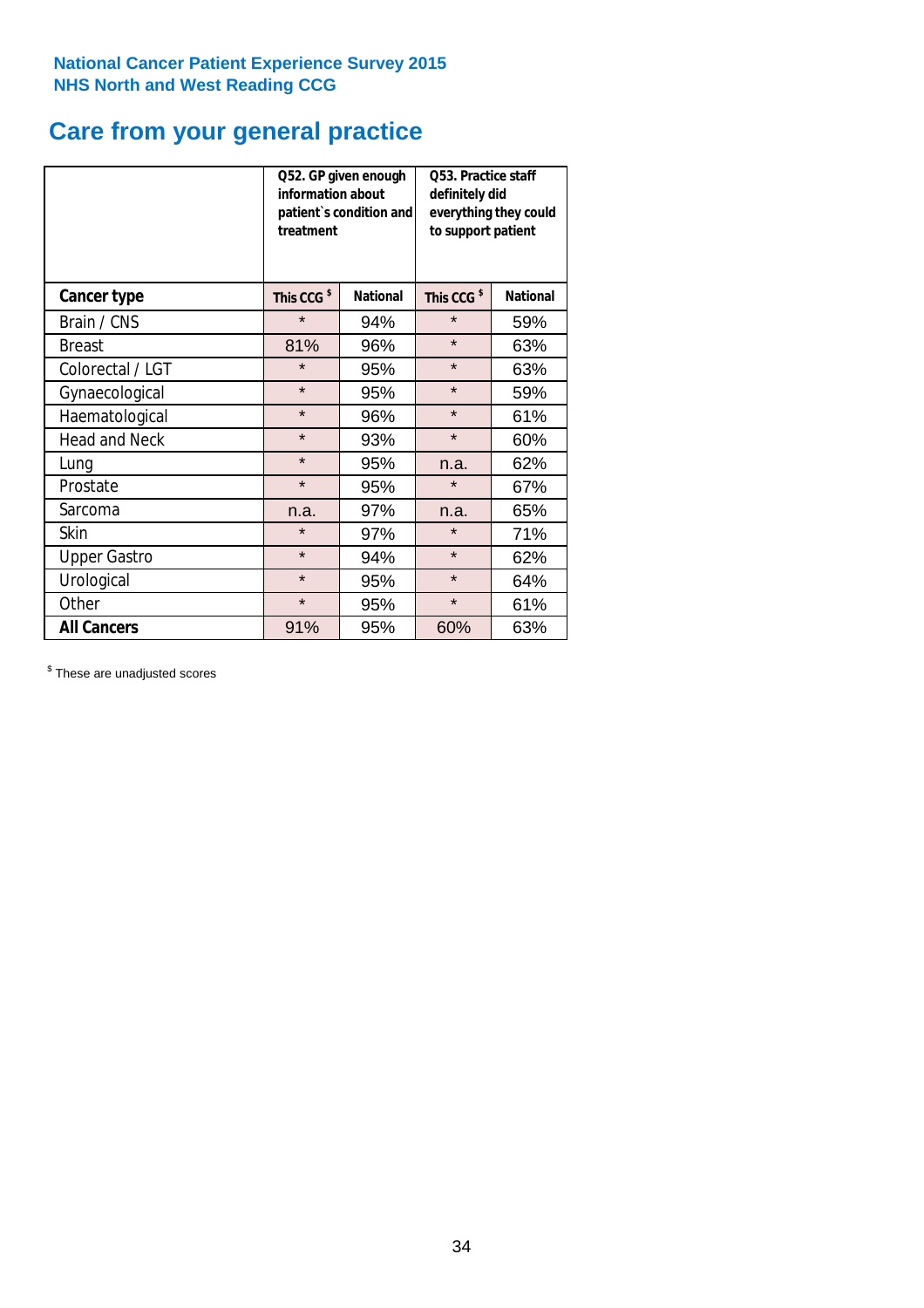# **Your overall NHS care**

|                      | Q54. Hospital and<br>community staff<br>always worked well<br>together |                 | Q55. Patient given a<br>care plan |                 | Q56. Overall the<br>administration of the<br>care was very good /<br>qood |                 | Q57. Length of time for<br>attending clinics and<br>appointments was<br>right |                 |
|----------------------|------------------------------------------------------------------------|-----------------|-----------------------------------|-----------------|---------------------------------------------------------------------------|-----------------|-------------------------------------------------------------------------------|-----------------|
| <b>Cancer type</b>   | This CCG <sup>\$</sup>                                                 | <b>National</b> | This CCG <sup>\$</sup>            | <b>National</b> | This CCG <sup>\$</sup>                                                    | <b>National</b> | This CCG <sup>\$</sup>                                                        | <b>National</b> |
| Brain / CNS          | $\star$                                                                | 45%             | n.a.                              | 29%             | $\star$                                                                   | 84%             | $\star$                                                                       | 60%             |
| <b>Breast</b>        | 36%                                                                    | 60%             | $\star$                           | 35%             | 72%                                                                       | 90%             | 64%                                                                           | 64%             |
| Colorectal / LGT     | $\star$                                                                | 60%             | $\star$                           | 36%             | $\star$                                                                   | 88%             | $\star$                                                                       | 68%             |
| Gynaecological       | $\star$                                                                | 58%             | $\star$                           | 29%             | $\star$                                                                   | 89%             | $\star$                                                                       | 66%             |
| Haematological       | $\star$                                                                | 63%             | $\star$                           | 33%             | $\star$                                                                   | 92%             | $\star$                                                                       | 62%             |
| <b>Head and Neck</b> | $\star$                                                                | 58%             | $\star$                           | 34%             | $\star$                                                                   | 89%             | $\star$                                                                       | 65%             |
| Lung                 | $\star$                                                                | 63%             | $\star$                           | 32%             | $\star$                                                                   | 89%             | $\star$                                                                       | 70%             |
| Prostate             | $\star$                                                                | 63%             | $\star$                           | 36%             | $\star$                                                                   | 87%             | $\star$                                                                       | 71%             |
| Sarcoma              | $\star$                                                                | 60%             | $\star$                           | 31%             | $\star$                                                                   | 90%             | $\star$                                                                       | 63%             |
| Skin                 | $\star$                                                                | 69%             | $\star$                           | 39%             | $\star$                                                                   | 89%             | $\star$                                                                       | 73%             |
| <b>Upper Gastro</b>  | $\star$                                                                | 58%             | $\star$                           | 36%             | $\star$                                                                   | 88%             | $\star$                                                                       | 66%             |
| Urological           | $\star$                                                                | 62%             | $\star$                           | 26%             | $\star$                                                                   | 84%             | $\star$                                                                       | 73%             |
| Other                | $\star$                                                                | 56%             | $\star$                           | 29%             | $\star$                                                                   | 87%             | $\star$                                                                       | 61%             |
| <b>All Cancers</b>   | 62%                                                                    | 61%             | 33%                               | 33%             | 83%                                                                       | 89%             | 58%                                                                           | 66%             |

|                      | Q58. Taking part in<br>cancer research | discussed with patient | Q59. Patient's average<br>rating of care scored<br>from very poor to very<br>good |                 |  |
|----------------------|----------------------------------------|------------------------|-----------------------------------------------------------------------------------|-----------------|--|
| <b>Cancer type</b>   | This CCG <sup>\$</sup>                 | <b>National</b>        | This CCG <sup>\$</sup>                                                            | <b>National</b> |  |
| Brain / CNS          | n.a.                                   | 32%                    | $\star$                                                                           | 8.5             |  |
| <b>Breast</b>        | 18%                                    | 28%                    | 7.9                                                                               | 8.8             |  |
| Colorectal / LGT     | $\star$                                | 22%                    | $\star$                                                                           | 8.7             |  |
| Gynaecological       | $\star$                                | 27%                    | $\star$                                                                           | 8.7             |  |
| Haematological       | $\star$                                | 36%                    | $\star$                                                                           | 8.8             |  |
| <b>Head and Neck</b> | $\star$                                | 21%                    | $\star$                                                                           | 8.6             |  |
| Lung                 | $\star$                                | 34%                    | $\star$                                                                           | 8.6             |  |
| Prostate             | $\star$                                | 35%                    | $\star$                                                                           | 8.6             |  |
| Sarcoma              | $\star$                                | 29%                    | $\star$                                                                           | 8.7             |  |
| <b>Skin</b>          | $\star$                                | 17%                    | $\star$                                                                           | 8.9             |  |
| <b>Upper Gastro</b>  | $\star$                                | 30%                    | $\star$                                                                           | 8.6             |  |
| Urological           | $\star$                                | 14%                    | $\star$                                                                           | 8.5             |  |
| Other                | $\star$                                | 31%                    | $\star$                                                                           | 8.6             |  |
| <b>All Cancers</b>   | 20%                                    | 28%                    | 8.4                                                                               | 8.7             |  |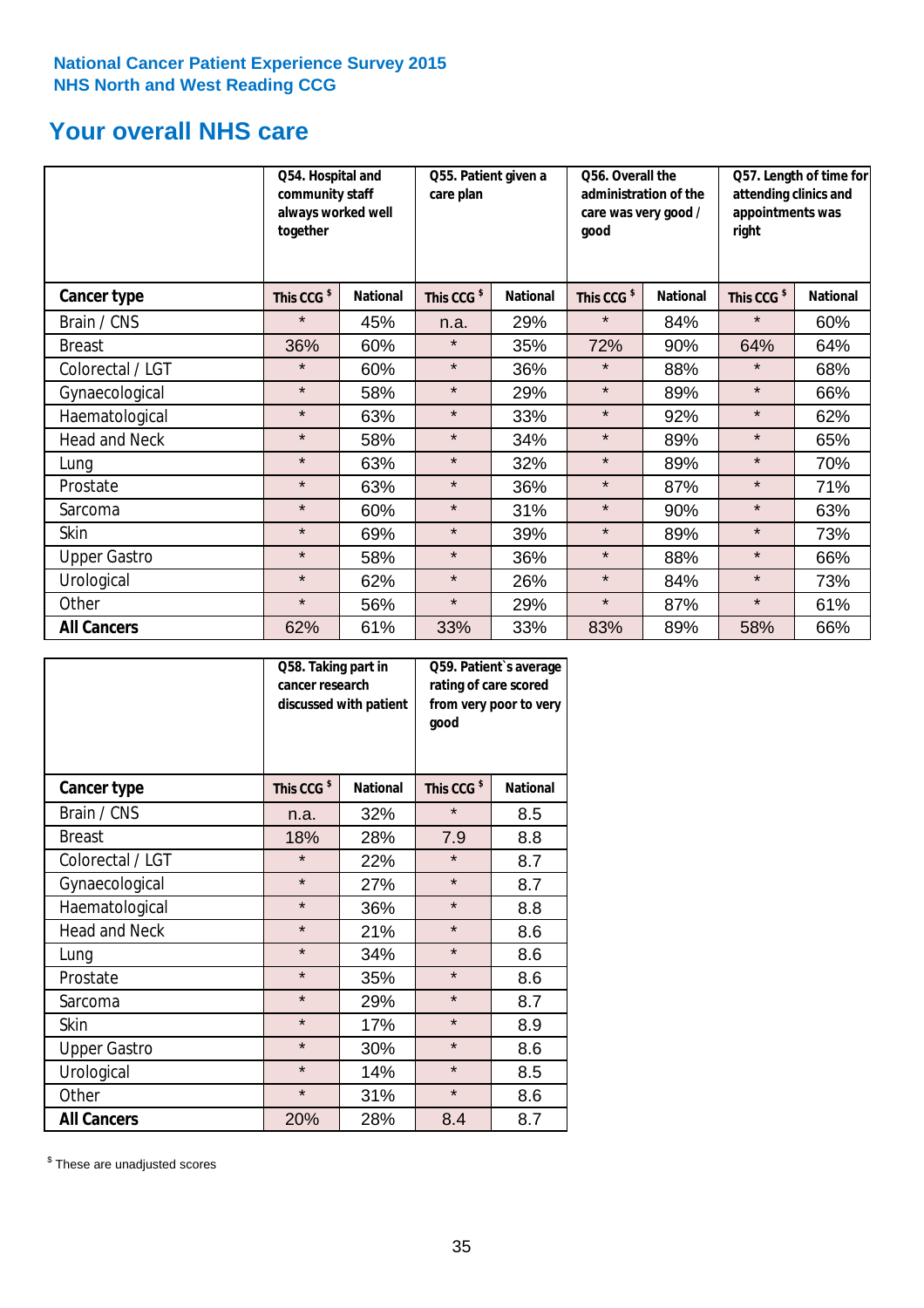# **Annex**

# **Methodology**

The sample for the survey included all adult (aged 16 and over) NHS patients, with a confirmed primary diagnosis of cancer, discharged from an NHS Trust after an inpatient episode or day case attendance for cancer related treatment in the months of April, May and June 2015.

The patients included in the sample had relevant cancer ICD10 codes (C00-99 excluding C44 and C84, and D05) in the first diagnosis field of their patient records, applied to their patient files by the relevant NHS Trust, and were alive at the point at which fieldwork commenced. Deceased checks were undertaken on up to three occasions during fieldwork, to ensure that questionnaires were not sent to patients who had died since their treatment.

Trust samples were checked rigorously for duplicates and patient lists were also de-duplicated nationally to ensure that patients did not receive multiple copies of questionnaires.

The fieldwork for the survey was undertaken between October 2015 and March 2016.

For the first time, the survey used a mixed mode methodology. Questionnaires were sent by post with two reminders where necesssary, but also included an option to complete online. A Freephone helpline was available for respondents to ask questions about the survey, to enable them to complete their questionnaires over the phone, and to provide access to a translation and interpreting facility for those whose first language was not English.

The Health Research Authority supported the survey by granting Section 251 approval.

# **Further information**

Further information on survey methodology, as well as all of the national and local reports and data, is available at www.ncpes.co.uk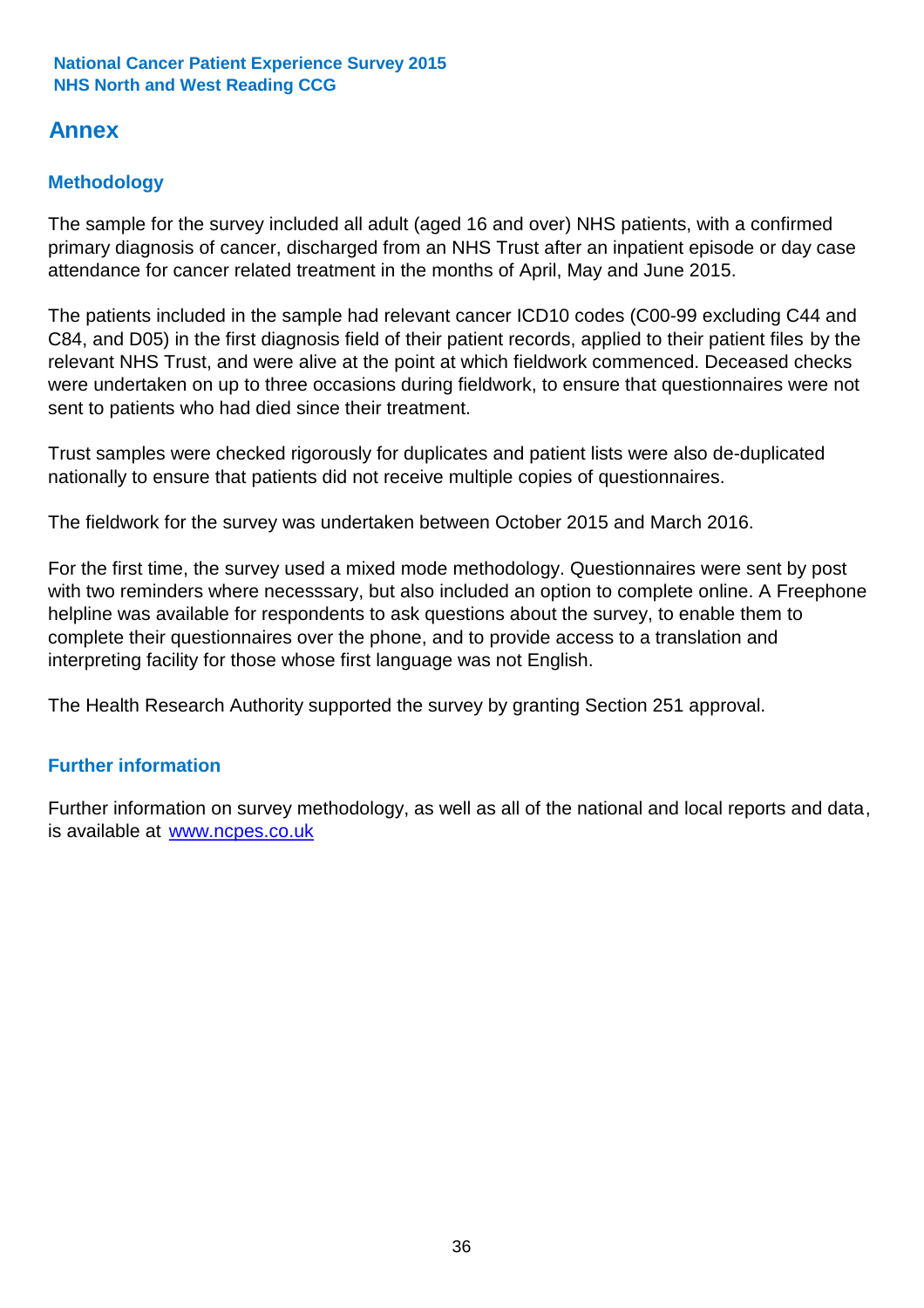# **Redevelopment of the 2015 survey**

A number of significant changes have been made to the National Cancer Patient Experience Survey in 2015:

- the length of the questionnaire has been reduced
- response options have been reviewed and changed to make them consistent throughout the survey
- some of the questions and / or answer options have been changed so that they are now in line with questions in other patient surveys (e.g. the Care Quality Commission national patient surveys), to improve comparability between them
- the topic areas within the questionnaire have been redesigned to capture the whole patient journey.

There are 50 questions in the questionnaire that relate directly to patient experience. Of these, 14 remain unchanged from previous years; and a further 21 have been slightly amended. We draw caution in directly comparing data from the 2015 survey to the findings of the previous CPES surveys, even for identical questions. Changes in the structure of the survey instrument (questionnaire) and also the administration of the survey (calendar period and length of time from sampling to field work start and completion) may influence nationwide averages, although these features will not greatly impact on relative comparisons (e.g. between patient groups or hospitals).

The other 15 questions are either new or substantially changed from previous years.

It is expected that there will be few, if any changes, to the questionnaire going forward so we will be able to compare the results year on year. Where changes are necessary they are expected to be for methodological reasons or to improve question reliability.

Another significant change in 2015 is that an online version of the questionnaire has been developed. The online version was developed to make the questionnaire more accessible for respondents. This may have an impact on the demographic characteristics of the respondents. This may be an improvement if previously underrepresented groups have responded. However, changes to the demographics of respondents may have implications on the overall results - and again, leads us to draw caution in directly comparing results with previous years.

# **Official Statistics**

The 2015 survey data has been published for the first time as Official Statistics. The 2015 survey data has been produced and published in line with the Code of Practice for Official Statistics.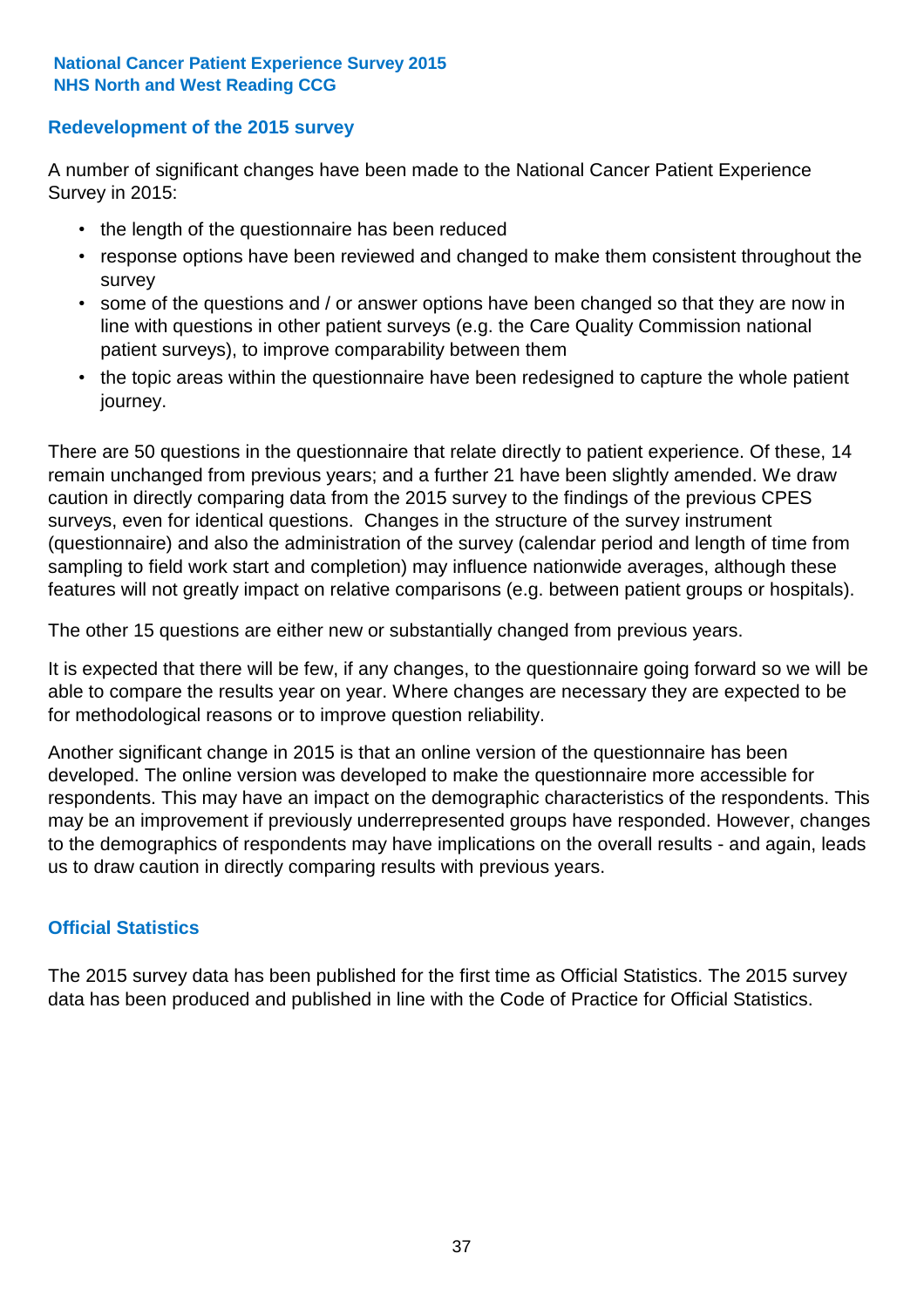## **Scoring methodologies**

49 of the 50 questions relating directly to patient experience have been summarised as the score of the percentage of patients who reported a positive experience. For example:

- question 6 asks: "Overall, how did you feel about the length of time you had to wait for your test to be done?". Responses have been recorded as positive only for those patients who selected the first option ("It was about right")
- question 11 asks: "When you were told you had cancer, were you given written information about the type of cancer you had?". Responses have been recorded as positive only for those patients who selected the first option ("Yes, and it was easy to understand").

Where options do not provide any information on positive/negative patient experience (e.g. "Don't know / can't remember"), they are excluded from the score.

The other question (question 59) asks respondents to rate their overall care on a scale of 0 to 10. Scores have been given as an average on this scale.

A copy of the 2015 questionnaire, marked up with all of these scoring conventions, is available at www.ncpes.co.uk

Further details on the scoring methodology can be found in the technical document for the survey, available at <u>www.ncpes.co.uk</u>

#### **Case-mix adjustment**

For the first time in 2015, case-mix adjusted findings are being presented alongside unadjusted results for CCGs. Case-mix adjustment allows us to account for the impact that differing patient populations might have on results. By using the case-mix adjusted estimates we can obtain a greater understanding of how a CCG is performing given their patient population.

The factors taken into account in this case-mix adjustment are gender, age, ethnic group, deprivation, and tumour group.

For further details on case-mix adjustment, please refer to the technical document for the survey, available at www.ncpes.co.uk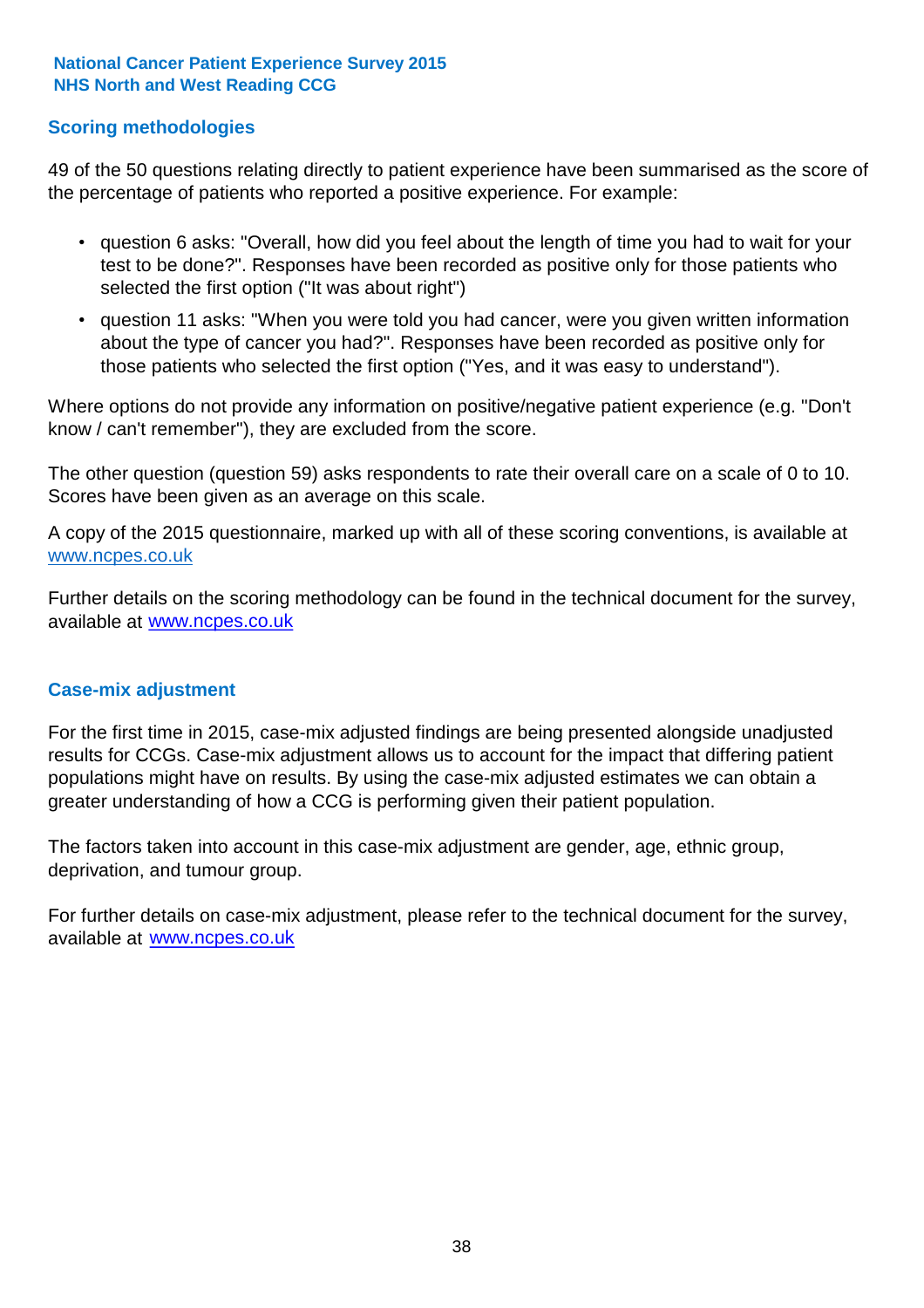# **Response Rates**

|                 | Sample<br><b>Size</b> | <b>Excluded</b> | Adjusted<br><b>Sample</b> | <b>Not</b><br><b>Returned Refused</b> | Blank / | Completed | Response<br>Rate |
|-----------------|-----------------------|-----------------|---------------------------|---------------------------------------|---------|-----------|------------------|
| <b>National</b> | 116,991               | 8.719           | 108,272                   | 33,168                                | 3.918   | 71,186    | 66%              |
| <b>10N</b>      | 135                   |                 | <b>129</b>                | 36                                    |         | 88        | 68%              |

#### **Respondents by tumour group**

The tables below show the numbers of patients from each tumour group and the age and gender distribution of these patients.

| <b>Tumour Group</b>  | Number of<br>respondents* |
|----------------------|---------------------------|
| Brain / CNS          | 1                         |
| <b>Breast</b>        | 25                        |
| Gynaecological       | 3                         |
| Colorectal / LGT     | 18                        |
| Lung                 | 4                         |
| <b>Skin</b>          | $\overline{2}$            |
| Haematological       | 6                         |
| <b>Upper Gastro</b>  | 3                         |
| Other                | $\overline{2}$            |
| Urological           | 10                        |
| Prostate             | 8                         |
| Sarcoma              | 1                         |
| <b>Head and Neck</b> | 5                         |

*\* These figures may not match the numerator for all questions in the 'Comparisons by tumour group' section of this report, because not all questions were answered by all respondents.*

# **Respondents by age and gender**

The questionnaire asked respondents to give their year of birth. This information has been amalgamated into 8 age bands. The age and gender distribution for the CCG was as follows:

|             | 16-24 | 25-34 | 35-44 | 45-54 | 55-64 | 65-74 | 75-84 | $85+$ | <b>Total</b> |
|-------------|-------|-------|-------|-------|-------|-------|-------|-------|--------------|
| <b>Male</b> |       |       |       |       |       |       |       |       | 34           |
| Female      |       |       |       | 9     | 13    | 19    |       |       | 54           |
| Total       |       |       |       | 15    | 15    | 36    | 15    |       | 88           |